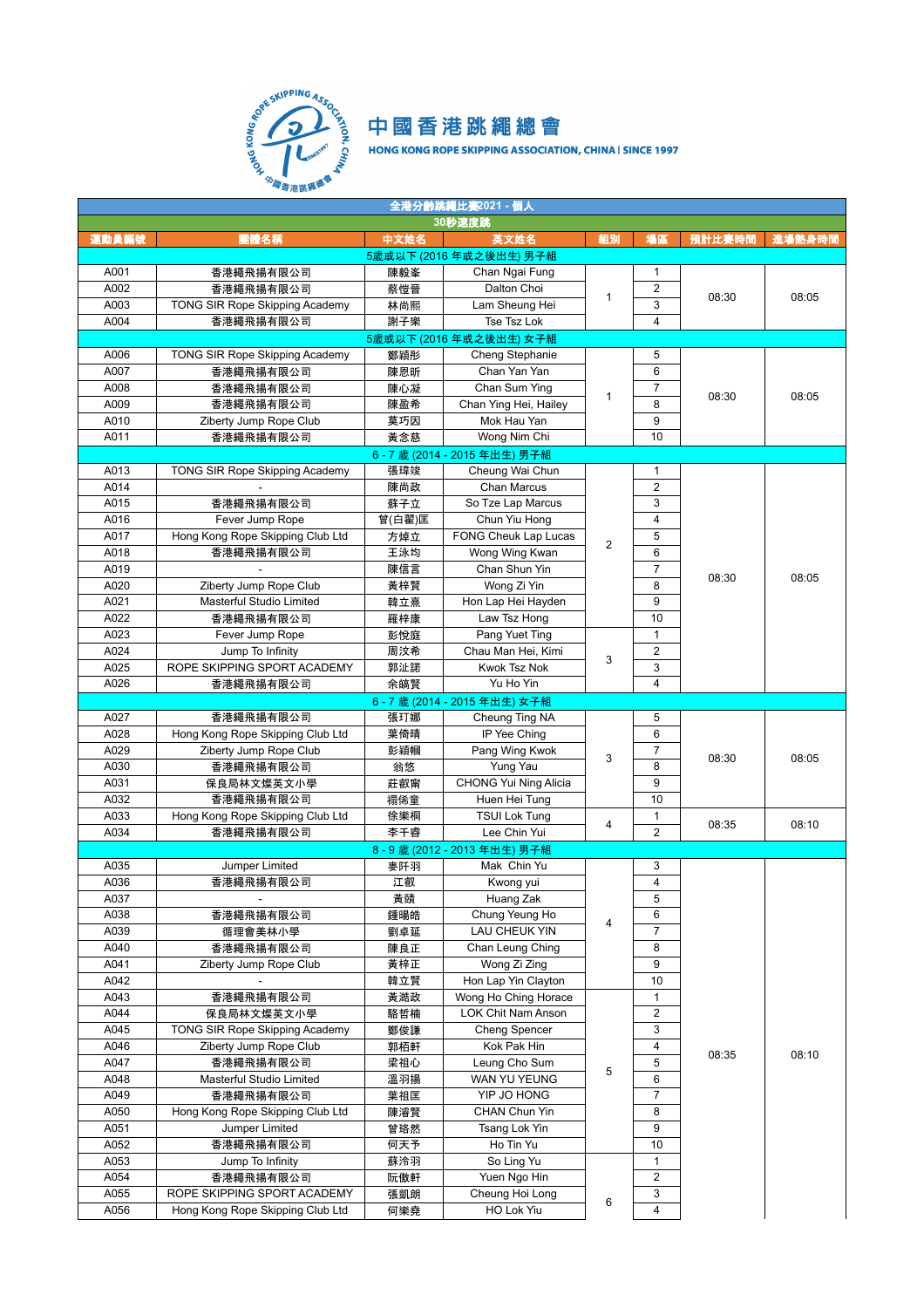| A057 | 香港繩飛揚有限公司                        | 鍾熙桐 | CHUNG, Aden Hei Tung            |                | 5              |       |       |
|------|----------------------------------|-----|---------------------------------|----------------|----------------|-------|-------|
| A058 | Jumper Limited                   | 黎子樂 | Lai Chi Lok                     |                | 6              |       |       |
|      |                                  |     | 8-9歲 (2012-2013年出生) 女子組         |                |                |       |       |
| A059 | TONG SIR Rope Skipping Academy   | 劉欣澄 | Lau Yan Ching                   |                | $\overline{7}$ |       |       |
| A060 | ROPE SKIPPING SPORT ACADEMY 1    | 李朗貽 | Li Long Yi                      | 6              | 8              | 08:35 | 08:10 |
| A061 | 保良局林文燦英文小學                       | 冼子琳 | <b>SIN Karis</b>                |                | 9              |       |       |
| A062 | 香港繩飛揚有限公司                        | 魯柏言 | Emma Lu                         |                | 10             |       |       |
| A063 | Jumper Limited                   | 黃烯瑤 | Wong Hee Yiu Sofia              |                | $\mathbf{1}$   |       |       |
| A064 | ROPE SKIPPING SPORT ACADEMY 1    | 黎芷菲 | Lai Tsz Fei                     |                | $\overline{2}$ |       |       |
| A065 | Hong Kong Rope Skipping Club Ltd | 葉芷彤 | YIP Tsz Tung                    |                | 3              |       |       |
| A066 | ROPE SKIPPING SPORT ACADEMY      | 劉禧儀 | Lau Hei Yee                     |                | $\overline{4}$ |       |       |
| A067 | Masterful Studio Limited         | 殷芷晴 | Yan Tsz Ching                   | $\overline{7}$ | 5              |       |       |
| A068 | <b>Masterful Studio Limited</b>  | 符卓恩 | Fu Cheuk Yan                    |                | 6              |       |       |
| A069 | Hong Kong Rope Skipping Club Ltd | 王愷霖 | <b>WONG Hoi Lam</b>             |                | $\overline{7}$ |       |       |
| A070 | Jumper Limited                   | 周貝兒 | Chow Bui Yi                     |                | 8              |       |       |
| A071 | 保良局林文燦英文小學                       | 黃梓晴 | <b>WONG Chi Ching</b>           |                | 9              |       |       |
| A072 | Ziberty Jump Rope Club           | 黃琸喬 | Emma Wong                       |                | 10             |       | 08:15 |
| A073 | 香港繩飛揚有限公司                        | 梁可悠 | Leung Ho Yau                    |                | $\mathbf{1}$   |       |       |
| A074 | Hong Kong Rope Skipping Club Ltd | 王曉瞳 | <b>WONG Hiu Tung</b>            |                | $\overline{2}$ |       |       |
| A075 | 香港繩飛揚有限公司                        | 歐海晴 | AU HOI CHING HANNA              |                | 3              |       |       |
| A076 | ROPE SKIPPING SPORT ACADEMY 1    | 藍心悠 | Lam Sum Yau Hailey              |                | $\overline{4}$ |       |       |
| A077 | Jumper Limited                   | 施好  | <b>Stirling Paige Elizabeth</b> | 8              | 5              | 08:40 |       |
| A078 | ROPE SKIPPING SPORT ACADEMY      | 鄺紫綸 | Kwong Tsz Lun                   |                | 6              |       |       |
| A080 | Jump To Infinity                 | 黃梓欣 | <b>WONG TSZ YAN</b>             |                | $\overline{7}$ |       |       |
| A081 | ROPE SKIPPING SPORT ACADEMY 1    | 甄熙晴 | Yun Hei Ching                   |                | 8              |       |       |
| A083 | Ziberty Jump Rope Club           | 黃梓萱 | Serene Wong                     |                | 9              |       |       |
| A084 | Jumper Limited                   | 羅凱嶠 | Lo Hoi Kiu                      |                | 10             |       |       |
| A085 | ROPE SKIPPING SPORT ACADEMY 1    | 王雨樂 | Wong Yu Lok                     |                | $\mathbf{1}$   |       |       |
| A087 | Hong Kong Rope Skipping Club Ltd | 梁芷凝 | <b>LEUNG Tsz Ying</b>           |                | $\overline{c}$ |       |       |
| A088 | Jump To Infinity                 | 張心悅 | Cheung Sum yuet                 |                | 3              |       |       |
| A089 | Jumper Limited                   | 方若然 | Fong Torie                      |                | $\overline{4}$ |       |       |
| A090 | Masterful Studio Limited         | 周貝兒 | Chau Pui Yi                     | 9              | 5              |       |       |
| A091 | ROPE SKIPPING SPORT ACADEMY 1    | 郭雅瑩 | Kwok Nga Ying                   |                | 6              |       |       |
| A092 | 保良局林文燦英文小學                       | 曾凱楠 | <b>TSANG Hoi Nam Karena</b>     |                | $\overline{7}$ |       |       |
| A093 | Hong Kong Rope Skipping Club Ltd | 鍾詠心 | CHUNG Wing Sum Ivanna           |                | 8              |       |       |
| A094 | 香港繩飛揚有限公司                        | 陳湤穎 | Chan Sze wing                   |                | 9              |       |       |

| 2分鐘耐力跳 |                                  |        |                              |    |                |        |        |  |  |  |
|--------|----------------------------------|--------|------------------------------|----|----------------|--------|--------|--|--|--|
| 運動員編號  | 團體名稱                             | 中文姓名   | 英文姓名                         | 組別 | 場區             | 預計比賽時間 | 進場熱身時間 |  |  |  |
|        |                                  |        | 5歲或以下 (2016年或之後出生) 男子組       |    |                |        |        |  |  |  |
| A001   | 香港繩飛揚有限公司                        | 陳毅峯    | Chan Ngai Fung               |    | 1              |        |        |  |  |  |
| A002   | 香港繩飛揚有限公司                        | 蔡愷晉    | Dalton Choi                  | 10 | 2              | 08:55  | 08:30  |  |  |  |
| A003   | TONG SIR Rope Skipping Academy   | 林尚熙    | Lam Sheung Hei               |    | 3              |        |        |  |  |  |
| A004   | 香港繩飛揚有限公司                        | 謝子樂    | Tse Tsz Lok                  |    | 4              |        |        |  |  |  |
|        |                                  |        | 5歲或以下 (2016年或之後出生) 女子組       |    |                |        |        |  |  |  |
| A006   | TONG SIR Rope Skipping Academy   | 鄭穎彤    | Cheng Stephanie              |    | 5              |        |        |  |  |  |
| A008   | 香港繩飛揚有限公司                        | 陳心凝    | Chan Sum Ying                | 10 | 6              | 08:55  | 08:30  |  |  |  |
| A010   | Ziberty Jump Rope Club           | 莫巧因    | Mok Hau Yan                  |    | $\overline{7}$ |        |        |  |  |  |
| A011   | 香港繩飛揚有限公司                        | 黃念慈    | Wong Nim Chi                 |    | 8              |        |        |  |  |  |
|        |                                  |        | 6-7歲 (2014 - 2015年出生) 男子組    |    |                |        |        |  |  |  |
| A012   | 香港繩飛揚有限公司                        | 余諾宏    | Yu Nok Wang                  | 10 | 9              | 08:55  | 08:30  |  |  |  |
| A013   | TONG SIR Rope Skipping Academy   | 張瑋竣    | Cheung Wai Chun              |    | 10             |        |        |  |  |  |
| A015   | 香港繩飛揚有限公司                        | 蘇子立    | So Tze Lap Marcus            |    | 1              |        |        |  |  |  |
| A016   | Fever Jump Rope                  | 曾(白翟)匡 | Chun Yiu Hong                |    | $\overline{2}$ |        | 08:34  |  |  |  |
| A017   | Hong Kong Rope Skipping Club Ltd | 方焯立    | FONG Cheuk Lap Lucas         |    | 3              |        |        |  |  |  |
| A018   | 香港繩飛揚有限公司                        | 王泳均    | Wong Wing Kwan               |    | $\overline{4}$ |        |        |  |  |  |
| A019   |                                  | 陳信言    | Chan Shun Yin                | 11 | 5              | 08:59  |        |  |  |  |
| A020   | Ziberty Jump Rope Club           | 黃梓賢    | Wong Zi Yin                  |    | 6              |        |        |  |  |  |
| A021   | <b>Masterful Studio Limited</b>  | 韓立熹    | Hon Lap Hei Hayden           |    | $\overline{7}$ |        |        |  |  |  |
| A023   | Fever Jump Rope                  | 彭悅庭    | Pang Yuet Ting               |    | 8              |        |        |  |  |  |
| A024   | Jump To Infinity                 | 周汶希    | Chau Man Hei. Kimi           |    | 9              |        |        |  |  |  |
| A025   | ROPE SKIPPING SPORT ACADEMY      | 郭沚諾    | <b>Kwok Tsz Nok</b>          |    | 10             |        |        |  |  |  |
| A026   | 香港繩飛揚有限公司                        | 余皜腎    | Yu Ho Yin                    | 12 | 1              | 09:03  | 08:38  |  |  |  |
|        |                                  |        | 6-7歲 (2014 - 2015年出生) 女子組    |    |                |        |        |  |  |  |
| A027   | 香港繩飛揚有限公司                        | 張玎娜    | Cheung Ting NA               |    | $\overline{2}$ |        |        |  |  |  |
| A028   | Hong Kong Rope Skipping Club Ltd | 葉倚晴    | IP Yee Ching                 |    | 3              |        |        |  |  |  |
| A029   | Ziberty Jump Rope Club           | 彭穎幗    | Pang Wing Kwok               |    | 4              |        |        |  |  |  |
| A030   | 香港繩飛揚有限公司                        | 翁悠     | Yung Yau                     | 12 | 5              | 09:03  | 08:38  |  |  |  |
| A031   | 保良局林文燦英文小學                       | 莊叡甯    | <b>CHONG Yui Ning Alicia</b> |    | 6              |        |        |  |  |  |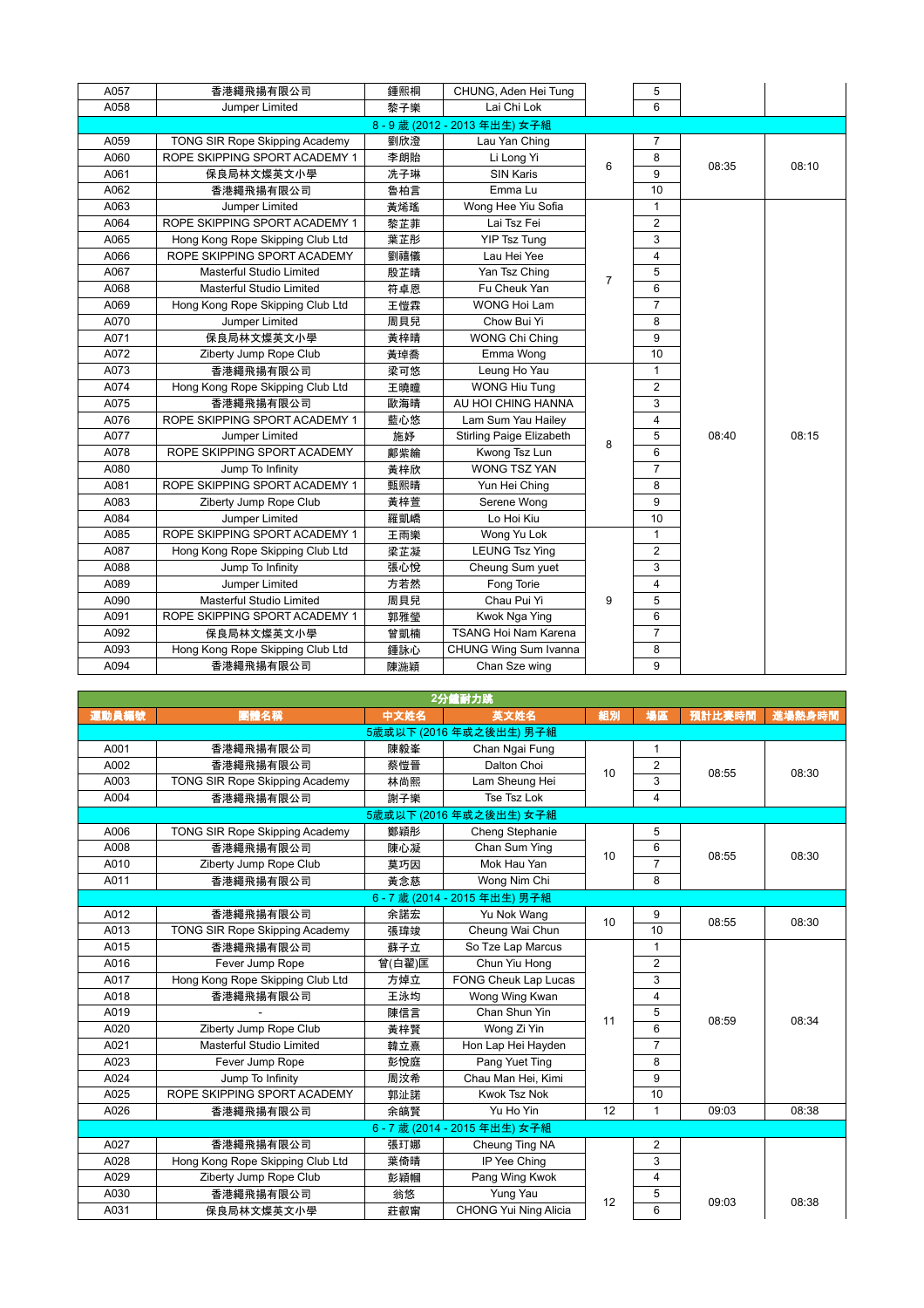| A032  | 香港繩飛揚有限公司                        | 禤俙童  | Huen Hei Tung            |    | $\overline{7}$ |        |        |
|-------|----------------------------------|------|--------------------------|----|----------------|--------|--------|
| A033  | Hong Kong Rope Skipping Club Ltd | 徐樂桐  | <b>TSUI Lok Tung</b>     |    | 8              |        |        |
| A034  | 香港繩飛揚有限公司                        | 李千睿  | Lee Chin Yui             |    | 9              |        |        |
|       |                                  |      |                          |    |                |        |        |
|       |                                  |      | 3分鐘耐力跳                   |    |                |        |        |
| 運動員編號 | 團體名稱                             | 中文姓名 | 英文姓名                     | 組別 | 場區             | 預計比賽時間 | 進場熱身時間 |
|       |                                  |      |                          |    |                |        |        |
|       |                                  |      | 8-9歲 (2012-2013年出生) 男子組  |    |                |        |        |
| A035  | Jumper Limited                   | 麥阡羽  | Mak Chin Yu              |    | 1              |        |        |
| A037  |                                  | 黃賾   | Huang Zak                |    | $\overline{c}$ |        |        |
| A039  | 循理會美林小學                          | 劉卓延  | <b>LAU CHEUK YIN</b>     |    | 3              |        |        |
| A040  | 香港繩飛揚有限公司                        | 陳良正  | Chan Leung Ching         |    | $\overline{4}$ |        |        |
| A041  | Ziberty Jump Rope Club           | 黃梓正  | Wong Zi Zing             |    | 5              |        |        |
|       |                                  |      |                          | 13 |                | 09:07  | 08:42  |
| A042  | Masterful Studio Limited         | 韓立賢  | Hon Lap Yin Clayton      |    | 6              |        |        |
| A043  | 香港繩飛揚有限公司                        | 黃澔政  | Wong Ho Ching Horace     |    | $\overline{7}$ |        |        |
| A044  | 保良局林文燦英文小學                       | 駱哲楠  | LOK Chit Nam Anson       |    | 8              |        |        |
| A045  | TONG SIR Rope Skipping Academy   | 鄭俊謙  | Cheng Spencer            |    | 9              |        |        |
| A046  | Ziberty Jump Rope Club           | 郭栢軒  | Kok Pak Hin              |    | 10             |        |        |
| A047  | 香港繩飛揚有限公司                        | 梁祖心  | Leung Cho Sum            |    | 1              |        |        |
|       |                                  |      |                          |    |                |        |        |
| A048  | Masterful Studio Limited         | 溫羽揚  | WAN YU YEUNG             |    | 2              |        |        |
| A049  | 香港繩飛揚有限公司                        | 葉祖匡  | YIP JO HONG              |    | 3              |        |        |
| A050  | Hong Kong Rope Skipping Club Ltd | 陳濬賢  | <b>CHAN Chun Yin</b>     |    | 4              |        |        |
| A051  | Jumper Limited                   | 曾珞然  | Tsang Lok Yin            |    | 5              |        |        |
| A053  | Jump To Infinity                 | 蘇泠羽  | So Ling Yu               | 14 | 6              | 09:11  | 08:46  |
| A054  | 香港繩飛揚有限公司                        | 阮傲軒  | Yuen Ngo Hin             |    | $\overline{7}$ |        |        |
|       |                                  |      |                          |    |                |        |        |
| A055  | ROPE SKIPPING SPORT ACADEMY      | 張凱朗  | Cheung Hoi Long          |    | 8              |        |        |
| A056  | Hong Kong Rope Skipping Club Ltd | 何樂堯  | HO Lok Yiu               |    | 9              |        |        |
| A058  | Jumper Limited                   | 黎子樂  | Lai Chi Lok              |    | 10             |        |        |
|       |                                  |      | 8-9歲 (2012-2013年出生) 女子組  |    |                |        |        |
| A059  | TONG SIR Rope Skipping Academy   | 劉欣澄  | Lau Yan Ching            |    | 1              |        |        |
| A060  | ROPE SKIPPING SPORT ACADEMY 1    | 李朗貽  | Li Long Yi               |    | $\overline{2}$ |        |        |
|       |                                  |      |                          |    |                |        |        |
| A061  | 保良局林文燦英文小學                       | 冼子琳  | <b>SIN Karis</b>         |    | 3              |        |        |
| A062  | 香港繩飛揚有限公司                        | 魯柏言  | Emma Lu                  |    | $\overline{4}$ |        |        |
| A063  | Jumper Limited                   | 黃烯瑤  | Wong Hee Yiu Sofia       |    | 5              |        |        |
| A064  | ROPE SKIPPING SPORT ACADEMY 1    | 黎芷菲  | Lai Tsz Fei              | 15 | 6              | 09:15  | 08:50  |
| A065  | Hong Kong Rope Skipping Club Ltd | 葉芷彤  | <b>YIP Tsz Tung</b>      |    | 7              |        |        |
| A066  | ROPE SKIPPING SPORT ACADEMY      |      |                          |    | 8              |        |        |
|       |                                  | 劉禧儀  | Lau Hei Yee              |    |                |        |        |
| A067  | Masterful Studio Limited         | 殷芷晴  | Yan Tsz Ching            |    | 9              |        |        |
| A068  | Masterful Studio Limited         | 符卓恩  | Fu Cheuk Yan             |    | 10             |        |        |
| A069  | Hong Kong Rope Skipping Club Ltd | 王愷霖  | <b>WONG Hoi Lam</b>      |    | $\mathbf{1}$   |        |        |
| A070  | Jumper Limited                   | 周貝兒  | Chow Bui Yi              |    | 2              |        |        |
| A071  | 保良局林文燦英文小學                       | 黃梓晴  | <b>WONG Chi Ching</b>    |    | 3              |        |        |
| A072  | Ziberty Jump Rope Club           | 黃琸喬  | Emma Wong                |    | $\overline{4}$ |        |        |
|       |                                  |      |                          |    |                |        |        |
| A073  | 香港繩飛揚有限公司                        | 梁可悠  | Leung Ho Yau             | 16 | 5              | 09:19  | 08:54  |
| A074  | Hong Kong Rope Skipping Club Ltd | 王曉瞳  | <b>WONG Hiu Tung</b>     |    | 6              |        |        |
| A075  | 香港繩飛揚有限公司                        | 歐海晴  | AU HOI CHING HANNA       |    | $\overline{7}$ |        |        |
| A076  | ROPE SKIPPING SPORT ACADEMY 1    | 藍心悠  | Lam Sum Yau Hailey       |    | 8              |        |        |
| A077  | Jumper Limited                   | 施妤   | Stirling Paige Elizabeth |    | 9              |        |        |
| A078  | ROPE SKIPPING SPORT ACADEMY      | 鄺紫綸  | Kwong Tsz Lun            |    | 10             |        |        |
|       |                                  |      |                          |    |                |        |        |
| A079  | 香港繩飛揚有限公司                        | 余諾澄  | Yu Nok Ching             |    | 1              |        |        |
| A080  | Jump To Infinity                 | 黃梓欣  | WONG TSZ YAN             |    | 2              |        |        |
| A081  | ROPE SKIPPING SPORT ACADEMY 1    | 甄熙晴  | Yun Hei Ching            |    | 3              |        |        |
| A082  | 香港繩飛揚有限公司                        | 陳琬然  | Chan Yuen Yin            |    | 4              |        |        |
| A083  | Ziberty Jump Rope Club           | 黃梓萱  | Serene Wong              |    | 5              |        |        |
| A084  | Jumper Limited                   | 羅凱嶠  | Lo Hoi Kiu               | 17 | 6              | 09:23  | 08:58  |
|       |                                  |      |                          |    |                |        |        |
| A085  | ROPE SKIPPING SPORT ACADEMY 1    | 王雨樂  | Wong Yu Lok              |    | $\overline{7}$ |        |        |
| A086  | 香港繩飛揚有限公司                        | 郭苡澄  | KWOK YEE CHING           |    | 8              |        |        |
| A087  | Hong Kong Rope Skipping Club Ltd | 梁芷凝  | <b>LEUNG Tsz Ying</b>    |    | 9              |        |        |
| A088  | Jump To Infinity                 | 張心悅  | Cheung Sum yuet          |    | 10             |        |        |
| A089  | Jumper Limited                   | 方若然  | Fong Torie               |    | 1              |        |        |
| A090  | Masterful Studio Limited         | 周貝兒  | Chau Pui Yi              |    | 2              |        |        |
|       |                                  |      |                          |    |                |        |        |
| A091  | ROPE SKIPPING SPORT ACADEMY 1    | 郭雅瑩  | Kwok Nga Ying            | 18 | 3              | 09:27  | 09:02  |
| A092  | 保良局林文燦英文小學                       | 曾凱楠  | TSANG Hoi Nam Karena     |    | $\overline{4}$ |        |        |
| A093  | Hong Kong Rope Skipping Club Ltd | 鍾詠心  | CHUNG Wing Sum Ivanna    |    | 5              |        |        |
| A094  | 香港繩飛揚有限公司                        | 陳湤穎  | Chan Sze wing            |    | 6              |        |        |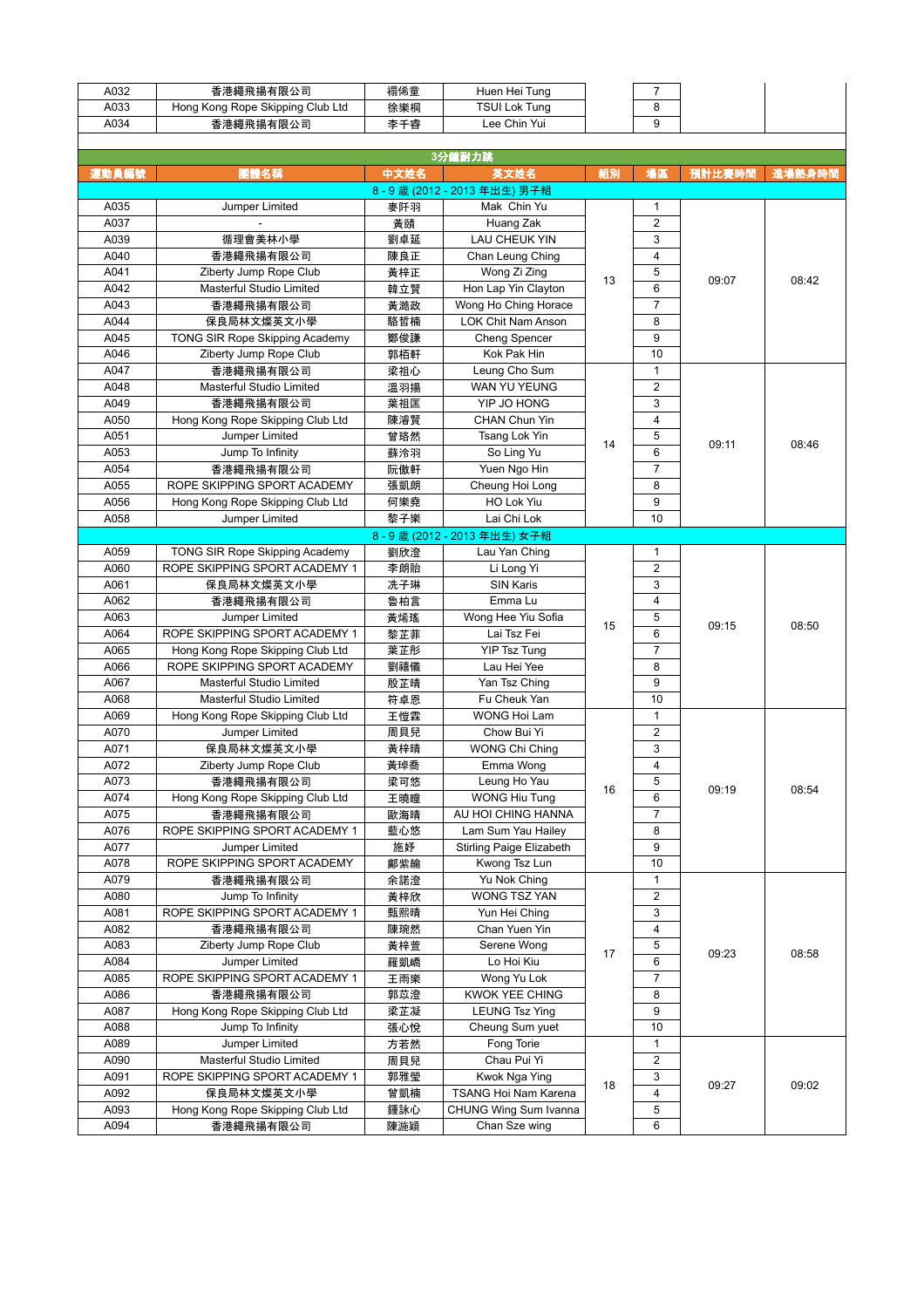

| 全港分齡跳繩比赛2021 - 個人 |                                                        |            |                                 |    |                |        |        |  |  |  |
|-------------------|--------------------------------------------------------|------------|---------------------------------|----|----------------|--------|--------|--|--|--|
|                   |                                                        |            | 30秒速度跳                          |    |                |        |        |  |  |  |
| 運動員編號             | 團體名稱                                                   | 中文姓名       | 英文姓名                            | 組別 | 場區             | 預計比賽時間 | 進場熱身時間 |  |  |  |
|                   |                                                        |            | 10-11歲 (2010-2011年出生) 男子組       |    |                |        |        |  |  |  |
| A095              | 香港繩飛揚有限公司                                              | 曾昭活        | Tsang Chiu Wut                  |    | 1              |        |        |  |  |  |
| A096              | TONG SIR Rope Skipping Academy                         | 劉尊榮        | Lau Chuen Wing                  |    | $\overline{2}$ |        |        |  |  |  |
| A097              | 循理會美林小學                                                | 何嗣軒        | HO CHI HIN CLEMENT              |    | 3              |        |        |  |  |  |
| A098              | Jumper Limited                                         | 余康睿        | Yu Hong Yui                     |    | 4              |        |        |  |  |  |
| A099              | Hong Kong Rope Skipping Club Ltd                       | 蘇鑑培        | SO Ryan                         |    | 5              |        |        |  |  |  |
| A100              | Fever Jump Rope                                        | 關卓晉        | Kwan Cheuk Chun                 | 19 | 6              |        |        |  |  |  |
| A101              | Ziberty Jump Rope Club                                 | 張維         | Cheung Wai                      |    | $\overline{7}$ |        |        |  |  |  |
| A102              | Jump To Infinity                                       | 張深傑        | Cheung Sum kit                  |    | 8              |        |        |  |  |  |
| A103              | Jumper Limited                                         | 陳灝謙        | Chan Ho Him                     |    | 9              |        |        |  |  |  |
| A104              | 香港專業花式跳繩學校                                             | 羅灝然        | Law Ho Yin                      |    | 10             |        |        |  |  |  |
| A105              | 香港繩飛揚有限公司                                              | 禤俊熹        | Huen Chun Hei                   |    | 1              |        |        |  |  |  |
| A106              | Hong Kong Rope Skipping Club Ltd                       | 鍾澋毅        | <b>CHUNG Matthew</b>            |    | $\overline{2}$ |        |        |  |  |  |
| A107              |                                                        |            | YAN HEUNG WING                  |    | 3              |        |        |  |  |  |
|                   | 循理會美林小學                                                | 甄向榮        |                                 |    | 4              |        |        |  |  |  |
| A108              | 香港專業花式跳繩學校<br>Fever Jump Rope                          | 陳靖汧        | Chan Ching Hin                  |    | 5              | 09:45  |        |  |  |  |
| A109              |                                                        | 曾勺芢        | Chun Cheuk Yan<br>Wan Pak Yu    | 20 | 6              |        | 09:20  |  |  |  |
| A110              | 香港繩飛揚有限公司                                              | 温柏儒        |                                 |    | 7              |        |        |  |  |  |
| A111              | Jump To Infinity                                       | 麥梓烽        | Mak Tsz Fung                    |    |                |        |        |  |  |  |
| A112              | Ziberty Jump Rope Club                                 | 黃崇哲        | Evan Wong                       |    | 8              |        |        |  |  |  |
| A113              | 香港專業花式跳繩學校                                             | 曾憲游        | Tsang Hin Yau                   |    | 9              |        |        |  |  |  |
| A114              | Fever Jump Rope                                        | 曾昭慶        | Tsang Chin Hing Andrew          |    | 10             |        |        |  |  |  |
| A115              | 香港繩飛揚有限公司                                              | 林昶燁        | Lam Chong Ip Oscar              |    | 1              |        |        |  |  |  |
| A116              | 香港專業花式跳繩學校                                             | 林孟錡        | Lam Mang I Marco                |    | 2              |        |        |  |  |  |
| A117              | Hong Kong Rope Skipping Club Ltd                       | 鍾皓軒        | CHUNG Ho Hin                    |    | 3              |        |        |  |  |  |
| A118              | 香港繩飛揚有限公司                                              | 何浚嘉        | Ho Tsun Ka                      |    | 4              |        |        |  |  |  |
| A119              | Jumper Limited                                         | 陳浩天        | Chan Ho Tin Aaden               | 21 | 5              |        |        |  |  |  |
| A120              | Hong Kong Rope Skipping Club Ltd                       | 徐樂熙        | TSUI Lok Hei                    |    | 6              |        |        |  |  |  |
| A121              |                                                        | 盧栢宇        | Lo Pak Yu                       |    | 7              |        |        |  |  |  |
| A122              | Jumper Limited                                         | 方洛証        | Fong Lok Ching                  |    | 8              |        |        |  |  |  |
| A123              | Hong Kong Rope Skipping Club Ltd                       | 江俊禮        | <b>KONG Chun Lai</b>            |    | 9              |        |        |  |  |  |
| A202              | 香港專業花式跳繩學校                                             | 楊承曦        | Yeung Shing Hei                 |    | 10             |        |        |  |  |  |
|                   |                                                        |            | 10 - 11 歲 (2010 - 2011 年出生) 女子組 |    |                |        |        |  |  |  |
| A124              | 香港專業花式跳繩學校                                             | 潘瑚         | Poon Wu                         |    | 1              |        |        |  |  |  |
| A125              | 香港繩飛揚有限公司                                              | 阮可晴        | Yuen Ho Ching                   |    | $\overline{2}$ |        |        |  |  |  |
| A126              | Jumper Limited                                         | 廖心柔        | Liu Sum Yau                     |    | 3              |        |        |  |  |  |
| A128              | Ziberty Jump Rope Club                                 | 陳儷晴        | Chan Lai Laing                  |    | 4              |        |        |  |  |  |
| A129              | Hong Kong Rope Skipping Club Ltd                       | 王愷裎        | <b>WONG Hoi Ching</b>           | 22 | 5              |        |        |  |  |  |
| A130              | 香港繩飛揚有限公司                                              | 曾悅心        | Tsang Yuet Sum Aubrey           |    | 6              |        |        |  |  |  |
| A131              | <b>Masterful Studio Limited</b>                        | 周紀瀠        | Chow Kei Tung                   |    | $\overline{7}$ |        |        |  |  |  |
| A132              | 香港專業花式跳繩學校                                             | 莊逸甯        | Chong Yat Ning Alexis           |    | 8              |        |        |  |  |  |
| A133              | Fever Jump Rope                                        | 彭悅童        | Pang Yuet Tung                  |    | 9              |        |        |  |  |  |
| A134              | 元朗區體育會                                                 | 朱雅瞳        | ZHU NGA TUNG                    |    | 10             |        |        |  |  |  |
| A135              | Hong Kong Rope Skipping Club Ltd                       | 聶子晴        | NIP Tsz Ching                   |    | 1              |        |        |  |  |  |
| A136              | 香港繩飛揚有限公司                                              | 陳芋希        | Chan Chi Hei                    |    | $\overline{2}$ |        |        |  |  |  |
| A137              | ROPE SKIPPING SPORT ACADEMY                            | 鄭柏蓉        | Cheng Bianca                    |    | 3              |        |        |  |  |  |
| A138              | 香港繩飛揚有限公司                                              | 譚子暄        | Alma Tam                        |    | 4              |        |        |  |  |  |
| A139              | Jump To Infinity                                       | 呂穎莘        | Lui wing san                    |    | 5              |        |        |  |  |  |
| A140              | Ziberty Jump Rope Club                                 | 繆悅柔        | Mau Yuet Yau                    | 23 | 6              | 09:50  | 09:20  |  |  |  |
| A141              | 香港專業花式跳繩學校                                             | 余沛珈        | Yu Pui Ga                       |    | 7              |        |        |  |  |  |
| A142              | 香港繩飛揚有限公司                                              | 陳悅嵐        | Emily Chan                      |    | 8              |        |        |  |  |  |
| A143              | Hong Kong Rope Skipping Club Ltd                       | 佘曉嵐        | SHE Hiu Laam Kasie              |    | 9              |        |        |  |  |  |
| A144              |                                                        |            | So Chin Tung Rellaa             |    | 10             |        |        |  |  |  |
| A145              | 香港跳繩精英訓練社有限公司<br><b>TONG SIR Rope Skipping Academy</b> | 蘇芊彤<br>梁芷嫣 | Leung Tze Yin                   |    | 1              |        |        |  |  |  |
| A146              | 香港繩飛揚有限公司                                              |            | Lam Ka Ki                       |    | 2              |        |        |  |  |  |
| A147              | Hong Kong Rope Skipping Club Ltd                       | 林嘉淇        |                                 |    | 3              |        |        |  |  |  |
|                   |                                                        | 陳海晴        | CHAN Hoi Ching                  |    | 4              |        |        |  |  |  |
| A148              | Jump To Infinity                                       | 陳欣藝        | <b>CHEN XINYI</b>               |    | 5              |        |        |  |  |  |
| A149              | 香港繩飛揚有限公司                                              | 黃芊婷        | Wong Chin Ting Kimberly         | 24 |                |        |        |  |  |  |
| A150              | Hong Kong Rope Skipping Club Ltd                       | 何芊樂        | HO Chin Lok Charlotte           |    | 6              |        |        |  |  |  |
| A151              | Jump To Infinity                                       | 林以安        | Lam Anna Yee On                 |    | $\overline{7}$ |        |        |  |  |  |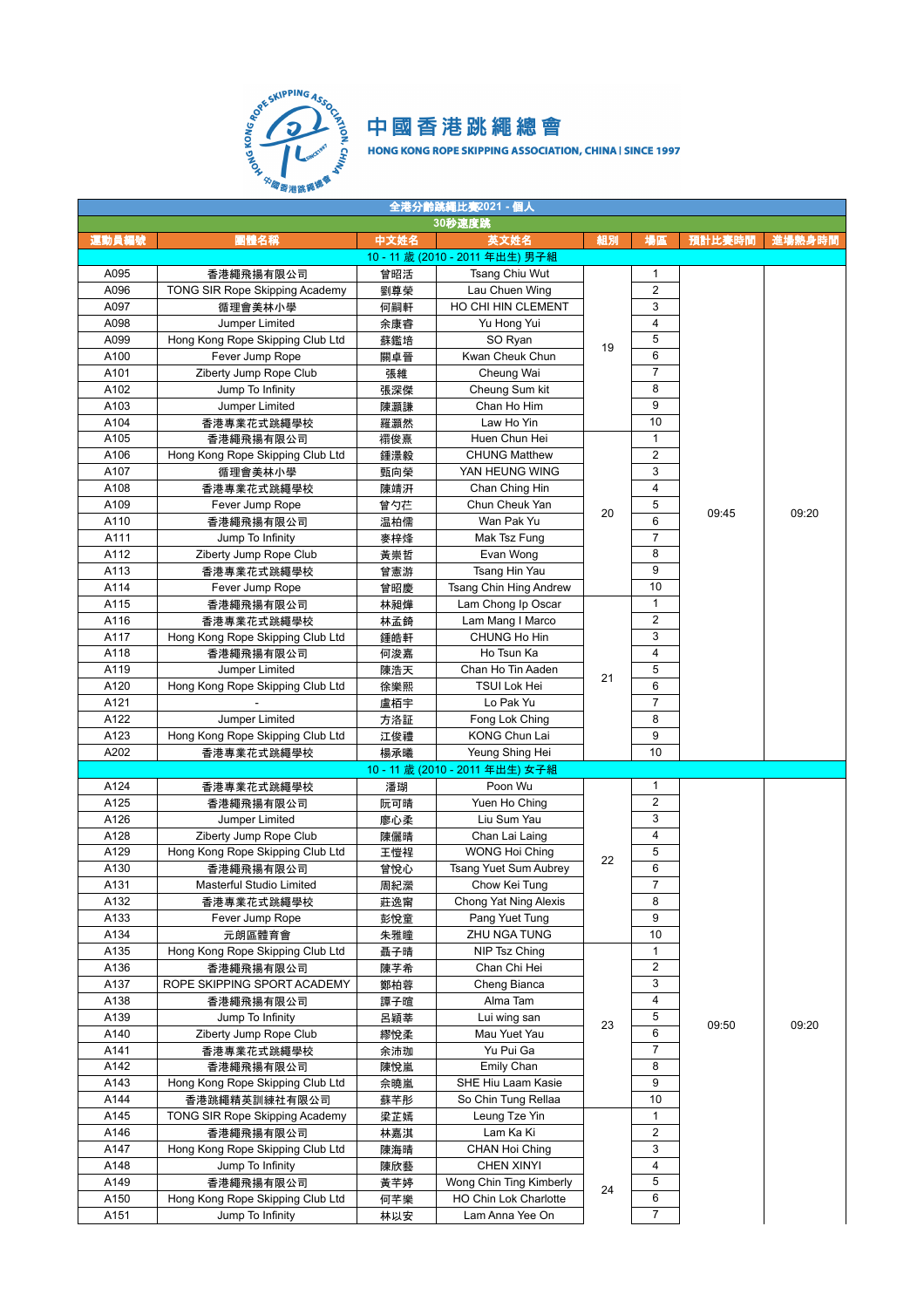| A152 | Hong Kong Rope Skipping Club Ltd | 葉向晴   | IP Heung Ching                |    | 8              |       |       |
|------|----------------------------------|-------|-------------------------------|----|----------------|-------|-------|
| A153 | Fever Jump Rope                  | 韋善行   | Wai Sin Hang                  |    | 9              |       |       |
| A154 | 循理會美林小學                          | 陳詠熙   | CHAN WING HEI                 |    | 10             |       |       |
| A155 | 元朗區體育會                           | 陳傲川   | Chan Ngou Cyun                |    | $\mathbf{1}$   |       |       |
| A156 | ROPE SKIPPING SPORT ACADEMY      | 鄭柏蔚   | Cheng Amanda                  |    | $\overline{2}$ |       |       |
| A157 | 香港繩飛揚有限公司                        | 羅卓盈   | Law Cheuk Ying                |    | 3              |       |       |
| A158 | ROPE SKIPPING SPORT ACADEMY      | 馬詩晴   | Ma Sze Ching Isabella         |    | $\overline{4}$ |       |       |
| A159 | Hong Kong Rope Skipping Club Ltd | 黃子瑤   | <b>WONG Tsz Yiu</b>           | 25 | 5              |       |       |
| A160 | 香港跳繩精英訓練社有限公司                    | 何紫晴   | Ho Tsz Ching                  |    | 6              |       |       |
| A161 | 香港專業花式跳繩學校                       | 羅鈊鍒   | Law Sum Yau                   |    | $\overline{7}$ |       |       |
| A162 | Masterful Studio Limited         | 賴美勻   | Lai Mei Wan                   |    | 8              |       |       |
| A163 | 香港繩飛揚有限公司                        | 鄧沛堯   | Tang Sophie Pui Yiu           |    | 9              |       |       |
| A164 | 香港專業花式跳繩學校                       | 大町俐央那 | Omachi Riona                  |    | 10             |       |       |
| A165 |                                  | 梁愷霖   | Leung Kai Lin                 |    | $\mathbf{1}$   |       |       |
| A166 | 香港跳繩精英訓練社有限公司                    | 王卓盈   | Wong Cheuk Ying               |    | $\overline{2}$ |       |       |
| A167 | 香港繩飛揚有限公司                        | 張綺桐   | Cheung Charlianne Jocelyn     |    | 3              | 09:55 | 09:30 |
| A168 | Hong Kong Rope Skipping Club Ltd | 趙紫晴   | CHIU Tsz Ching                |    | 4              |       |       |
| A169 | Ziberty Jump Rope Club           | 彭裕融   | Pang Yu Yung                  | 26 | 5              |       |       |
| A170 | 香港跳繩精英訓練社有限公司                    | 關栩澄   | Kwan Hui Ching                |    | 6              |       |       |
| A171 | Jump To Infinity                 | 梁靖汶   | Liang Jingwen                 |    | $\overline{7}$ |       |       |
| A172 | ROPE SKIPPING SPORT ACADEMY      | 郭沚澄   | Kwok Tsz Ching                |    | 8              |       |       |
| A173 | Hong Kong Rope Skipping Club Ltd | 蕭志恩   | SIU Chi Yan                   |    | 9              |       |       |
| A174 | Jumper Limited                   | 陳雅言   | Chen Nga Yin Athena           |    | 10             |       |       |
|      |                                  |       |                               |    |                |       |       |
| A175 | Fever Jump Rope                  | 吳焯妍   | Ng Cheuk Yin                  |    | $\mathbf{1}$   |       |       |
| A176 | Jump To Infinity                 | 鄭皓月   | Cheng Ho Yuet                 |    | $\overline{2}$ |       |       |
| A177 | Hong Kong Rope Skipping Club Ltd | 盧烙飴   | LO Lok Yi                     | 27 | 3              |       |       |
| A178 | 香港繩飛揚有限公司                        | 曾悅澄   | <b>Tsang Yuet Ching Avery</b> |    | 4              |       |       |
| A179 | Jump To Infinity                 | 余念駧   | Yu Nim Tung                   |    | 5              |       |       |

| 3分鐘耐力跳 |                                  |      |                                 |    |                 |        |        |  |  |
|--------|----------------------------------|------|---------------------------------|----|-----------------|--------|--------|--|--|
| 運動員編號  | 團體名稱                             | 中文姓名 | 英文姓名                            | 組別 | 場區              | 預計比賽時間 | 進場熱身時間 |  |  |
|        |                                  |      | 10 - 11 歲 (2010 - 2011 年出生) 男子組 |    |                 |        |        |  |  |
| A095   | 香港繩飛揚有限公司                        | 曾昭活  | Tsang Chiu Wut                  |    | $\mathbf{1}$    |        |        |  |  |
| A096   | TONG SIR Rope Skipping Academy   | 劉尊榮  | Lau Chuen Wing                  |    | $\overline{2}$  |        |        |  |  |
| A098   | Jumper Limited                   | 余康睿  | Yu Hong Yui                     |    | 3               |        |        |  |  |
| A099   | Hong Kong Rope Skipping Club Ltd | 蘇鑑培  | SO Ryan                         |    | $\overline{4}$  |        | 09:45  |  |  |
| A100   | Fever Jump Rope                  | 關卓晉  | Kwan Cheuk Chun                 | 28 | 5               | 10:10  |        |  |  |
| A101   | Ziberty Jump Rope Club           | 張維   | Cheung Wai                      |    | 6               |        |        |  |  |
| A102   | Jump To Infinity                 | 張深傑  | Cheung Sum kit                  |    | $\overline{7}$  |        |        |  |  |
| A103   | Jumper Limited                   | 陳灝謙  | Chan Ho Him                     |    | 8               |        |        |  |  |
| A104   | 香港專業花式跳繩學校                       | 羅灝然  | Law Ho Yin                      |    | 9               |        |        |  |  |
| A105   | 香港繩飛揚有限公司                        | 禤俊熹  | Huen Chun Hei                   |    | 10              |        |        |  |  |
| A106   | Hong Kong Rope Skipping Club Ltd | 鍾澋毅  | <b>CHUNG Matthew</b>            |    | $\mathbf{1}$    |        |        |  |  |
| A108   | 香港專業花式跳繩學校                       | 陳靖汧  | Chan Ching Hin                  |    | $\overline{2}$  |        |        |  |  |
| A109   | Fever Jump Rope                  | 曾勺芢  | Chun Cheuk Yan                  |    | 3               |        | 09:49  |  |  |
| A110   | 香港繩飛揚有限公司                        | 温柏儒  | Wan Pak Yu                      |    | $\overline{4}$  | 10:14  |        |  |  |
| A111   | Jump To Infinity                 | 麥梓烽  | Mak Tsz Fung                    | 29 | 5               |        |        |  |  |
| A112   | Ziberty Jump Rope Club           | 黃崇哲  | Evan Wong                       |    | $6\overline{6}$ |        |        |  |  |
| A113   | 香港專業花式跳繩學校                       | 曾憲游  | Tsang Hin Yau                   |    | $\overline{7}$  |        |        |  |  |
| A114   | Fever Jump Rope                  | 曾昭慶  | Tsang Chin Hing Andrew          |    | 8               |        |        |  |  |
| A115   | 香港繩飛揚有限公司                        | 林昶燁  | Lam Chong Ip Oscar              |    | 9               |        |        |  |  |
| A116   | 香港專業花式跳繩學校                       | 林孟錡  | Lam Mang I Marco                |    | 10              |        |        |  |  |
| A117   | Hong Kong Rope Skipping Club Ltd | 鍾皓軒  | CHUNG Ho Hin                    |    | $\mathbf{1}$    |        |        |  |  |
| A118   | 香港繩飛揚有限公司                        | 何浚嘉  | Ho Tsun Ka                      |    | $\overline{2}$  |        |        |  |  |
| A119   | Jumper Limited                   | 陳浩天  | Chan Ho Tin Aaden               |    | 3               |        |        |  |  |
| A120   | Hong Kong Rope Skipping Club Ltd | 徐樂熙  | <b>TSUI Lok Hei</b>             | 30 | 4               | 10:18  | 09:53  |  |  |
| A121   |                                  | 盧栢宇  | Lo Pak Yu                       |    | 5               |        |        |  |  |
| A122   | Jumper Limited                   | 方洛証  | Fong Lok Ching                  |    | $6\phantom{a}$  |        |        |  |  |
| A123   | Hong Kong Rope Skipping Club Ltd | 江俊禮  | KONG Chun Lai                   |    | $\overline{7}$  |        |        |  |  |
| A202   | 香港專業花式跳繩學校                       | 楊承曦  | Yeung Shing Hei                 |    | 8               |        |        |  |  |
|        |                                  |      | 10-11 歲 (2010 - 2011 年出生) 女子組   |    |                 |        |        |  |  |
| A124   | 香港專業花式跳繩學校                       | 潘瑚   | Poon Wu                         | 30 | 9               | 10:18  | 09:53  |  |  |
| A125   | 香港繩飛揚有限公司                        | 阮可晴  | Yuen Ho Ching                   |    | 10              |        |        |  |  |
| A126   | Jumper Limited                   | 廖心柔  | Liu Sum Yau                     |    | $\mathbf{1}$    |        |        |  |  |
| A127   | 香港繩飛揚有限公司                        | 龍紀澄  | LUNG KEI CHING ALEXIS           |    | $\overline{2}$  |        |        |  |  |
| A128   | Ziberty Jump Rope Club           | 陳儷晴  | Chan Lai Laing                  |    | 3               |        |        |  |  |
| A129   | Hong Kong Rope Skipping Club Ltd | 王愷裎  | <b>WONG Hoi Ching</b>           |    | $\overline{4}$  |        |        |  |  |
| A130   | 香港繩飛揚有限公司                        | 曾悅心  | <b>Tsang Yuet Sum Aubrey</b>    | 31 | 5               | 10.22  | 00.57  |  |  |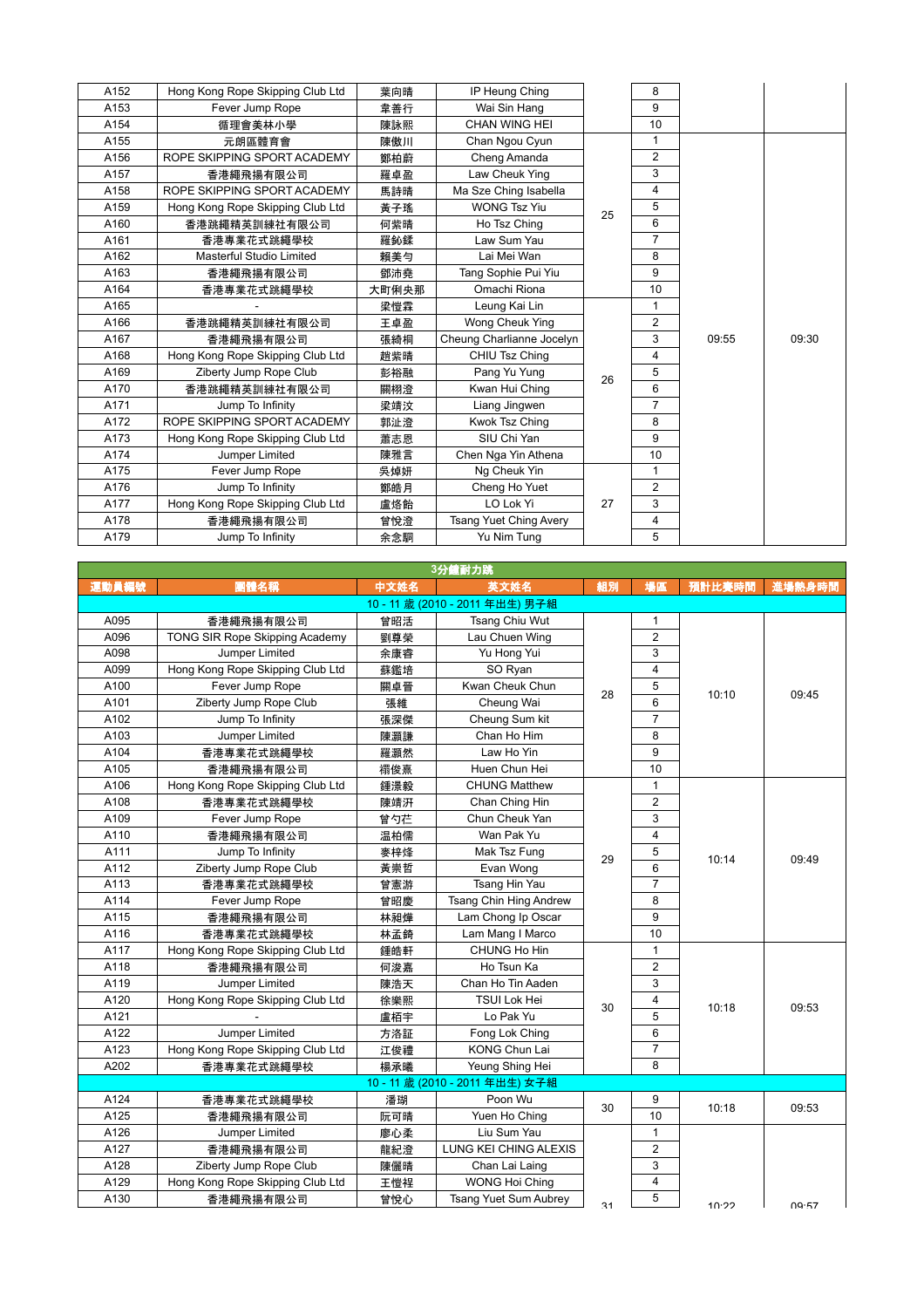| A131 | <b>Masterful Studio Limited</b>  | 周紀瀠   | Chow Kei Tung                 | 31 | 6              | <b>TU:22</b> | וכ:עט |
|------|----------------------------------|-------|-------------------------------|----|----------------|--------------|-------|
| A132 | 香港專業花式跳繩學校                       | 莊逸甯   | Chong Yat Ning Alexis         |    | $\overline{7}$ |              |       |
| A133 | Fever Jump Rope                  | 彭悅童   | Pang Yuet Tung                |    | 8              |              |       |
| A134 | 元朗區體育會                           | 朱雅瞳   | <b>ZHU NGA TUNG</b>           |    | 9              |              |       |
| A135 | Hong Kong Rope Skipping Club Ltd | 聶子晴   | NIP Tsz Ching                 |    | 10             |              |       |
| A136 | 香港繩飛揚有限公司                        | 陳芓希   | Chan Chi Hei                  |    | $\mathbf{1}$   |              |       |
| A137 | ROPE SKIPPING SPORT ACADEMY      | 鄭柏蓉   | Cheng Bianca                  |    | $\overline{2}$ |              |       |
| A138 | 香港繩飛揚有限公司                        | 譚子暄   | Alma Tam                      |    | 3              |              |       |
| A139 | Jump To Infinity                 | 呂穎莘   | Lui wing san                  |    | 4              |              |       |
| A140 | Ziberty Jump Rope Club           | 繆悅柔   | Mau Yuet Yau                  | 32 | 5              | 10:26        |       |
| A141 | 香港專業花式跳繩學校                       | 余沛珈   | Yu Pui Ga                     |    | 6              |              | 10:01 |
| A142 | 香港繩飛揚有限公司                        | 陳悅嵐   | Emily Chan                    |    | $\overline{7}$ |              |       |
| A143 | Hong Kong Rope Skipping Club Ltd | 佘曉嵐   | SHE Hiu Laam Kasie            |    | 8              |              |       |
| A144 | 香港跳繩精英訓練社有限公司                    | 蘇芊彤   | So Chin Tung Rellaa           |    | 9              |              |       |
| A145 | TONG SIR Rope Skipping Academy   | 梁芷嫣   | Leung Tze Yin                 |    | 10             |              |       |
| A146 | 香港繩飛揚有限公司                        | 林嘉淇   | Lam Ka Ki                     |    | $\mathbf{1}$   |              |       |
| A147 | Hong Kong Rope Skipping Club Ltd | 陳海晴   | CHAN Hoi Ching                |    | $\overline{2}$ |              |       |
| A148 | Jump To Infinity                 | 陳欣藝   | CHEN XINYI                    |    | 3              |              |       |
| A149 | 香港繩飛揚有限公司                        | 黃芊婷   | Wong Chin Ting Kimberly       |    | $\overline{4}$ |              |       |
| A150 | Hong Kong Rope Skipping Club Ltd | 何芊樂   | HO Chin Lok Charlotte         | 33 | 5              | 10:30        | 10:05 |
| A151 | Jump To Infinity                 | 林以安   | Lam Anna Yee On               |    | 6              |              |       |
| A152 | Hong Kong Rope Skipping Club Ltd | 葉向晴   | IP Heung Ching                |    | $\overline{7}$ |              |       |
| A153 | Fever Jump Rope                  | 韋善行   | Wai Sin Hang                  |    | 8              |              |       |
| A155 | 元朗區體育會                           | 陳傲川   | Chan Ngou Cyun                |    | 9              |              |       |
| A156 | ROPE SKIPPING SPORT ACADEMY      | 鄭柏蔚   | Cheng Amanda                  |    | 10             |              |       |
| A157 | 香港繩飛揚有限公司                        | 羅卓盈   | Law Cheuk Ying                |    | $\mathbf{1}$   |              |       |
| A158 | ROPE SKIPPING SPORT ACADEMY      | 馬詩晴   | Ma Sze Ching Isabella         |    | $\overline{2}$ |              | 10:09 |
| A159 | Hong Kong Rope Skipping Club Ltd | 黃子瑤   | <b>WONG Tsz Yiu</b>           |    | 3              |              |       |
| A160 | 香港跳繩精英訓練社有限公司                    | 何紫晴   | Ho Tsz Ching                  |    | $\overline{4}$ |              |       |
| A161 | 香港專業花式跳繩學校                       | 羅鈊鍒   | Law Sum Yau                   | 34 | 5              | 10:34        |       |
| A162 | Masterful Studio Limited         | 賴美勻   | Lai Mei Wan                   |    | 6              |              |       |
| A163 | 香港繩飛揚有限公司                        | 鄧沛堯   | Tang Sophie Pui Yiu           |    | $\overline{7}$ |              |       |
| A164 | 香港專業花式跳繩學校                       | 大町俐央那 | Omachi Riona                  |    | 8              |              |       |
| A165 |                                  | 梁愷霖   | Leung Kai Lin                 |    | 9              |              |       |
| A166 | 香港跳繩精英訓練社有限公司                    | 王卓盈   | Wong Cheuk Ying               |    | 10             |              |       |
| A167 | 香港繩飛揚有限公司                        | 張綺桐   | Cheung Charlianne Jocelyn     |    | $\mathbf{1}$   |              |       |
| A168 | Hong Kong Rope Skipping Club Ltd | 趙紫晴   | CHIU Tsz Ching                |    | $\overline{2}$ |              |       |
| A169 | Ziberty Jump Rope Club           | 彭裕融   | Pang Yu Yung                  |    | 3              |              |       |
| A170 | 香港跳繩精英訓練社有限公司                    | 關栩澄   | Kwan Hui Ching                |    | $\overline{4}$ |              |       |
| A171 | Jump To Infinity                 | 梁靖汶   | Liang Jingwen                 | 35 | 5              | 10:38        | 10:13 |
| A172 | ROPE SKIPPING SPORT ACADEMY      | 郭沚澄   | Kwok Tsz Ching                |    | 6              |              |       |
| A173 | Hong Kong Rope Skipping Club Ltd | 蕭志恩   | SIU Chi Yan                   |    | $\overline{7}$ |              |       |
| A174 | Jumper Limited                   | 陳雅言   | Chen Nga Yin Athena           |    | 8              |              |       |
| A175 | Fever Jump Rope                  | 吳焯妍   | Ng Cheuk Yin                  |    | 9              |              |       |
| A176 | Jump To Infinity                 | 鄭皓月   | Cheng Ho Yuet                 |    | 10             |              |       |
| A177 | Hong Kong Rope Skipping Club Ltd | 盧烙飴   | LO Lok Yi                     |    | $\mathbf{1}$   |              |       |
| A178 | 香港繩飛揚有限公司                        | 曾悅澄   | <b>Tsang Yuet Ching Avery</b> | 36 | $\overline{2}$ | 10:42        | 10:17 |
| A179 | Jump To Infinity                 | 余念駧   | Yu Nim Tung                   |    | 3              |              |       |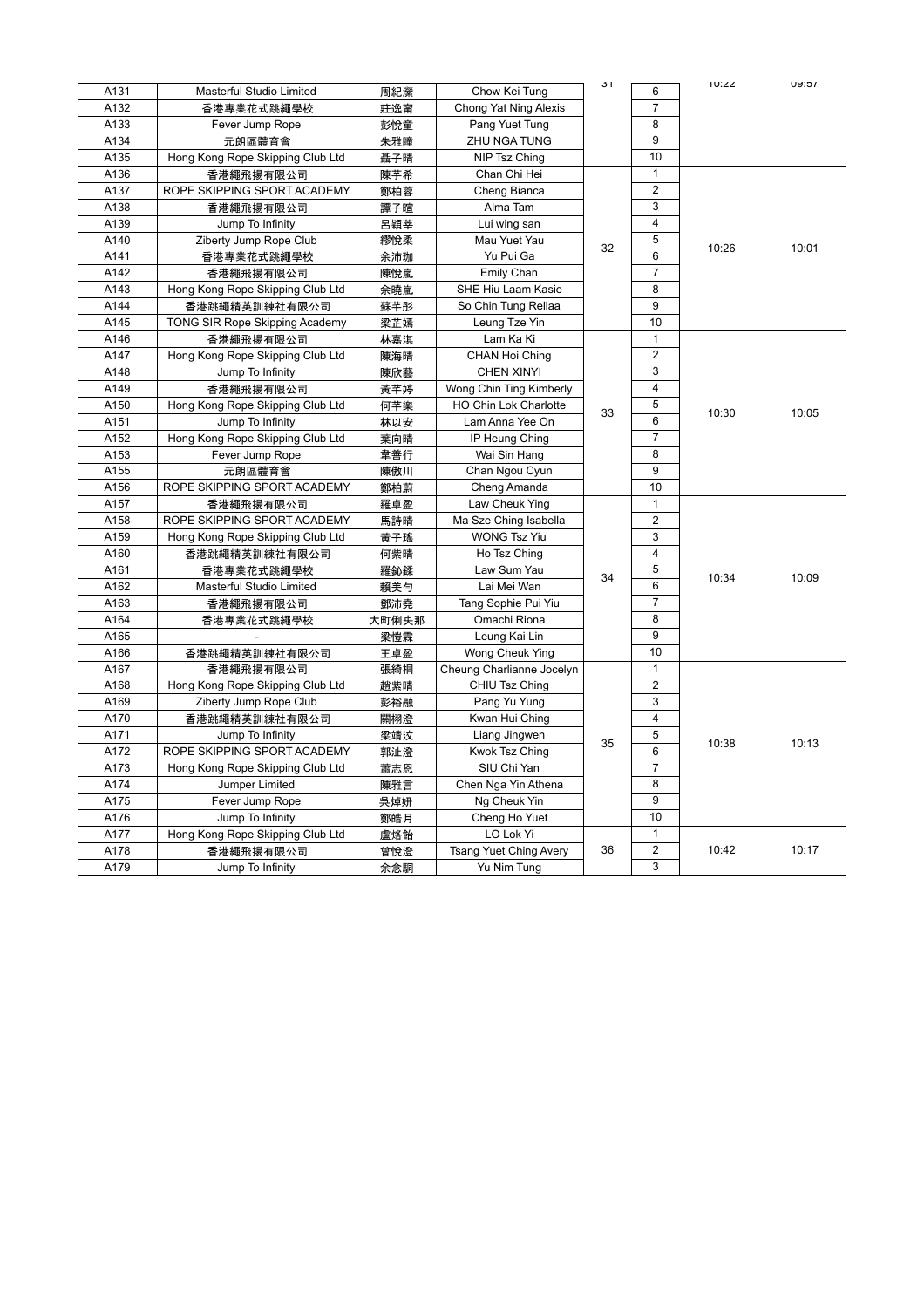

| 全港分齡跳繩比賽2021 - 個人 |                                  |      |                                 |    |                |        |        |  |  |  |
|-------------------|----------------------------------|------|---------------------------------|----|----------------|--------|--------|--|--|--|
|                   |                                  |      | 30秒速度跳                          |    |                |        |        |  |  |  |
| 運動員編號             | 團體名稱                             | 中文姓名 | 英文姓名                            | 組別 | 場區             | 預計比賽時間 | 進場熱身時間 |  |  |  |
|                   |                                  |      | 12 - 13 歲 (2008 – 2009 年出生) 男子組 |    |                |        |        |  |  |  |
| A180              | Masterful Studio Limited         | 關正   | Kwan Jing Owen                  |    | 1              |        |        |  |  |  |
| A181              | TONG SIR Rope Skipping Academy   | 鍾晉   | Zhong Jay                       |    | $\overline{2}$ |        |        |  |  |  |
| A182              | Fever Jump Rope                  | 劉曉樂  | Lau Hiu Lok                     |    | 3              |        |        |  |  |  |
| A183              | Jumper Limited                   | 陳諾軒  | Chan Nok Hin                    |    | $\overline{4}$ |        |        |  |  |  |
| A184              | 香港花繩體育會                          | 鄧昊堯  | Tang Ho Yiu                     |    | 5              |        |        |  |  |  |
| A185              | Masterful Studio Limited         | 凌志遠  | Ling Chi Yuen                   | 37 | 6              |        |        |  |  |  |
| A186              | Masterful Studio Limited         | 胡頌謙  | Hu Chung him                    |    | 7              |        |        |  |  |  |
| A187              | 香港繩飛揚有限公司                        | 梁紫迪  | Leung Tsz Tik                   |    | 8              |        |        |  |  |  |
| A188              | Fever Jump Rope                  | 甘家興  | Kam Ka Hing                     |    | 9              |        |        |  |  |  |
| A189              | Jumper Limited                   | 姜水山  | Jiang Shuishan                  |    | 10             |        |        |  |  |  |
| A190              | 保良局顏寶鈴書院                         | 余政銳  | YU CHING YUI                    |    | $\mathbf{1}$   |        |        |  |  |  |
| A191              | 香港繩飛揚有限公司                        | 王子灝  | Wong Tsz Ho                     |    | $\overline{2}$ |        |        |  |  |  |
| A192              | Hong Kong Rope Skipping Club Ltd | 丘旻峯  | YAU Man Fung                    |    | 3              |        |        |  |  |  |
| A193              | 元朗區體育會                           | 張梓樂  | Cheung Tsz Lok                  |    | 4              |        |        |  |  |  |
| A194              | Jump To Infinity                 | 陳俊賢  | Chan Chun Yin                   |    | 5              | 11:00  | 10:35  |  |  |  |
| A195              | 香港跳繩精英訓練社有限公司                    | 吳家諾  | NG Ka Lok                       | 38 | 6              |        |        |  |  |  |
| A196              | 循理會美林小學                          | 吳俊杰  | <b>WU JUNJIE</b>                |    | 7              |        |        |  |  |  |
| A197              | 元朗區體育會                           | 謝嘉晉  | Tse Ka Chun                     |    | 8              |        |        |  |  |  |
| A198              | Jump To Infinity                 | 張文軒  | <b>ZHANG James</b>              |    | 9              |        |        |  |  |  |
| A199              | Hong Kong Rope Skipping Club Ltd | 鄭景聰  | <b>CHENG King Chung Kavis</b>   |    | 10             |        |        |  |  |  |
| A200              | ROPE SKIPPING SPORT ACADEMY      | 吳晉希  | Ng Chun Hei                     |    | 1              |        |        |  |  |  |
| A201              | 循理會美林小學                          | 龍玄顥  | LUNG YUEN HO                    |    | $\overline{2}$ |        |        |  |  |  |
| A203              | Jump To Infinity                 | 李泓諾  | Li Wang Nok                     |    | $\overline{4}$ |        |        |  |  |  |
| A204              | Hong Kong Rope Skipping Club Ltd | 李天楠  | LEE Tin Nam                     |    | 5              |        |        |  |  |  |
| A205              | 元朗區體育會                           | 姚子龍  | Yiu Tsz Lung                    | 39 | 6              |        |        |  |  |  |
| A206              | 香港繩飛揚有限公司                        | 李文博  | Lee Man Pok                     |    | $\overline{7}$ |        |        |  |  |  |
| A207              | 循理會美林小學                          | 林宇臣  | LIN YU SEN                      |    | 8              |        |        |  |  |  |
| A208              | Jump To Infinity                 | 鄧以諾  | Tang Yee Lok                    |    | 9              |        |        |  |  |  |
| A209              | ROPE SKIPPING SPORT ACADEMY      | 鄺暐師  | Kwong Wai Sze                   |    | 10             |        |        |  |  |  |
| A265              | ROPE SKIPPING SPORT ACADEMY      | 邱卓楠  | Yau Cheuk Nam, Scott            | 40 | $\mathbf{1}$   | 11:05  | 10:40  |  |  |  |
|                   |                                  |      | 12 - 13 歲 (2008 – 2009 年出生) 女子組 |    |                |        |        |  |  |  |
| A210              | TONG SIR Rope Skipping Academy   | 陳淑兒  | Chen Shuer                      |    | 2              |        |        |  |  |  |
| A211              | 香港專業花式跳繩學校                       | 梁心悅  | Leung Sum Yuet Hebe             |    | 3              |        |        |  |  |  |
| A212              | Jumper Limited                   | 陳熙彤  | Chan Hei Tung Haylie            |    | 4              |        |        |  |  |  |
| A213              | 香港繩飛揚有限公司                        | 劉栩華  | Lau Hui Wa                      |    | 5              |        |        |  |  |  |
| A214              | ROPE SKIPPING SPORT ACADEMY      | 吳芷柔  | Ng Tsz Yau                      | 40 | 6              |        |        |  |  |  |
| A215              | Jumper Limited                   | 潘可兒  | Poon Ho Yee                     |    | $\overline{7}$ |        |        |  |  |  |
| A216              | 元朗區體育會                           | 鄭紫淇  | Zheng Chi Ki                    |    | 8              |        |        |  |  |  |
| A217              | 香港專業花式跳繩學校                       | 蔡恩予  | Choy Yan Yue Cheryl             |    | 9              |        |        |  |  |  |
| A218              | 保良局顏寶鈴書院                         | 葉芯瑜  | YIP SUM YU                      |    | 10             |        |        |  |  |  |
| A219              | 香港跳繩精英訓練社有限公司                    | 李泳澄  | Lee Wing Ching                  |    | 1              |        |        |  |  |  |
| A220              | Fever Jump Rope                  | 吳沛妍  | Ng Pui Yin                      |    | $\overline{2}$ |        |        |  |  |  |
| A221              | Hong Kong Rope Skipping Club Ltd | 張家晴  | CHANG Ka Ching                  |    | 3              |        |        |  |  |  |
| A222              | 香港繩飛揚有限公司                        | 蔣知穎  | Chiang Chi Wing                 |    | 4              |        |        |  |  |  |
| A223              | Jumper Limited                   | 譚曦翹  | Tham Hei Kiu                    |    | 5              |        |        |  |  |  |
| A224              | ROPE SKIPPING SPORT ACADEMY      | 黃子恩  | Wong Tsz Yan                    | 41 | 6              | 11:05  | 10:40  |  |  |  |
| A225              | 元朗區體育會                           | 陳子嫣  | Chan Oceana                     |    | 7              |        |        |  |  |  |
| A226              | 香港專業花式跳繩學校                       | 蘇珮銣  | So Pui Yu                       |    | 8              |        |        |  |  |  |
| A227              | 循理會美林小學                          | 林玉婷  | LIN YU TING                     | 9  |                |        |        |  |  |  |
| A228              | 香港繩飛揚有限公司                        | 屈曉晴  | <b>WAT Hiu Ching</b>            |    | 10             |        |        |  |  |  |
| A229              | ROPE SKIPPING SPORT ACADEMY      | 劉熹瞳  | Lau Hei Tong                    | 1  |                |        |        |  |  |  |
| A230              | Jump To Infinity                 | 黃梓君  | WONG TSZ KWAN                   |    | 2              |        |        |  |  |  |
| A231              | Jumper Limited                   | 陳珮林  | Chan Pui Lam                    |    | 3              |        |        |  |  |  |
| A232              | 香港繩飛揚有限公司                        | 黃美兒  | WONG MEI YI                     |    | 4              |        |        |  |  |  |
| A233              | 元朗區體育會                           | 鄧芷晨  | Tang Tsz Sun                    |    | 5              |        |        |  |  |  |
| A234              | Jumper Limited                   | 胡善婷  | Wu Sin Ting                     | 42 | 6              |        |        |  |  |  |
| A235              | Fever Jump Rope                  | 凌臻   | Ling, Crystal                   |    | $\overline{7}$ |        |        |  |  |  |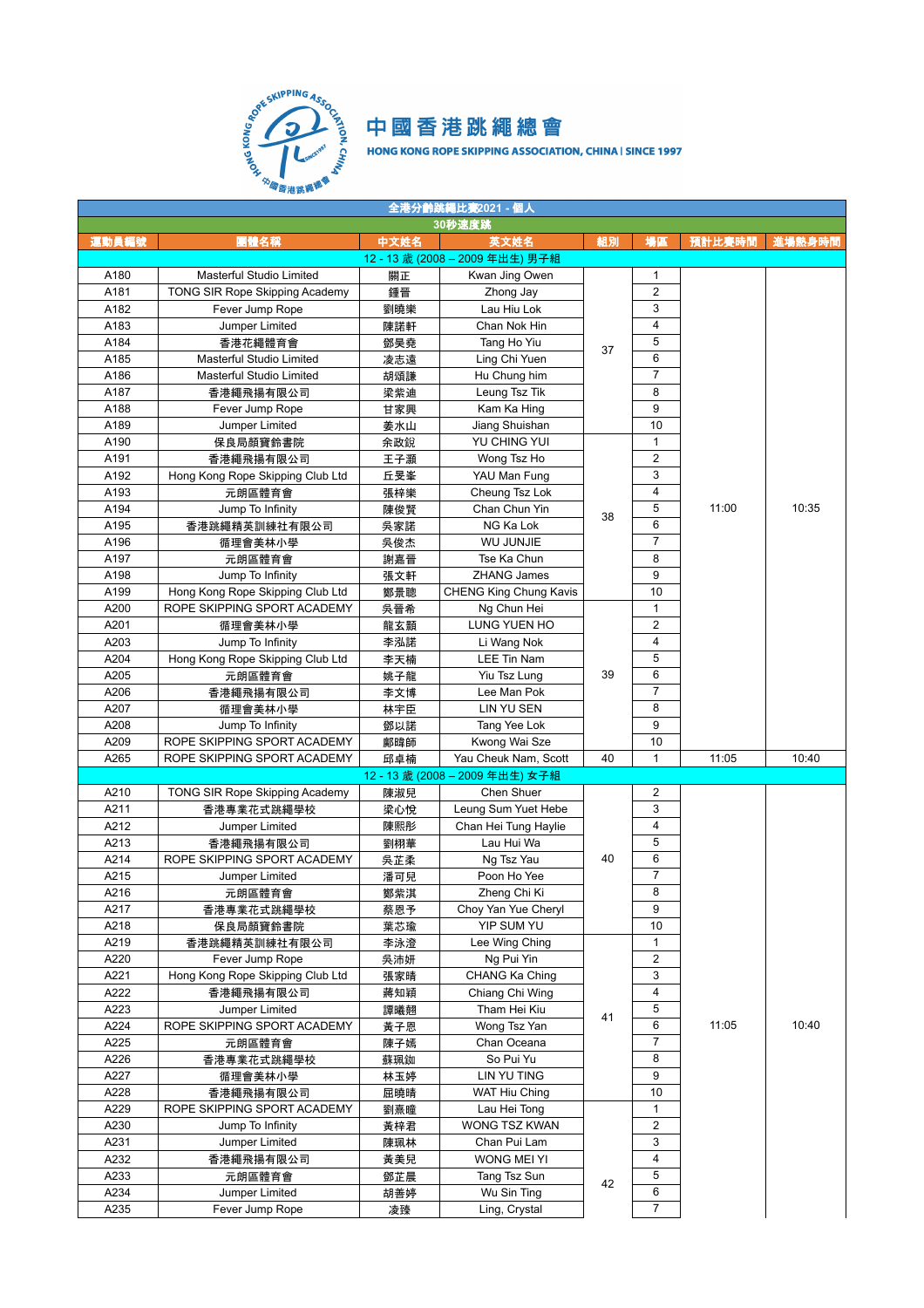| A236 | ROPE SKIPPING SPORT ACADEMY      | 馬蔚蕎 | Ma Wai Kiu                  |    | 8                       |       |       |
|------|----------------------------------|-----|-----------------------------|----|-------------------------|-------|-------|
| A237 | 香港繩飛揚有限公司                        | 鍾欣穎 | Chung Yan Wing              |    | 9                       |       |       |
| A238 | TONG SIR Rope Skipping Academy   | 李佳欣 | Ali Ayesha                  |    | 10                      |       |       |
| A239 | 香港專業花式跳繩學校                       | 王玥霖 | Wong Yuet Lam Felice        |    | $\mathbf{1}$            |       |       |
| A240 | Jumper Limited                   | 黨麗祺 | Tong Lai Ki                 |    | $\overline{2}$          |       |       |
| A241 | 香港繩飛揚有限公司                        | 盧天嵐 | Lo Tin Laam                 |    | 3                       |       |       |
| A242 | 香港專業花式跳繩學校                       | 石珈瑜 | Shek Ka Yu                  |    | $\overline{4}$          |       |       |
| A243 | Fever Jump Rope                  | 馬卓欣 | Ma Check Yan                | 43 | 5                       | 11:10 | 10:45 |
| A244 | 香港跳繩精英訓練社有限公司                    | 鄭詠宜 | Chiang Wing Yi              |    | 6                       |       |       |
| A245 | 香港繩飛揚有限公司                        | 莫梓晴 | Mok Tsz Ching               |    | $\overline{7}$          |       |       |
| A246 | Hong Kong Rope Skipping Club Ltd | 譚熙榆 | TAM Hei Yue Anysia          |    | 8                       |       |       |
| A247 | 香港繩飛揚有限公司                        | 曾昭煒 | Tsang Chiu Wai              |    | 9                       |       |       |
|      |                                  |     | 19-23 歲 (1998-2002年出生) 男子組  |    |                         |       |       |
| A332 | ROPE SKIPPING SPORT ACADEMY      | 高銘聰 | Ko Ming Chung               | 43 | 10                      |       |       |
| A334 | Hong Kong Rope Skipping Club Ltd | 羅梓霖 | LAW Tsz Lam                 |    | $\mathbf{1}$            | 11:10 | 10:45 |
| A335 | 香港跳繩精英訓練社有限公司                    | 羅啟安 | Law Kai On                  | 44 | 2                       |       |       |
| A338 | Ziberty Jump Rope Club           | 曾慶桓 | Tsang Hing Wun              |    | 3                       |       |       |
|      |                                  |     | 19-23 歲 (1998-2002年出生) 女子組  |    |                         |       |       |
| A337 | Jumper Limited                   | 鄧子賢 | Tang Chi Yin                |    | 4                       |       |       |
| A339 | Fever Jump Rope                  | 羅祖怡 | Law Cho Yi                  |    | 5                       |       |       |
| A340 | 香港跳繩精英訓練社有限公司                    | 陳卓璇 | Chan Cheuk Shuen            | 44 | 6                       |       |       |
| A341 | 香港繩飛揚有限公司                        | 曾芷婷 | <b>Tsang Tsz Ting</b>       |    | $\overline{7}$          | 11:10 | 10:45 |
| A342 | Jump To Infinity                 | 鄭嘉慧 | Cheng Ka Wai Kendall        |    | 8                       |       |       |
| A343 | Fever Jump Rope                  | 黃婉兒 | Wong Yuen Yee               |    | 9                       |       |       |
|      |                                  |     | 24-29 歳 (1992-1997年出生) 男子組  |    |                         |       |       |
| A344 | Masterful Studio Limited         | 王志雄 | Wong Chi Hung               | 44 | 10                      |       |       |
| A345 | Fever Jump Rope                  | 黃子樂 | Wong Tsz Lok                | 45 | $\mathbf{1}$            | 11:10 | 10:45 |
| A346 | 香港繩飛揚有限公司                        | 鍾綺鋒 | Chung Yee Fung              |    | $\overline{2}$          |       |       |
|      |                                  |     | 24-29 歲 (1992-1997年出生) 女子組  |    |                         |       |       |
| A347 | Hong Kong Rope Skipping Club Ltd | 顏思遠 | <b>NGAN Sze Yuen</b>        |    | 3                       |       |       |
| A348 | Hong Kong Rope Skipping Club Ltd | 郭少怡 | <b>KWOK Siu Yi</b>          | 45 | $\overline{\mathbf{4}}$ |       | 10:45 |
| A349 | Hong Kong Rope Skipping Club Ltd | 譚婥盈 | <b>TAM Cheuk Ying</b>       |    | 5                       | 11:10 |       |
| A350 | Hong Kong Rope Skipping Club Ltd | 吳艾寶 | NG Ngai Po April            |    | 6                       |       |       |
|      |                                  |     | 30 歲或以上 (1991 年或之前出生) 男子組   |    |                         |       |       |
| A351 | Fever Jump Rope                  | 黃冠傑 | Wong Kwun Kit               |    | 7                       |       |       |
| A352 | Hong Kong Rope Skipping Club Ltd | 魏錦洪 | NGAI Kam Hung               | 45 | 8                       | 11:10 | 10:45 |
|      |                                  |     | 30 歲或以上 (1991 年或之前出生) 女子組   |    |                         |       |       |
| A353 | Jump To Infinity                 | 杜至言 | To Chi Yin                  | 45 | 9                       | 11:10 | 10:45 |
|      |                                  |     | 16 歲或以上 (2005 年或之前出生) 女子挑戰組 |    |                         |       |       |
| A417 | ROPE SKIPPING SPORT ACADEMY      | 李文瑛 | Lee Man Ying                | 45 | 10                      | 11:10 | 10:45 |

| 3分鐘耐力跳 |                                  |      |                               |    |                |        |        |  |  |  |
|--------|----------------------------------|------|-------------------------------|----|----------------|--------|--------|--|--|--|
| 運動員編號  | 團體名稱                             | 中文姓名 | 英文姓名                          | 組別 | 場區             | 預計比賽時間 | 進場熱身時間 |  |  |  |
|        |                                  |      | 12-13 歳 (2008-2009年出生) 男子組    |    |                |        |        |  |  |  |
| A180   | <b>Masterful Studio Limited</b>  | 關正   | Kwan Jing Owen                |    |                |        |        |  |  |  |
| A182   | Fever Jump Rope                  | 劉曉樂  | Lau Hiu Lok                   |    | $\overline{2}$ |        |        |  |  |  |
| A183   | Jumper Limited                   | 陳諾軒  | Chan Nok Hin                  |    | 3              |        |        |  |  |  |
| A184   | 香港花繩體育會                          | 鄧昊堯  | Tang Ho Yiu                   |    | 4              |        |        |  |  |  |
| A185   | Masterful Studio Limited         | 凌志遠  | Ling Chi Yuen                 | 46 | 5              | 11:25  | 11:00  |  |  |  |
| A186   | Masterful Studio Limited         | 胡頌謙  | Hu Chung him                  |    | 6              |        |        |  |  |  |
| A187   | 香港繩飛揚有限公司                        | 梁紫迪  | Leung Tsz Tik                 |    | 7              |        |        |  |  |  |
| A188   | Fever Jump Rope                  | 甘家興  | Kam Ka Hing                   |    | 8              |        |        |  |  |  |
| A189   | Jumper Limited                   | 姜水山  | Jiang Shuishan                |    | 9              |        |        |  |  |  |
| A192   | Hong Kong Rope Skipping Club Ltd | 丘旻峯  | YAU Man Fung                  |    | 10             |        |        |  |  |  |
| A193   | 元朗區體育會                           | 張梓樂  | Cheung Tsz Lok                |    | 1              |        |        |  |  |  |
| A194   | Jump To Infinity                 | 陳俊腎  | Chan Chun Yin                 |    | 2              |        |        |  |  |  |
| A195   | 香港跳繩精英訓練社有限公司                    | 吳家諾  | NG Ka Lok                     |    | 3              |        |        |  |  |  |
| A197   | 元朗區體育會                           | 謝嘉晉  | Tse Ka Chun                   |    | 4              |        |        |  |  |  |
| A198   | Jump To Infinity                 | 張文軒  | <b>ZHANG James</b>            | 47 | 5              | 11:29  | 11:04  |  |  |  |
| A199   | Hong Kong Rope Skipping Club Ltd | 鄭景聰  | <b>CHENG King Chung Kavis</b> |    | 6              |        |        |  |  |  |
| A200   | ROPE SKIPPING SPORT ACADEMY      | 吳晉希  | Ng Chun Hei                   |    | $\overline{7}$ |        |        |  |  |  |
| A203   | Jump To Infinity                 | 李泓諾  | Li Wang Nok                   |    | 9              |        |        |  |  |  |
| A204   | Hong Kong Rope Skipping Club Ltd | 李天楠  | <b>LEE Tin Nam</b>            |    | 10             |        |        |  |  |  |
| A205   | 元朗區體育會                           | 姚子龍  | Yiu Tsz Lung                  |    | 1              |        |        |  |  |  |
| A208   | Jump To Infinity                 | 鄧以諾  | Tang Yee Lok                  | 48 | 2              | 11:33  |        |  |  |  |
| A209   | ROPE SKIPPING SPORT ACADEMY      | 鄺暐師  | Kwong Wai Sze                 |    | 3              |        | 11:08  |  |  |  |
| A265   | ROPE SKIPPING SPORT ACADEMY      | 邱卓楠  | Yau Cheuk Nam, Scott          |    | 4              |        |        |  |  |  |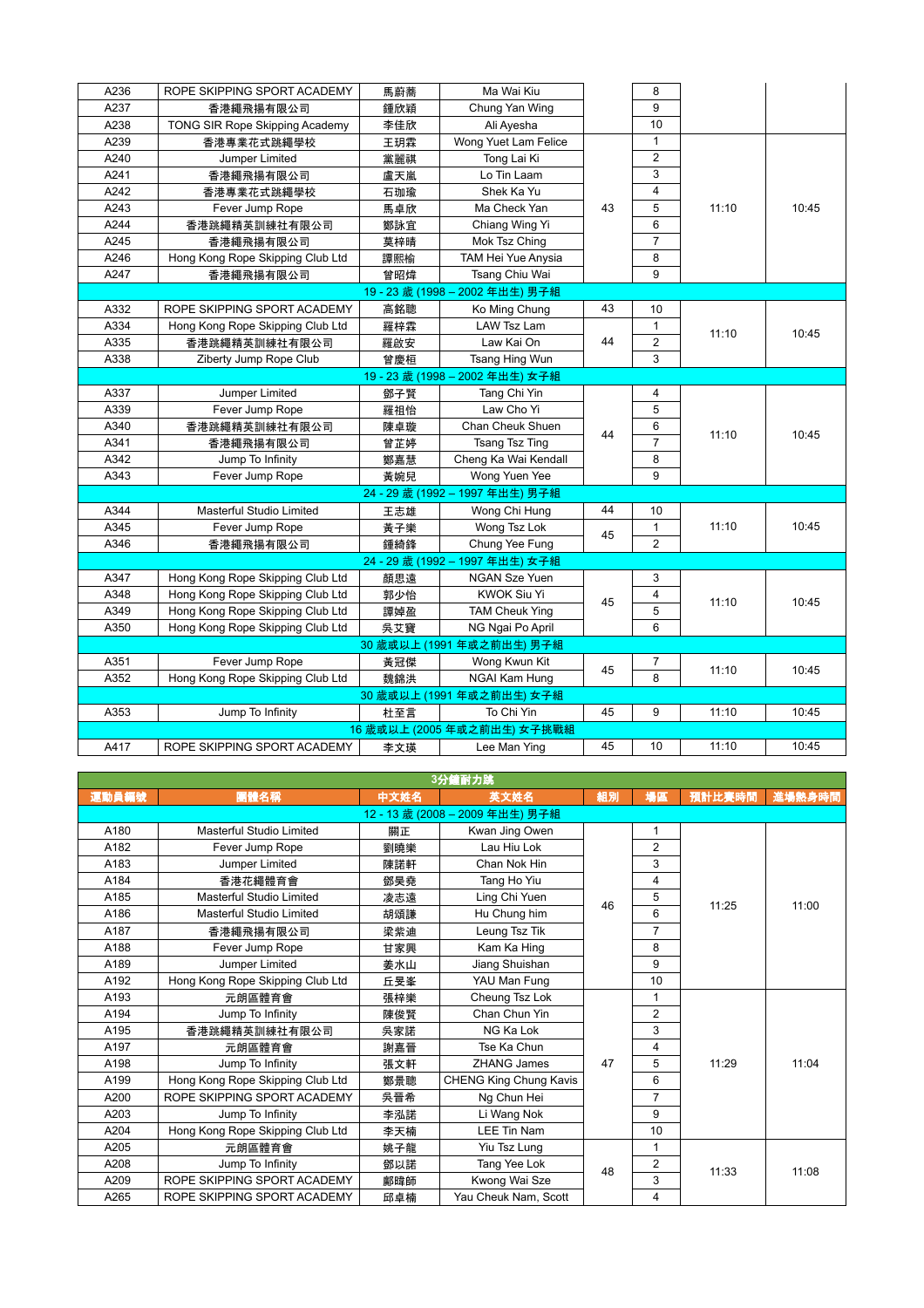|      |                                  |     | 12-13 歲 (2008-2009年出生) 女子組      |    |                |       |       |
|------|----------------------------------|-----|---------------------------------|----|----------------|-------|-------|
| A211 | 香港專業花式跳繩學校                       | 梁心悅 | Leung Sum Yuet Hebe             |    | 5              |       |       |
| A212 | Jumper Limited                   | 陳熙彤 | Chan Hei Tung Haylie            |    | 6              |       |       |
| A213 | 香港繩飛揚有限公司                        | 劉栩華 | Lau Hui Wa                      |    | $\overline{7}$ |       |       |
| A214 | ROPE SKIPPING SPORT ACADEMY      | 吳芷柔 | Ng Tsz Yau                      | 48 | 8              | 11:33 | 11:08 |
| A215 | Jumper Limited                   | 潘可兒 | Poon Ho Yee                     |    | 9              |       |       |
| A216 | 元朗區體育會                           | 鄭紫淇 | Zheng Chi Ki                    |    | 10             |       |       |
| A217 | 香港專業花式跳繩學校                       | 蔡恩予 | Choy Yan Yue Cheryl             |    | $\mathbf{1}$   |       |       |
| A219 | 香港跳繩精英訓練社有限公司                    | 李泳澄 | Lee Wing Ching                  |    | $\overline{2}$ |       |       |
| A220 | Fever Jump Rope                  | 吳沛妍 | Ng Pui Yin                      |    | 3              |       |       |
| A221 | Hong Kong Rope Skipping Club Ltd | 張家晴 | CHANG Ka Ching                  |    | 4              |       |       |
| A223 | Jumper Limited                   | 譚曦翹 | Tham Hei Kiu                    |    | 5              |       |       |
| A224 | ROPE SKIPPING SPORT ACADEMY      | 黃子恩 | Wong Tsz Yan                    | 49 | 6              | 11:37 | 11:12 |
| A225 | 元朗區體育會                           | 陳子嫣 | Chan Oceana                     |    | $\overline{7}$ |       |       |
| A226 | 香港專業花式跳繩學校                       | 蘇珮銣 | So Pui Yu                       |    | 8              |       |       |
| A229 | ROPE SKIPPING SPORT ACADEMY      | 劉熹瞳 | Lau Hei Tong                    |    | 9              |       |       |
| A230 | Jump To Infinity                 | 黃梓君 | WONG TSZ KWAN                   |    | 10             |       |       |
| A232 | 香港繩飛揚有限公司                        | 黃美兒 | WONG MEI YI                     |    | $\mathbf{1}$   |       |       |
| A233 | 元朗區體育會                           | 鄧芷晨 | Tang Tsz Sun                    |    | $\overline{2}$ |       |       |
| A234 | Jumper Limited                   | 胡善婷 | Wu Sin Ting                     |    | 3              |       |       |
| A235 | Fever Jump Rope                  | 凌臻  | Ling, Crystal                   |    | $\overline{4}$ |       |       |
| A236 | ROPE SKIPPING SPORT ACADEMY      | 馬蔚蕎 | Ma Wai Kiu                      |    | 5              |       |       |
| A239 | 香港專業花式跳繩學校                       | 王玥霖 | Wong Yuet Lam Felice            | 50 | 6              | 11:41 | 11:16 |
| A242 | 香港專業花式跳繩學校                       | 石珈瑜 | Shek Ka Yu                      |    | $\overline{7}$ |       |       |
| A243 | Fever Jump Rope                  | 馬卓欣 | Ma Check Yan                    |    | 8              |       |       |
| A244 | 香港跳繩精英訓練社有限公司                    | 鄭詠宜 | Chiang Wing Yi                  |    | 9              |       |       |
| A246 | Hong Kong Rope Skipping Club Ltd | 譚熙榆 | TAM Hei Yue Anysia              |    | 10             |       |       |
|      |                                  |     | 19 - 23 歲 (1998 – 2002 年出生) 男子組 |    |                |       |       |
| A332 | ROPE SKIPPING SPORT ACADEMY      | 高銘聰 | Ko Ming Chung                   |    | $\mathbf 1$    |       |       |
| A334 | Hong Kong Rope Skipping Club Ltd | 羅梓霖 | LAW Tsz Lam                     |    | $\overline{2}$ |       |       |
| A335 | 香港跳繩精英訓練社有限公司                    | 羅啟安 | Law Kai On                      | 51 | 3              | 11:45 | 11:20 |
| A338 | Ziberty Jump Rope Club           | 曾慶桓 | Tsang Hing Wun                  |    | 4              |       |       |
|      |                                  |     | 19 - 23 歲 (1998 – 2002 年出生) 女子組 |    |                |       |       |
| A339 | Fever Jump Rope                  | 羅祖怡 | Law Cho Yi                      |    | 5              |       |       |
| A340 | 香港跳繩精英訓練社有限公司                    | 陳卓璇 | Chan Cheuk Shuen                |    | 6              |       |       |
| A341 | 香港繩飛揚有限公司                        | 曾芷婷 | Tsang Tsz Ting                  | 51 | $\overline{7}$ | 11:45 | 11:20 |
| A342 | Jump To Infinity                 | 鄭嘉慧 | Cheng Ka Wai Kendall            |    | 8              |       |       |
| A343 | Fever Jump Rope                  | 黃婉兒 | Wong Yuen Yee                   |    | 9              |       |       |
|      |                                  |     | 24-29 歳 (1992-1997年出生) 男子組      |    |                |       |       |
| A344 | <b>Masterful Studio Limited</b>  | 王志雄 | Wong Chi Hung                   | 51 | 10             | 11:45 | 11:20 |
| A345 | Fever Jump Rope                  | 黃子樂 | Wong Tsz Lok                    | 52 | $\mathbf{1}$   | 11:49 | 11:24 |
|      |                                  |     | 24 - 29 歲 (1992 - 1997 年出生) 女子組 |    |                |       |       |
| A347 | Hong Kong Rope Skipping Club Ltd | 顏思遠 | NGAN Sze Yuen                   |    | 2              |       |       |
| A348 | Hong Kong Rope Skipping Club Ltd | 郭少怡 | KWOK Siu Yi                     |    | 3              |       |       |
| A349 | Hong Kong Rope Skipping Club Ltd | 譚婥盈 | <b>TAM Cheuk Ying</b>           | 52 | 4              | 11:49 | 11:24 |
| A350 | Hong Kong Rope Skipping Club Ltd | 吳艾寶 | NG Ngai Po April                |    | 5              |       |       |
|      |                                  |     | 30 歲或以上 (1991 年或之前出生) 男子組       |    |                |       |       |
| A351 | Fever Jump Rope                  | 黃冠傑 | Wong Kwun Kit                   |    | 6              |       |       |
| A352 | Hong Kong Rope Skipping Club Ltd | 魏錦洪 | NGAI Kam Hung                   | 52 | $\overline{7}$ | 11:49 | 11:24 |
|      |                                  |     | 30 歲或以上 (1991 年或之前出生) 女子組       |    |                |       |       |
| A353 | Jump To Infinity                 | 杜至言 | To Chi Yin                      | 52 | 8              | 11:49 | 11:24 |
|      |                                  |     | 16 歲或以上 (2005 年或之前出生) 女子挑戰組     |    |                |       |       |
| A417 | ROPE SKIPPING SPORT ACADEMY      | 李文瑛 | Lee Man Ying                    | 52 | 9              | 11:49 | 11:24 |
|      |                                  |     |                                 |    |                |       |       |

| 三重耐力跳                      |                                       |      |                            |    |    |        |        |  |  |  |  |
|----------------------------|---------------------------------------|------|----------------------------|----|----|--------|--------|--|--|--|--|
| 運動員編號                      | 團體名稱                                  | 中文姓名 | 英文姓名                       | 組別 | 場區 | 預計比賽時間 | 進場熱身時間 |  |  |  |  |
| 19-23 歳 (1998-2002年出生) 男子組 |                                       |      |                            |    |    |        |        |  |  |  |  |
| A332                       | ROPE SKIPPING SPORT ACADEMY           | 高銘聰  | Ko Ming Chung              |    |    |        |        |  |  |  |  |
| A335                       | 香港跳繩精英訓練社有限公司                         | 羅啟安  | Law Kai On                 | 53 | 2  | 12:05  | 11:40  |  |  |  |  |
| A336                       | <b>TONG SIR Rope Skipping Academy</b> | 麥倬鳴  | Mak Cheuk Ming             |    | 3  |        |        |  |  |  |  |
| A338                       | Ziberty Jump Rope Club                | 曾慶桓  | Tsang Hing Wun             |    | 4  |        |        |  |  |  |  |
|                            |                                       |      | 19-23 歲 (1998-2002年出生) 女子組 |    |    |        |        |  |  |  |  |
| A339                       | Fever Jump Rope                       | 羅祖怡  | Law Cho Yi                 |    | 5  |        |        |  |  |  |  |
| A340                       | 香港跳繩精英訓練社有限公司                         | 陳卓璇  | Chan Cheuk Shuen           |    | 6  |        |        |  |  |  |  |
| A341                       | 香港繩飛揚有限公司                             | 曾芷婷  | Tsang Tsz Ting             | 53 |    | 12:05  | 11:40  |  |  |  |  |
| A342                       | Jump To Infinity                      | 鄭嘉慧  | Cheng Ka Wai Kendall       |    | 8  |        |        |  |  |  |  |
| A343                       | Fever Jump Rope                       | 黃婉兒  | Wong Yuen Yee              |    | 9  |        |        |  |  |  |  |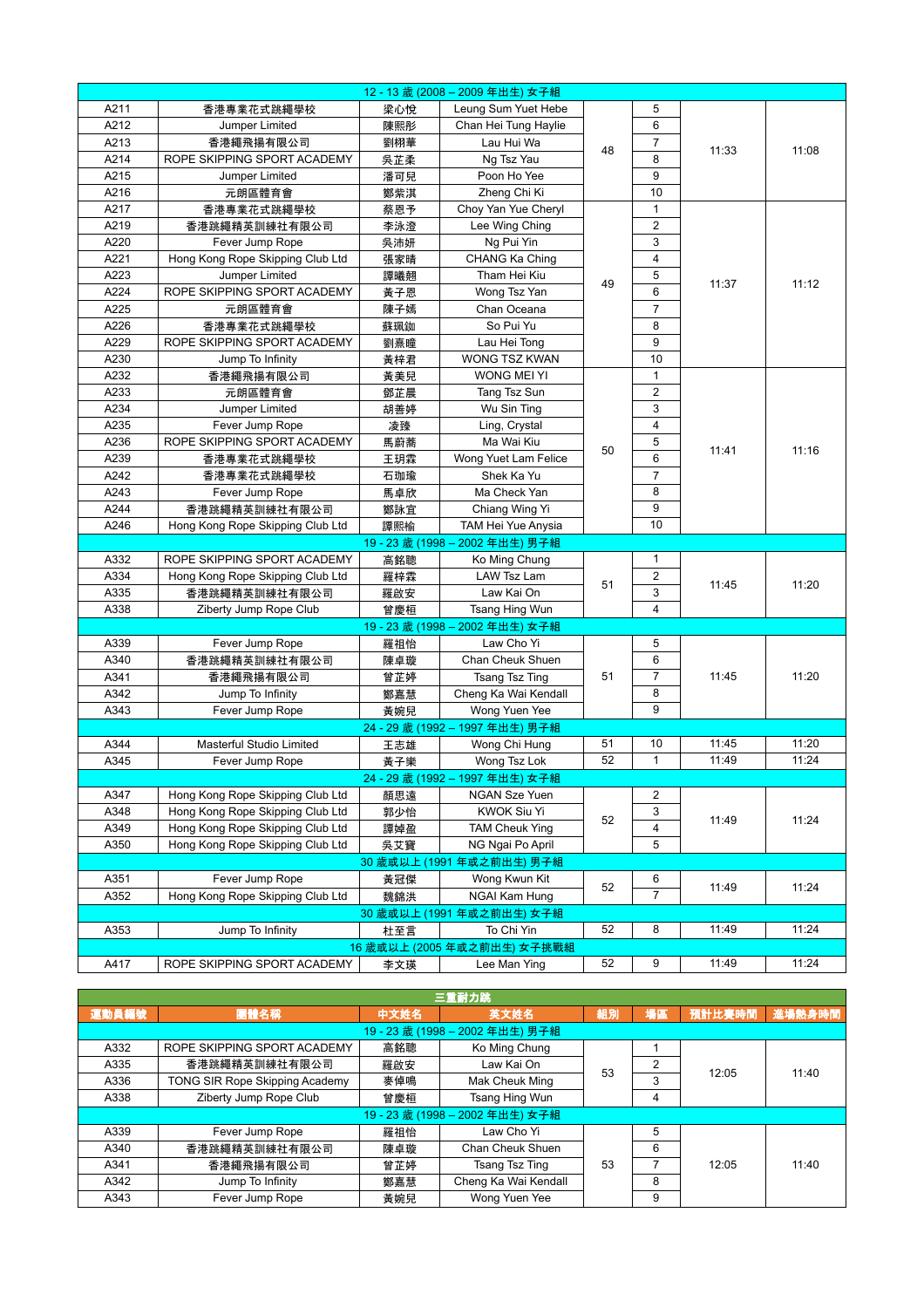| 24 - 29 歲 (1992 - 1997 年出生) 男子組 |                                                                 |     |                           |    |    |       |       |  |  |  |  |
|---------------------------------|-----------------------------------------------------------------|-----|---------------------------|----|----|-------|-------|--|--|--|--|
| A345                            | Fever Jump Rope                                                 | 黃子樂 | Wong Tsz Lok              | 53 | 10 | 12:05 | 11:40 |  |  |  |  |
| 30 歲或以上 (1991 年或之前出生) 男子組       |                                                                 |     |                           |    |    |       |       |  |  |  |  |
| A351                            | Wong Kwun Kit<br>54<br>黃冠傑<br>11:50<br>Fever Jump Rope<br>12:15 |     |                           |    |    |       |       |  |  |  |  |
|                                 |                                                                 |     | 30 歲或以上 (1991 年或之前出生) 女子組 |    |    |       |       |  |  |  |  |
| A353                            | Jump To Infinity                                                | 杜至言 | To Chi Yin                | 54 | 2  | 12:15 | 11:50 |  |  |  |  |
| 16 歲或以上 (2005 年或之前出生) 女子挑戰組     |                                                                 |     |                           |    |    |       |       |  |  |  |  |
| A417                            | ROPE SKIPPING SPORT ACADEMY                                     | 李文瑛 | Lee Man Ying              | 54 | 3  | 12:15 | 11:50 |  |  |  |  |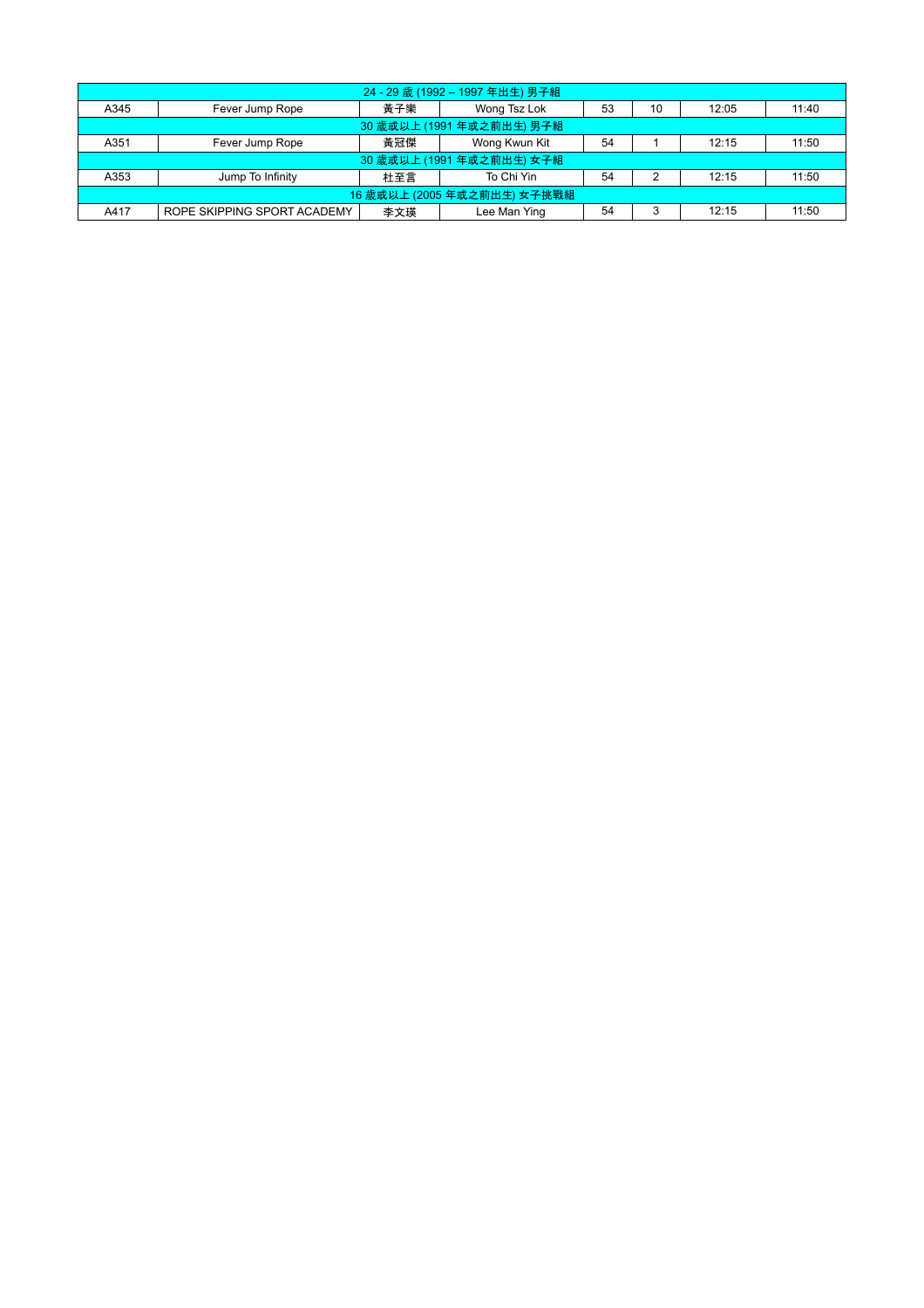

| 全港分齡跳繩比賽2021 - 個人 |                                        |           |                                 |         |                         |        |        |  |  |  |
|-------------------|----------------------------------------|-----------|---------------------------------|---------|-------------------------|--------|--------|--|--|--|
|                   |                                        |           | 30秒速度跳                          |         |                         |        |        |  |  |  |
| 運動員編號             | 團體名稱                                   | 中文姓名      | 英文姓名                            | 組別      | 場區                      | 預計比賽時間 | 進場熱身時間 |  |  |  |
|                   |                                        |           | 16 - 18 歲 (2003 - 2005 年出生) 男子組 |         |                         |        |        |  |  |  |
| A303              | Hong Kong Rope Skipping Club Ltd       | 樊浚霆       | FAN Tsun Ting                   |         | 1                       |        |        |  |  |  |
| A304              | Jump To Infinity                       | 周健恒       | Chau Kin Hang                   |         | $\boldsymbol{2}$        |        |        |  |  |  |
| A305              | Masterful Studio Limited               | 李懿澤       | Lee Yi Chak                     |         | 3                       |        |        |  |  |  |
| A306              | Fever Jump Rope                        | 譚鎧樂       | Tam Hoi Lok                     |         | $\overline{\mathbf{4}}$ |        |        |  |  |  |
| A307              | Hong Kong Rope Skipping Club Ltd       | 李建廷       | LEE Kin Ting                    | 55      | 5                       |        |        |  |  |  |
| A308              | 香港繩飛揚有限公司                              | 馮迪朗       | Fung Tik Long                   |         | 6                       |        |        |  |  |  |
| A309              | Ziberty Jump Rope Club                 | 李錦潮       | Li kam chiu                     |         | $\overline{7}$          | 13:25  | 13:00  |  |  |  |
| A310              | Jump To Infinity                       | 袁榮聰       | Yuen Wing Chung                 |         | 8                       |        |        |  |  |  |
| A311              | 香港專業花式跳繩學校                             | 何浚禧       | Ho Tsun Hei Edgar               |         | 9                       |        |        |  |  |  |
| A312              | 香港跳繩精英訓練社有限公司                          | 袁俊明       | <b>YUEN Chun Ming</b>           |         | 10                      |        |        |  |  |  |
| A313              | Fever Jump Rope                        | 馬文聰       | Ma Man Chung                    |         | $\mathbf{1}$            |        |        |  |  |  |
| A314              | Jumper Limited                         | 陳咏藝       | Chen Yongyi                     | 56      | $\overline{2}$          |        |        |  |  |  |
| A315              | Hong Kong Rope Skipping Club Ltd       | 陳穗昌       | CHAN Sui Cheong                 |         | 3                       |        |        |  |  |  |
|                   |                                        |           | 16 - 18 歳 (2003 - 2005 年出生) 女子組 |         |                         |        |        |  |  |  |
| A316              | Jumper Limited                         | 陳海僑       | Chan Hoi Kiu                    |         | 4                       |        |        |  |  |  |
| A317              | 香港繩飛揚有限公司                              | 鄭思捷       | Cheng Sze Chit                  |         | 5                       |        |        |  |  |  |
| A318              | 香港專業花式跳繩學校                             | 鄧凱雯       | Tang Hoi Man                    |         | 6                       |        |        |  |  |  |
| A319              | Jumper Limited                         | 余嘉琳       | Yu Ka Lam                       | 56      | $\overline{7}$          |        |        |  |  |  |
| A320              | Ziberty Jump Rope Club                 | 蔡宇莎       | Tsoi Yu Sha                     |         | 8                       |        |        |  |  |  |
| A321              | Jump To Infinity                       | 朱慧盈       | Chu Wai Ying                    |         | 9<br>10                 |        |        |  |  |  |
| A322<br>A323      | Hong Kong Rope Skipping Club Ltd       | 謝咏彤       | <b>TSE Wing Tung</b>            |         | 1                       |        |        |  |  |  |
| A324              | Jumper Limited                         | 王雅茹       | Wong Nga Yu<br>Lau Lee Yan      |         | $\overline{2}$          | 13:25  | 13:00  |  |  |  |
| A325              | 香港繩飛揚有限公司                              | 劉利恩       | <b>MAK Tsz Yiu</b>              | 3       |                         |        |        |  |  |  |
| A326              | Jump To Infinity                       | 麥紫瑤       | Cheng To                        |         | $\overline{4}$          |        |        |  |  |  |
| A327              | 香港專業花式跳繩學校<br>Masterful Studio Limited | 鄭陶<br>鄭恩敏 | Cheng Yan Man                   | 57      | 5                       |        |        |  |  |  |
| A328              | Jumper Limited                         | 梁麗欣       | Leung Lai Yan                   |         | 6                       |        |        |  |  |  |
| A329              | 香港專業花式跳繩學校                             | 黃芷瑩       | Wong Tsz Ying                   |         | $\overline{7}$          |        |        |  |  |  |
| A330              | Masterful Studio Limited               | 鍾欣蒨       | Chung Yan Sin                   |         | 8                       |        |        |  |  |  |
| A331              | Hong Kong Rope Skipping Club Ltd       | 張子珊       | <b>CHEUNG Tsz Shan</b>          |         | 9                       |        |        |  |  |  |
|                   |                                        |           | 14 - 15 歲 (2006 - 2007 年出生) 男子組 |         |                         |        |        |  |  |  |
| A248              | 香港花繩體育會                                | 陳乙瑋       | Chen Yuet Wai                   | 57      | 10                      | 13:25  | 13:00  |  |  |  |
| A249              | Jumper Limited                         | 曾浚        | Tsang Chun                      |         | $\mathbf{1}$            |        |        |  |  |  |
| A250              | 香港專業花式跳繩學校                             | 黃灝森       | Wong Ho Sum                     |         | $\overline{2}$          |        |        |  |  |  |
| A251              | 香港花繩體育會                                | 蔡劻祐       | Choi Hong Yau                   |         | 3                       |        |        |  |  |  |
| A252              | 香港繩飛揚有限公司                              | 吳焯楓       | Ng Cheuk Fung                   |         | 4                       |        |        |  |  |  |
| A253              | Jumper Limited                         | 丘耀基       | Yau Yiu Kei                     |         | 5                       |        |        |  |  |  |
| A254              | TONG SIR Rope Skipping Academy         | 黃栢軒       | Wong Pak Hin                    | 58      | 6                       |        |        |  |  |  |
| A256              | Jump To Infinity                       | 歐仲邦       | Au Chung Pong                   |         | $\overline{7}$          |        |        |  |  |  |
| A257              | Jumper Limited                         | 梁允豪       | Liang Yunhao                    |         | 8                       |        |        |  |  |  |
| A258              | 香港專業花式跳繩學校                             | 陳弘熙       | Chan Wang Hei                   |         | 9                       |        |        |  |  |  |
| A259              | 香港花繩體育會                                | 譚梓熙       | Tam Tsz Hei                     |         | 10                      | 13:30  | 13:05  |  |  |  |
| A260              | Jumper Limited                         | 蔡柏昇       | Choi Pak Sing                   |         | 1                       |        |        |  |  |  |
| A261              | Fever Jump Rope                        | 韋力行       | Wai Lik Hang                    |         | $\overline{\mathbf{c}}$ |        |        |  |  |  |
| A263              | 香港繩飛揚有限公司                              | 廖晞言       | Liu Hei Yin                     |         | 3                       |        |        |  |  |  |
| A264              | Jumper Limited                         | 張睿為       | Cheung Yui Wai                  |         | $\overline{\mathbf{4}}$ |        |        |  |  |  |
| A266              | 香港專業花式跳繩學校                             | 吳卓賢       | Ng Cheuk Yin Darren             | 5<br>59 |                         |        |        |  |  |  |
| A267              | 香港花繩體育會                                | 賴家保       | Lai Ka Po                       |         | 6                       |        |        |  |  |  |
| A268              | Jumper Limited                         | 李銘朗       | Li Ming Long                    |         | $\overline{7}$          |        |        |  |  |  |
| A269              | Jumper Limited                         | 陳子軒       | Chan Tsz Hin                    |         | 8                       |        |        |  |  |  |
| A270              | 香港專業花式跳繩學校                             | 廖澤文       | Liu Chak Man                    |         | 9                       |        |        |  |  |  |
|                   |                                        |           | 14 - 15 歲 (2006 - 2007 年出生) 女子組 |         |                         |        |        |  |  |  |
| A262              | TONG SIR Rope Skipping Academy         | 馮韜霖       | Feng To Lam                     | 59      | 10                      |        |        |  |  |  |
| A271              | 香港專業花式跳繩學校                             | 李綽嵐       | Lee Cheuk Laam                  |         | 1                       |        |        |  |  |  |
| A272              | TONG SIR Rope Skipping Academy         | 李咏欣       | Ali Ismah                       |         | $\overline{\mathbf{c}}$ |        |        |  |  |  |
| A273              | Jumper Limited                         | 彭泳錡       | Pang Wing Kei                   |         | 3                       |        |        |  |  |  |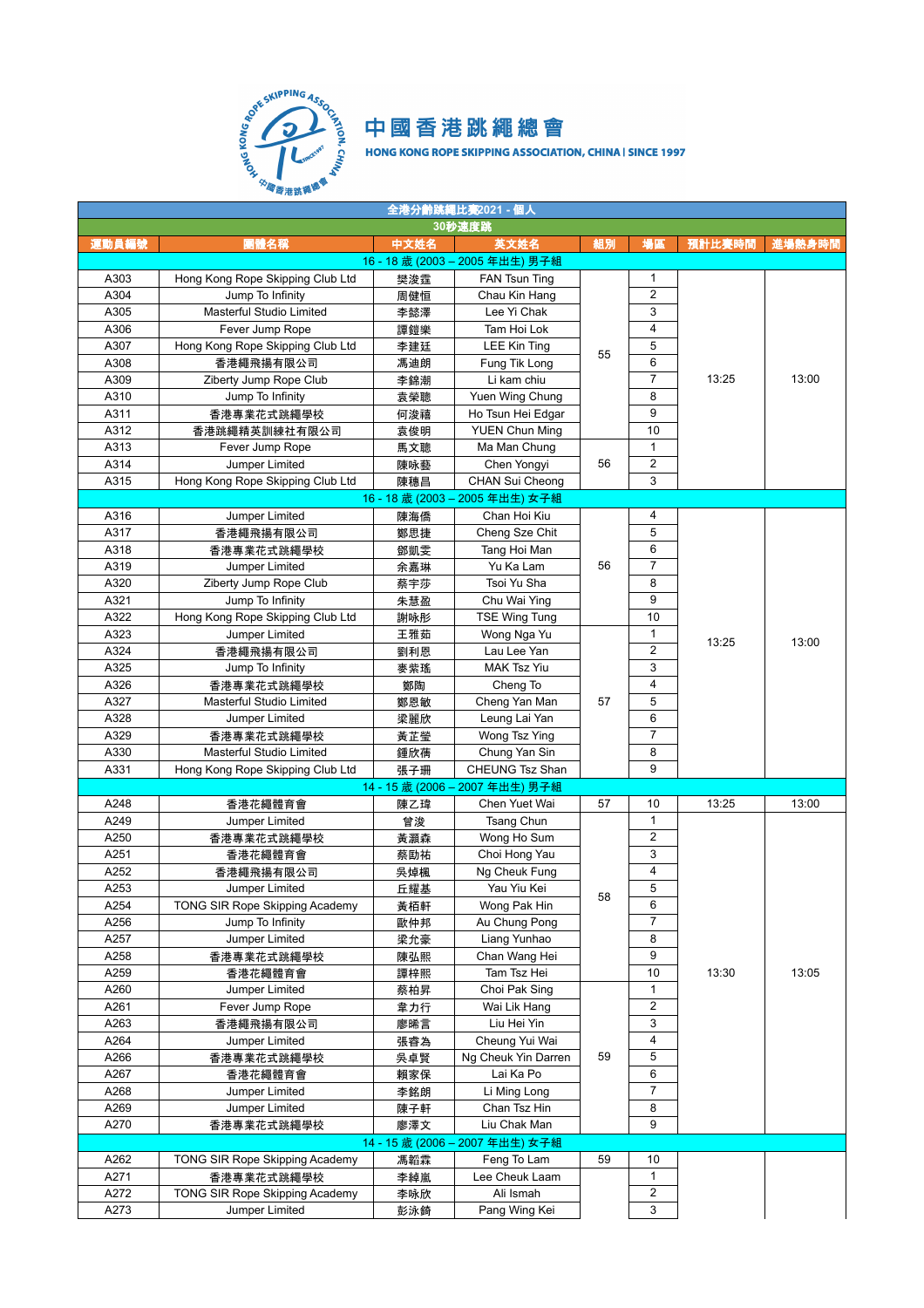| A274 | 香港繩飛揚有限公司                        | 嚴詠瑤 | Yim Wing Yiu         |         | 4              |       |       |
|------|----------------------------------|-----|----------------------|---------|----------------|-------|-------|
| A275 | Masterful Studio Limited         | 林佩瑜 | Lam Pui Yue          | 60      | 5              | 13:30 | 13:05 |
| A277 | Masterful Studio Limited         | 陳凱婧 | Chan Hoi Ching       |         | 6              |       |       |
| A278 | 香港專業花式跳繩學校                       | 岑曉琳 | Shum Hiu Lam         |         | $\overline{7}$ |       |       |
| A279 | 香港繩飛揚有限公司                        | 陳靜希 | Chan Ching Hei       |         | 8              |       |       |
| A280 | Masterful Studio Limited         | 吳逸桐 | Ng Yat Tung          |         | 9              |       |       |
| A281 | Fever Jump Rope                  | 陳寶兒 | Chan Po Yi           |         | 10             |       |       |
| A282 | 香港繩飛揚有限公司                        | 梁巧晴 | Leung How Ching      |         | 1              |       |       |
| A283 | 香港專業花式跳繩學校                       | 曾芯  | <b>Tsang Chelsea</b> |         | $\overline{2}$ |       |       |
| A284 | 香港繩飛揚有限公司                        | 鄧鎂雪 | Tang Mei Suet        |         | 3              |       |       |
| A286 | Hong Kong Rope Skipping Club Ltd | 陳芷望 | <b>CHAN Tsz Mong</b> |         | 4              |       |       |
| A287 | 香港繩飛揚有限公司                        | 徐凱翹 | Chui Hoi Kiu         | 5<br>61 |                |       |       |
| A288 | 香港專業花式跳繩學校                       | 盧曉莎 | Lo Hiu Sha           |         | 6              | 13:35 | 13:10 |
| A289 | Fever Jump Rope                  | 鍾祉穎 | Chung Tsz Wing       |         | $\overline{7}$ |       |       |
| A290 | Jumper Limited                   | 董卓華 | Tung Cheuk Wa        |         | 8              |       |       |
| A291 | 元朗區體育會                           | 林懿  | Lam Yee Elyse        |         | 9              |       |       |
| A292 | 香港繩飛揚有限公司                        | 羅詩霖 | Law Sze Lam Roselyn  |         | 10             |       |       |
| A293 | ROPE SKIPPING SPORT ACADEMY      | 鄧詠文 | Tang Wing Man        |         | 1              |       |       |
| A294 | 香港專業花式跳繩學校                       | 盧曉渝 | Lo Hiu Yu            |         | $\overline{2}$ |       |       |
| A295 | 香港花繩體育會                          | 李宛殷 | Lee Uen Yan          |         | 3              |       |       |
| A296 | 香港專業花式跳繩學校                       | 吳卓瑜 | Ng Cheuk Yu          |         | 4              |       |       |
| A297 | 元朗區體育會                           | 穎晞  | Ling Wing Hei        | 62      | 5              |       |       |
| A298 | Masterful Studio Limited         | 郭穎心 | Kwok Wing Sum        |         | 6              |       |       |
| A299 | 香港繩飛揚有限公司                        | 蔡思穎 | Tsoi Sze Wing        |         | $\overline{7}$ |       |       |
| A300 | 香港專業花式跳繩學校                       | 葉祉晴 | Ip Tsz Ching         |         | 8              |       |       |
| A301 | ROPE SKIPPING SPORT ACADEMY 1    | 嚴恩桐 | Yim Charlotte        |         | 9              |       |       |
| A302 | 香港繩飛揚有限公司                        | 呂頌雯 | Lui Chung Man        |         | 10             |       |       |

|       | 3分鐘耐力跳                           |      |                                 |    |                         |        |        |  |  |  |  |
|-------|----------------------------------|------|---------------------------------|----|-------------------------|--------|--------|--|--|--|--|
| 運動員編號 | 團體名稱                             | 中文姓名 | 英文姓名                            | 組別 | 場區                      | 預計比賽時間 | 進場熱身時間 |  |  |  |  |
|       |                                  |      | 16 - 18 歲 (2003 - 2005 年出生) 男子組 |    |                         |        |        |  |  |  |  |
| A303  | Hong Kong Rope Skipping Club Ltd | 樊浚霆  | <b>FAN Tsun Ting</b>            |    | 1                       |        |        |  |  |  |  |
| A304  | Jump To Infinity                 | 周健恒  | Chau Kin Hang                   |    | $\overline{2}$          |        |        |  |  |  |  |
| A305  | Masterful Studio Limited         | 李懿澤  | Lee Yi Chak                     |    | 3                       |        |        |  |  |  |  |
| A306  | Fever Jump Rope                  | 譚鎧樂  | Tam Hoi Lok                     |    | $\overline{\mathbf{4}}$ |        |        |  |  |  |  |
| A307  | Hong Kong Rope Skipping Club Ltd | 李建廷  | <b>LEE Kin Ting</b>             | 63 | 5                       | 13:50  | 13:25  |  |  |  |  |
| A308  | 香港繩飛揚有限公司                        | 馮迪朗  | Fung Tik Long                   |    | 6                       |        |        |  |  |  |  |
| A309  | Ziberty Jump Rope Club           | 李錦潮  | Li kam chiu                     |    | $\overline{7}$          |        |        |  |  |  |  |
| A310  | Jump To Infinity                 | 袁榮聰  | Yuen Wing Chung                 |    | 8                       |        |        |  |  |  |  |
| A311  | 香港專業花式跳繩學校                       | 何浚禧  | Ho Tsun Hei Edgar               |    | 9                       |        |        |  |  |  |  |
| A312  | 香港跳繩精英訓練社有限公司                    | 袁俊明  | <b>YUEN Chun Ming</b>           |    | 10                      |        |        |  |  |  |  |
| A313  | Fever Jump Rope                  | 馬文聰  | Ma Man Chung                    |    | 1                       |        |        |  |  |  |  |
| A314  | Jumper Limited                   | 陳咏藝  | Chen Yongyi                     | 64 | $\overline{2}$          | 13:54  | 13:29  |  |  |  |  |
| A315  | Hong Kong Rope Skipping Club Ltd | 陳穗昌  | CHAN Sui Cheong                 |    | 3                       |        |        |  |  |  |  |
|       |                                  |      | 16-18 歳 (2003-2005年出生) 女子組      |    |                         |        |        |  |  |  |  |
| A317  | 香港繩飛揚有限公司                        | 鄭思捷  | Cheng Sze Chit                  |    | 4                       |        |        |  |  |  |  |
| A318  | 香港專業花式跳繩學校                       | 鄧凱雯  | Tang Hoi Man                    |    | 5                       |        |        |  |  |  |  |
| A319  | Jumper Limited                   | 余嘉琳  | Yu Ka Lam                       |    | 6                       |        |        |  |  |  |  |
| A320  | Ziberty Jump Rope Club           | 蔡宇莎  | Tsoi Yu Sha                     | 64 | $\overline{7}$          | 13:54  | 13:29  |  |  |  |  |
| A321  | Jump To Infinity                 | 朱慧盈  | Chu Wai Ying                    |    | 8                       |        |        |  |  |  |  |
| A322  | Hong Kong Rope Skipping Club Ltd | 謝咏彤  | <b>TSE Wing Tung</b>            |    | 9                       |        |        |  |  |  |  |
| A324  | 香港繩飛揚有限公司                        | 劉利恩  | Lau Lee Yan                     |    | 10                      |        |        |  |  |  |  |
| A325  | Jump To Infinity                 | 麥紫瑤  | <b>MAK Tsz Yiu</b>              |    | 1                       |        |        |  |  |  |  |
| A326  | 香港專業花式跳繩學校                       | 鄭陶   | Cheng To                        |    | $\mathbf 2$             |        |        |  |  |  |  |
| A327  | Masterful Studio Limited         | 鄭恩敏  | Cheng Yan Man                   | 65 | 3                       | 13:58  | 13:33  |  |  |  |  |
| A329  | 香港專業花式跳繩學校                       | 黃芷瑩  | Wong Tsz Ying                   |    | 4                       |        |        |  |  |  |  |
| A330  | <b>Masterful Studio Limited</b>  | 鍾欣蒨  | Chung Yan Sin                   |    | 5                       |        |        |  |  |  |  |
| A331  | Hong Kong Rope Skipping Club Ltd | 張子珊  | CHEUNG Tsz Shan                 |    | 6                       |        |        |  |  |  |  |
|       |                                  |      | 14 - 15 歲 (2006 - 2007 年出生) 男子組 |    |                         |        |        |  |  |  |  |
| A248  | 香港花繩體育會                          | 陳乙瑋  | Chen Yuet Wai                   |    | 7                       |        |        |  |  |  |  |
| A249  | Jumper Limited                   | 曾浚   | <b>Tsang Chun</b>               | 65 | 8                       | 13:58  | 13:33  |  |  |  |  |
| A251  | 香港花繩體育會                          | 蔡劻祐  | Choi Hong Yau                   |    | 9                       |        |        |  |  |  |  |
| A252  | 香港繩飛揚有限公司                        | 吳焯楓  | Ng Cheuk Fung                   |    | 10                      |        |        |  |  |  |  |
| A253  | Jumper Limited                   | 丘耀基  | Yau Yiu Kei                     |    | 1                       |        |        |  |  |  |  |
| A255  | 香港專業花式跳繩學校                       | 曾浚維  | Tsang Chun Wai                  |    | $\overline{2}$          |        |        |  |  |  |  |
| A256  | Jump To Infinity                 | 歐仲邦  | Au Chung Pong                   |    | 3                       |        |        |  |  |  |  |
| A257  | Jumper Limited                   | 梁允豪  | Liang Yunhao                    |    | 4                       |        |        |  |  |  |  |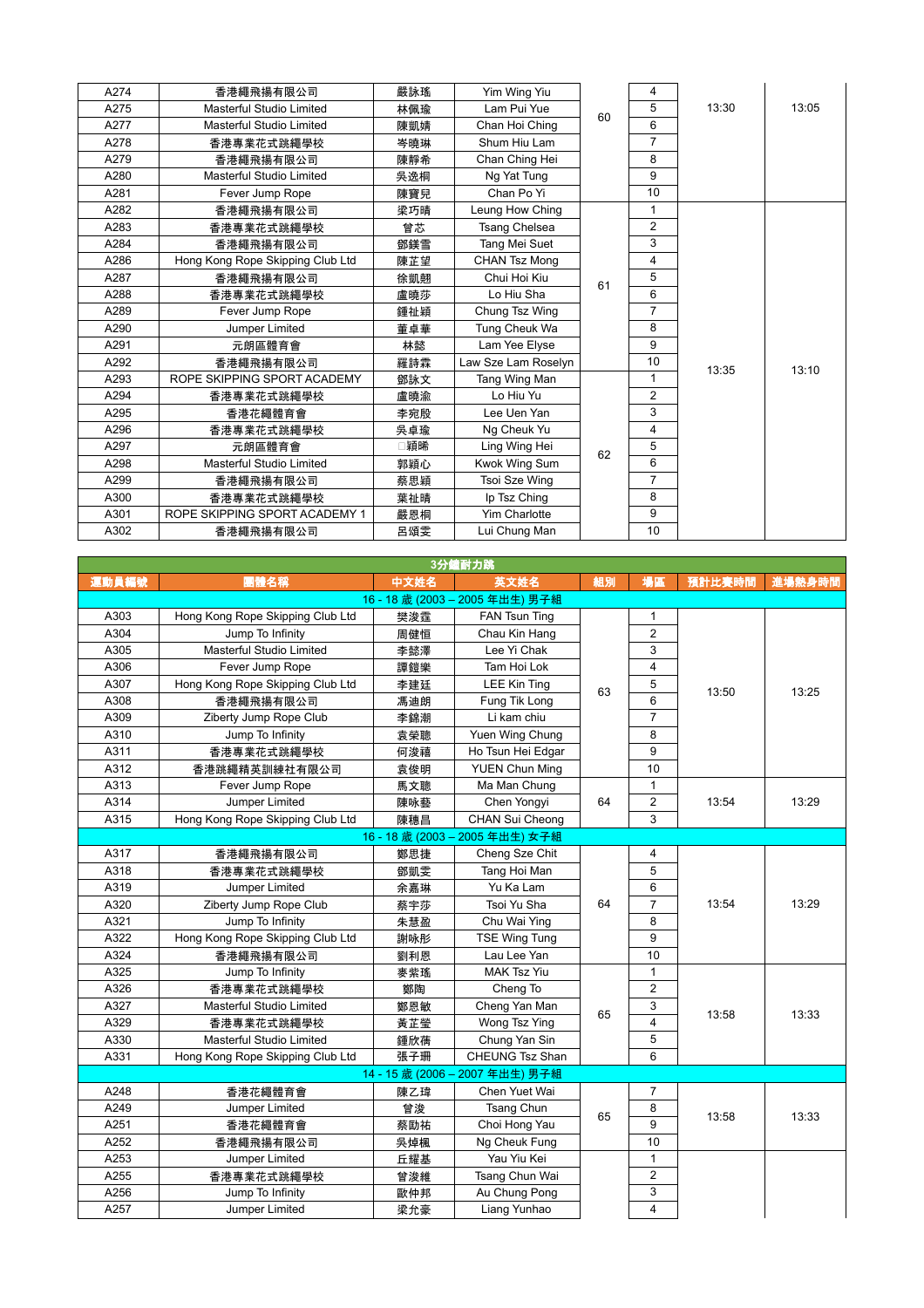| A258 | 香港專業花式跳繩學校                       | 陳弘熙 | Chan Wang Hei                   | 66 | 5              | 14:02 | 14:37 |
|------|----------------------------------|-----|---------------------------------|----|----------------|-------|-------|
| A259 | 香港花繩體育會                          | 譚梓熙 | Tam Tsz Hei                     |    | 6              |       |       |
| A260 | Jumper Limited                   | 蔡柏昇 | Choi Pak Sing                   |    | $\overline{7}$ |       |       |
| A261 | Fever Jump Rope                  | 韋力行 | Wai Lik Hang                    |    | 8              |       |       |
| A263 | 香港繩飛揚有限公司                        | 廖晞言 | Liu Hei Yin                     |    | 9              |       |       |
| A264 | Jumper Limited                   | 張睿為 | Cheung Yui Wai                  |    | 10             |       |       |
| A267 | 香港花繩體育會                          | 賴家保 | Lai Ka Po                       |    | $\overline{2}$ |       |       |
| A268 | Jumper Limited                   | 李銘朗 | Li Ming Long                    | 67 | 3              | 14:06 | 13:41 |
| A269 | Jumper Limited                   | 陳子軒 | Chan Tsz Hin                    |    | 4              |       |       |
| A270 | 香港專業花式跳繩學校                       | 廖澤文 | Liu Chak Man                    |    | 5              |       |       |
|      |                                  |     | 14 - 15 歲 (2006 - 2007 年出生) 女子組 |    |                |       |       |
| A271 | 香港專業花式跳繩學校                       | 李綽嵐 | Lee Cheuk Laam                  |    | 6              |       |       |
| A274 | 香港繩飛揚有限公司                        | 嚴詠瑤 | Yim Wing Yiu                    |    | $\overline{7}$ |       |       |
| A275 | <b>Masterful Studio Limited</b>  | 林佩瑜 | Lam Pui Yue                     | 67 | 8              | 14:06 | 13:41 |
| A276 | 保良局顏寶鈴書院                         | 林樂知 | <b>LAM LOK CHI</b>              |    | 9              |       |       |
| A277 | <b>Masterful Studio Limited</b>  | 陳凱婧 | Chan Hoi Ching                  |    | 10             |       |       |
| A278 | 香港專業花式跳繩學校                       | 岑曉琳 | Shum Hiu Lam                    |    | $\mathbf{1}$   |       |       |
| A280 | <b>Masterful Studio Limited</b>  | 吳逸桐 | Ng Yat Tung                     |    | $\overline{2}$ |       |       |
| A281 | Fever Jump Rope                  | 陳寶兒 | Chan Po Yi                      |    | 3              |       |       |
| A283 | 香港專業花式跳繩學校                       | 曾芯  | <b>Tsang Chelsea</b>            |    | $\overline{4}$ |       |       |
| A285 | 保良局顏寶鈴書院                         | 林韻洋 | <b>LAM WAN YEUNG</b>            | 68 | 5              | 14:10 | 13:45 |
| A286 | Hong Kong Rope Skipping Club Ltd | 陳芷望 | <b>CHAN Tsz Mong</b>            |    | 6              |       |       |
| A287 | 香港繩飛揚有限公司                        | 徐凱翹 | Chui Hoi Kiu                    |    | $\overline{7}$ |       |       |
| A288 | 香港專業花式跳繩學校                       | 盧曉莎 | Lo Hiu Sha                      |    | 8              |       |       |
| A289 | Fever Jump Rope                  | 鍾祉穎 | Chung Tsz Wing                  |    | 9              |       |       |
| A291 | 元朗區體育會                           | 林懿  | Lam Yee Elyse                   |    | 10             |       |       |
| A293 | ROPE SKIPPING SPORT ACADEMY      | 鄧詠文 | Tang Wing Man                   |    | 1              |       |       |
| A294 | 香港專業花式跳繩學校                       | 盧曉渝 | Lo Hiu Yu                       |    | $\overline{2}$ |       |       |
| A295 | 香港花繩體育會                          | 李宛殷 | Lee Uen Yan                     |    | 3              |       |       |
| A296 | 香港專業花式跳繩學校                       | 吳卓瑜 | Ng Cheuk Yu                     | 69 | 4              | 14:14 | 13:49 |
| A297 | 元朗區體育會                           | 穎晞  | Ling Wing Hei                   |    | 5              |       |       |
| A298 | Masterful Studio Limited         | 郭穎心 | Kwok Wing Sum                   |    | 6              |       |       |
| A300 | 香港專業花式跳繩學校                       | 葉祉晴 | Ip Tsz Ching                    |    | $\overline{7}$ |       |       |
| A301 | ROPE SKIPPING SPORT ACADEMY 1    | 嚴恩桐 | Yim Charlotte                   |    | 8              |       |       |

| 三重耐力跳                           |                        |      |                            |    |                |        |        |  |  |  |
|---------------------------------|------------------------|------|----------------------------|----|----------------|--------|--------|--|--|--|
| 運動員編號                           | 團體名稱                   | 中文姓名 | 英文姓名                       | 組別 | 場區             | 預計比賽時間 | 進場熱身時間 |  |  |  |
| 16 - 18 歲 (2003 - 2005 年出生) 男子組 |                        |      |                            |    |                |        |        |  |  |  |
| A304                            | Jump To Infinity       | 周健恒  | Chau Kin Hang              |    |                |        |        |  |  |  |
| A308                            | 香港繩飛揚有限公司              | 馮迪朗  | Fung Tik Long              |    | $\overline{2}$ |        | 14:00  |  |  |  |
| A309                            | Ziberty Jump Rope Club | 李錦潮  | Li kam chiu                | 70 | 3              | 14:25  |        |  |  |  |
| A310                            | Jump To Infinity       | 袁榮聰  | Yuen Wing Chung            |    | 4              |        |        |  |  |  |
| A312                            | 香港跳繩精英訓練社有限公司          | 袁俊明  | <b>YUEN Chun Ming</b>      |    | 5              |        |        |  |  |  |
| A313                            | Fever Jump Rope        | 馬文聰  | Ma Man Chung               |    | 6              |        |        |  |  |  |
|                                 |                        |      | 16-18 歲 (2003-2005年出生) 女子組 |    |                |        |        |  |  |  |
| A317                            | 香港繩飛揚有限公司              | 鄭思捷  | Cheng Sze Chit             |    | 7              |        |        |  |  |  |
| A320                            | Ziberty Jump Rope Club | 蔡宇莎  | Tsoi Yu Sha                | 70 | 8              | 14:25  | 14:00  |  |  |  |
| A321                            | Jump To Infinity       | 朱慧盈  | Chu Wai Ying               |    | 9              |        |        |  |  |  |
| A324                            | 香港繩飛揚有限公司              | 劉利恩  | Lau Lee Yan                |    | 10             |        |        |  |  |  |
| A325                            | Jump To Infinity       | 麥紫瑤  | <b>MAK Tsz Yiu</b>         | 71 |                |        |        |  |  |  |
| A353                            | Jump To Infinity       | 杜至言  | To Chi Yin                 |    | $\overline{2}$ | 14:35  | 14:10  |  |  |  |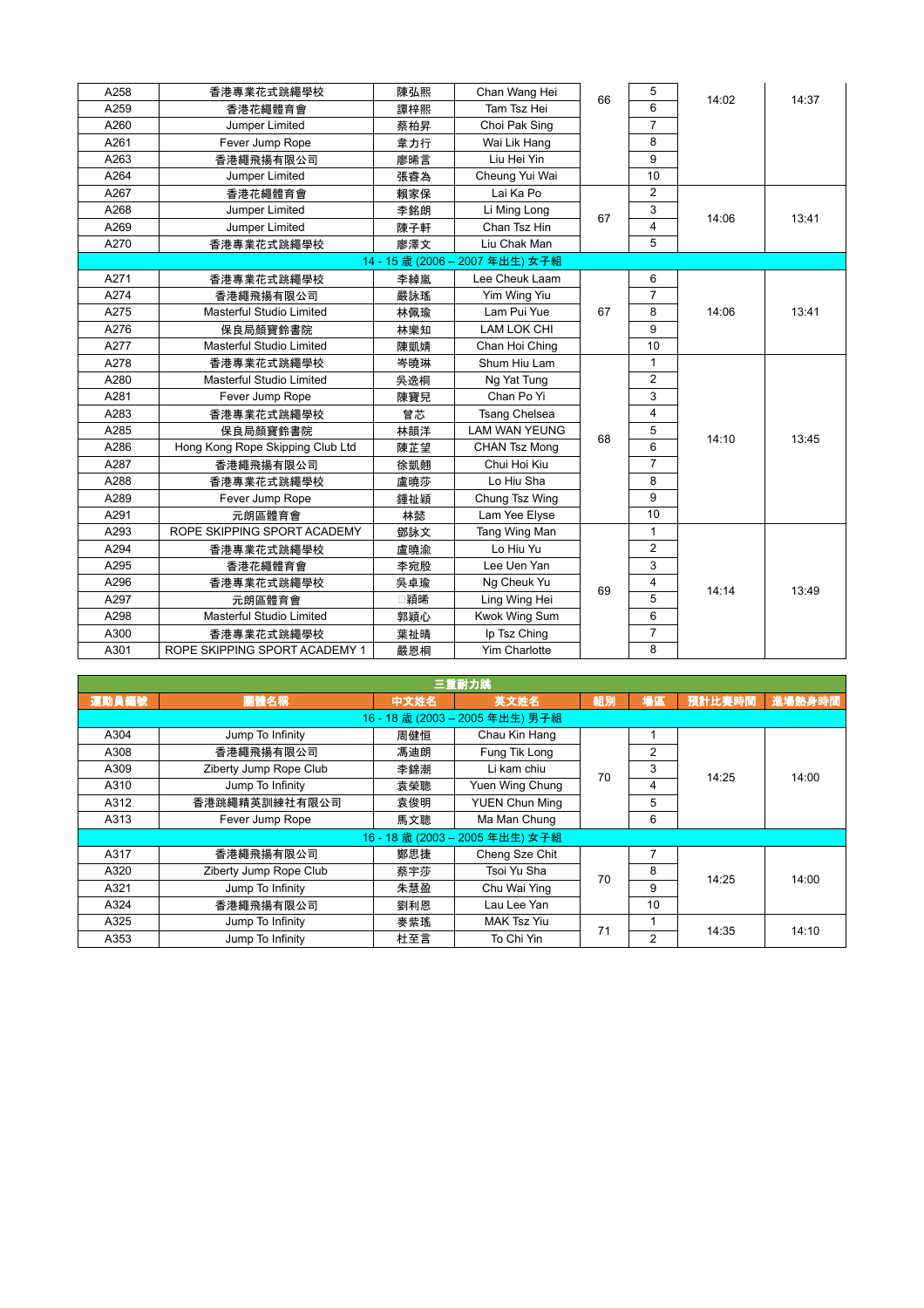

| 全港分齡跳繩比赛2021 - 個人 |                                  |      |                             |    |                         |        |        |  |  |  |
|-------------------|----------------------------------|------|-----------------------------|----|-------------------------|--------|--------|--|--|--|
|                   |                                  |      | 30秒速度跳                      |    |                         |        |        |  |  |  |
| 運動員編號             | 團體名稱                             | 中文姓名 | 英文姓名                        | 組別 | 場區                      | 預計比賽時間 | 進場熱身時間 |  |  |  |
|                   |                                  |      | 16 歲或以上 (2005 年或之前出生) 男子挑戰組 |    |                         |        |        |  |  |  |
| A392              | Jumper Limited                   | 吳景文  | Ng King Man                 |    | $\mathbf{1}$            |        |        |  |  |  |
| A393              | 香港專業花式跳繩學校                       | 區卓謙  | Au Cheuk Him                |    | $\overline{2}$          |        |        |  |  |  |
| A394              | Jumper Limited                   | 蔡智傑  | Choi Chi Kit                |    | 3                       |        |        |  |  |  |
| A395              | 香港跳繩精英訓練社有限公司                    | 馬棹謙  | Ma Cheuk Him                |    | $\overline{4}$          |        |        |  |  |  |
| A396              | Jumper Limited                   | 薛展文  | Sit Chin Man                |    | 5                       |        |        |  |  |  |
| A397              | 香港專業花式跳繩學校                       | 朱棹琦  | Chu Cheuk Kei               | 72 | 6                       |        |        |  |  |  |
| A398              | Masterful Studio Limited         | 吳志健  | Ng Chi Kin                  |    | $\overline{7}$          |        |        |  |  |  |
| A399              | Jumper Limited                   | 梁裕銘  | Leung Yu Ming               |    | 8                       |        |        |  |  |  |
| A400              | 香港專業花式跳繩學校                       | 梁昌俊  | Leung Cheong Chun           |    | 9                       |        |        |  |  |  |
| A401              | ROPE SKIPPING SPORT ACADEMY      | 劉凱健  | Lau Hoi Kin                 |    | 10                      | 15:00  | 14:35  |  |  |  |
| A402              | 香港專業花式跳繩學校                       | 區卓喬  | Au Cheuk Kiu                |    | $\mathbf{1}$            |        |        |  |  |  |
| A403              | Jumper Limited                   | 張信謙  | Cheung Shun Him Zachary     |    | $\overline{2}$          |        |        |  |  |  |
| A404              | 香港跳繩精英訓練社有限公司                    | 何聲龍  | Ho Sing Lung, Michael       |    | 3                       |        |        |  |  |  |
| A405              | 香港專業花式跳繩學校                       | 劉卓燐  | Lau Cheuk Lun               |    | $\overline{4}$          |        |        |  |  |  |
| A406              | 香港專業花式跳繩學校                       | 吳廷希  | Ng Ting Hei                 | 73 | 5                       |        |        |  |  |  |
| A407              | Jumper Limited                   | 羅灝   | Lo Ho Oscar                 |    | 6                       |        |        |  |  |  |
| A408              | Fever Jump Rope                  | 蔡家源  | Choy Ka Yeun Rex            |    | $\overline{7}$          |        |        |  |  |  |
|                   |                                  |      |                             |    | 8                       |        |        |  |  |  |
| A409              | Hong Kong Rope Skipping Club Ltd | 張詠霖  | CHEUNG Wing Lam             |    |                         |        |        |  |  |  |
|                   |                                  |      | 16 歲或以上 (2005 年或之前出生) 女子挑戰組 |    |                         |        |        |  |  |  |
| A410              | Jumper Limited                   | 謝綽妍  | Tse Cheuk Yin               | 73 | 9                       |        |        |  |  |  |
| A411              | Ziberty Jump Rope Club           | 林曉彤  | Lam Hiu Tung                |    | 10                      |        |        |  |  |  |
| A412              | Jumper Limited                   | 張羨盈  | Cheung Sin Ying             |    | $\mathbf{1}$            |        |        |  |  |  |
| A413              | ROPE SKIPPING SPORT ACADEMY      | 高榆峰  | Ko Yu Fung                  |    | $\overline{2}$          |        |        |  |  |  |
| A414              | Jumper Limited                   | 梁雅婷  | Leung Nga Ting              |    | 3                       | 15:00  | 14:35  |  |  |  |
| A415              | 香港跳繩精英訓練社有限公司                    | 杜朗綖  | To Long Yin                 | 74 | 4                       |        |        |  |  |  |
| A416              | Jumper Limited                   | 何秀茵  | Ho Sau Yan                  |    | 5                       |        |        |  |  |  |
| A418              | Jumper Limited                   | 洪詩雅  | Hung Sze Nga                |    | $\overline{7}$          |        |        |  |  |  |
| A419              | Fever Jump Rope                  | 李卓琳  | Li Cheuk Lam                |    | 8                       |        |        |  |  |  |
|                   |                                  |      | 15 歲或以下 (2006 年或之後出生) 男子挑戰組 |    |                         |        |        |  |  |  |
| A354              | Jumper Limited                   | 麥嘉晉  | Mak Ka Chun                 |    | 9                       |        |        |  |  |  |
| A355              | 香港跳繩精英訓練社有限公司                    | 李貝謙  | LI Austin Mao               | 74 | 10                      | 15:00  | 14:35  |  |  |  |
| A356              | 香港專業花式跳繩學校                       | 張梓軒  | Cheung Tsz Hin              |    | $\mathbf{1}$            |        |        |  |  |  |
| A357              | 元朗區體育會                           | 陳卓峰  | Chen ZhuoFeng               |    | $\overline{2}$          |        |        |  |  |  |
| A359              | Fever Jump Rope                  | 郭卓泓  | Kwok Cheuk Wang             |    | 3                       |        |        |  |  |  |
| A360              | Ziberty Jump Rope Club           | 吳振朗  | Ng Chun Long                |    | $\overline{4}$          |        |        |  |  |  |
| A361              | 保良局顏寶鈴書院                         | 余政霖  | YU CHING LAM                |    | 5                       |        |        |  |  |  |
| A363              | 香港專業花式跳繩學校                       | 梁日曦  | Leung Jayden                | 75 | 6                       |        |        |  |  |  |
| A365              | ROPE SKIPPING SPORT ACADEMY      | 徐子明  | Tsui Tsz Ming               |    | 7                       | 15:05  | 14:40  |  |  |  |
| A366              | Hong Kong Rope Skipping Club Ltd | 馮奕朗  | <b>FUNG Alexander</b>       |    | 8                       |        |        |  |  |  |
| A367              | 香港專業花式跳繩學校                       | 廖海竣  | Liu Hoi Chun                |    | 9                       |        |        |  |  |  |
| A369              | 香港專業花式跳繩學校                       | 陳展霆  | Chan Chin Ting              |    | 10                      |        |        |  |  |  |
| A372              | 香港跳繩精英訓練社有限公司                    | 黎文稀  | Lai Man Hei                 |    | $\mathbf{1}$            |        |        |  |  |  |
| A373              | Hong Kong Rope Skipping Club Ltd | 馬諾同  | <b>MA Nok Tung</b>          | 76 | $\overline{\mathbf{c}}$ |        |        |  |  |  |
| A374              |                                  |      | Ho Yik Nam                  |    | 3                       |        |        |  |  |  |
|                   | 香港專業花式跳繩學校                       | 何亦藍  |                             |    |                         |        |        |  |  |  |
|                   |                                  |      | 15 歲或以下 (2006 年或之後出生) 女子挑戰組 |    |                         |        |        |  |  |  |
| A358              | Jumper Limited                   | 黃頌焮  | Wong Chung Yan Sabina       |    | 4                       |        |        |  |  |  |
| A375              | 香港專業花式跳繩學校                       | 曾尉迦  | Tsang Wai Ka                |    | 5                       |        |        |  |  |  |
| A362              | Jumper Limited                   | 嚴敏僑  | Yim Man Kiu                 |    | 6                       |        |        |  |  |  |
| A377              | 香港專業花式跳繩學校                       | 李芯苡  | Li Sum Yee                  | 76 | $\overline{7}$          |        |        |  |  |  |
| A364              | Jumper Limited                   | 彭子僑  | Pang Tsz Kiu                |    | 8                       |        |        |  |  |  |
| A382              | 香港專業花式跳繩學校                       | 袁曉彤  | Yuen Hiu Tung               |    | 9                       |        |        |  |  |  |
| A368              | Jumper Limited                   | 陳希桐  | Chan Hei Tung               |    | 10                      |        |        |  |  |  |
| A376              | Hong Kong Rope Skipping Club Ltd | 楊梓晴  | YEUNG Tsz Ching Gustave     |    | $\mathbf{1}$            |        |        |  |  |  |
| A378              | 元朗區體育會                           | 張文淇  | CHEUNG MAN KI               |    | $\overline{\mathbf{c}}$ | 15:05  | 14:40  |  |  |  |
| A379              | 香港專業花式跳繩學校                       | 佘洛賢  | Shea Lok Yin Charisse       |    | 3                       |        |        |  |  |  |
| A380              | 香港跳繩精英訓練社有限公司                    | 陸蒨瑜  | Luk Sin Yu                  |    | 4                       |        |        |  |  |  |
| A381              | Hong Kong Rope Skipping Club Ltd | 馬諾呈  | MA Nok Ching                | 77 | 5                       |        |        |  |  |  |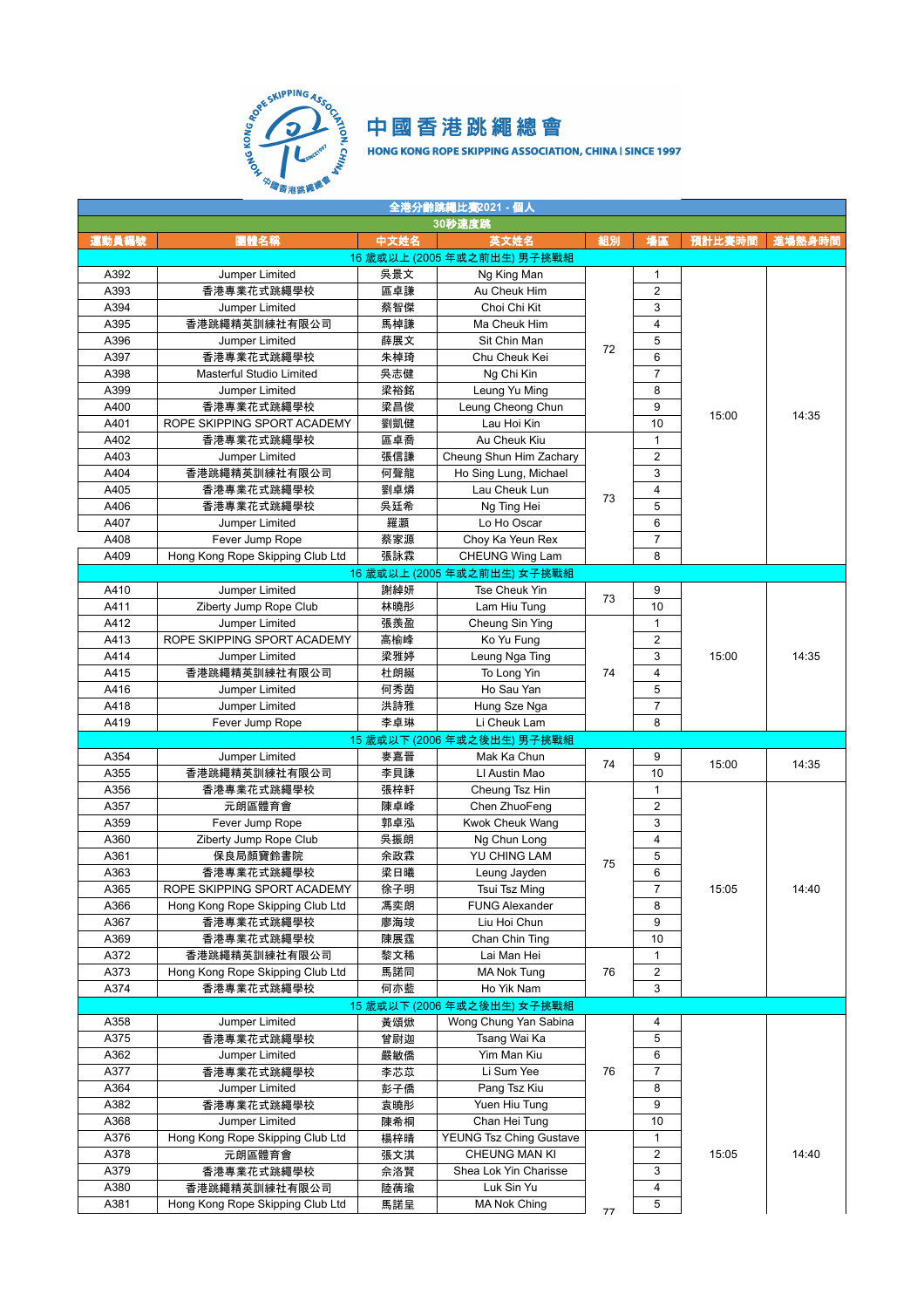| A371 | Jumper Limited                   | 王曉澄 | Wong Hiu Ching     | $\prime$ | 6  |       |       |
|------|----------------------------------|-----|--------------------|----------|----|-------|-------|
| A383 | 香港專業花式跳繩學校                       | 李敏兒 | Lee Man Yi Katrina |          |    |       |       |
| A384 | Fever Jump Rope                  | 陳彥希 | Chan Yin Hei       |          | 8  |       |       |
| A385 | 香港專業花式跳繩學校                       | 余星月 | Yue Jacey          |          | 9  |       |       |
| A386 | Hong Kong Rope Skipping Club Ltd | 吳綽琳 | NG Cheuk Lam Jolie |          | 10 |       |       |
| A387 | 香港專業花式跳繩學校                       | 潘貝兒 | Poon Pui Yee       |          |    |       |       |
| A388 | Fever Jump Rope                  | 王巧兒 | Wong Hau Yee       |          | 2  |       |       |
| A389 | 香港專業花式跳繩學校                       | 庾詠彤 | Yu Wing Tung       | 78       | 3  | 15:10 | 14:45 |
| A390 | Hong Kong Rope Skipping Club Ltd | 陳曉琳 | CHAN Hiu Lam       |          | 4  |       |       |
| A391 | 香港專業花式跳繩學校                       | 吳曉桐 | Ng Hiu Tung        |          | 5  |       |       |

|       |                                                   |      | 3分鐘耐力跳                      |    |                         |        |        |
|-------|---------------------------------------------------|------|-----------------------------|----|-------------------------|--------|--------|
| 運動員編號 | 團體名稱                                              | 中文姓名 | 英文姓名                        | 組別 | 場區                      | 預計比賽時間 | 進場熱身時間 |
|       |                                                   |      | 16 歲或以上 (2005 年或之前出生) 男子挑戰組 |    |                         |        |        |
| A392  | Jumper Limited                                    | 吳景文  | Ng King Man                 |    | 1                       |        |        |
| A393  | 香港專業花式跳繩學校                                        | 區卓謙  | Au Cheuk Him                |    | $\overline{2}$          |        |        |
| A394  | Jumper Limited                                    | 蔡智傑  | Choi Chi Kit                |    | 3                       |        |        |
| A395  | 香港跳繩精英訓練社有限公司                                     | 馬棹謙  | Ma Cheuk Him                |    | 4                       |        |        |
| A396  | Jumper Limited                                    | 薛展文  | Sit Chin Man                |    | 5                       |        |        |
| A397  | 香港專業花式跳繩學校                                        | 朱棹琦  | Chu Cheuk Kei               | 79 | 6                       | 15:25  | 15:00  |
| A398  | Masterful Studio Limited                          | 吳志健  | Ng Chi Kin                  |    | $\overline{7}$          |        |        |
| A399  | Jumper Limited                                    | 梁裕銘  | Leung Yu Ming               |    | 8                       |        |        |
| A400  | 香港專業花式跳繩學校                                        | 梁昌俊  | Leung Cheong Chun           |    | 9                       |        |        |
| A401  | ROPE SKIPPING SPORT ACADEMY                       | 劉凱健  | Lau Hoi Kin                 |    | 10                      |        |        |
| A402  | 香港專業花式跳繩學校                                        | 區卓喬  | Au Cheuk Kiu                |    | $\mathbf{1}$            |        |        |
| A403  | Jumper Limited                                    | 張信謙  | Cheung Shun Him Zachary     |    | $\overline{2}$          |        |        |
| A404  | 香港跳繩精英訓練社有限公司                                     | 何聲龍  | Ho Sing Lung, Michael       |    | 3                       |        |        |
| A405  | 香港專業花式跳繩學校                                        | 劉卓燐  | Lau Cheuk Lun               |    | 4                       |        |        |
| A406  | 香港專業花式跳繩學校                                        | 吳廷希  | Ng Ting Hei                 | 80 | 5                       | 15:29  | 15:04  |
| A407  | Jumper Limited                                    | 羅灝   | Lo Ho Oscar                 |    | 6                       |        |        |
| A408  | Fever Jump Rope                                   | 蔡家源  | Choy Ka Yeun Rex            |    | 7                       |        |        |
| A409  |                                                   | 張詠霖  |                             |    | 8                       |        |        |
|       | Hong Kong Rope Skipping Club Ltd                  |      | CHEUNG Wing Lam             |    |                         |        |        |
|       |                                                   |      | 16 歲或以上 (2005 年或之前出生) 女子挑戰組 |    |                         |        |        |
| A411  | Ziberty Jump Rope Club                            | 林曉彤  | Lam Hiu Tung                | 80 | 9                       | 15:29  | 15:04  |
| A413  | ROPE SKIPPING SPORT ACADEMY                       | 高榆峰  | Ko Yu Fung                  |    | 10                      |        |        |
| A415  | 香港跳繩精英訓練社有限公司                                     | 杜朗綖  | To Long Yin                 | 81 | 1                       | 15:33  | 15:08  |
| A419  | Fever Jump Rope                                   | 李卓琳  | Li Cheuk Lam                |    | $\overline{2}$          |        |        |
|       |                                                   |      | 15 歲或以下 (2006 年或之後出生) 男子挑戰組 |    |                         |        |        |
| A354  | Jumper Limited                                    | 麥嘉晉  | Mak Ka Chun                 |    | 3                       |        |        |
| A355  | 香港跳繩精英訓練社有限公司                                     | 李貝謙  | LI Austin Mao               |    | 4                       |        |        |
| A356  | 香港專業花式跳繩學校                                        | 張梓軒  | Cheung Tsz Hin              |    | 5                       |        |        |
| A357  | 元朗區體育會                                            | 陳卓峰  | Chen ZhuoFeng               | 81 | 6                       | 15:33  | 15:08  |
| A359  | Fever Jump Rope                                   | 郭卓泓  | Kwok Cheuk Wang             |    | $\overline{7}$          |        |        |
| A360  | Ziberty Jump Rope Club                            | 吳振朗  | Ng Chun Long                |    | 8                       |        |        |
| A363  | 香港專業花式跳繩學校                                        | 梁日曦  | Leung Jayden                |    | 9                       |        |        |
| A365  | ROPE SKIPPING SPORT ACADEMY                       | 徐子明  | Tsui Tsz Ming               |    | 1                       |        |        |
| A366  | Hong Kong Rope Skipping Club Ltd                  | 馮奕朗  | <b>FUNG Alexander</b>       |    | $\overline{2}$          |        |        |
| A367  | 香港專業花式跳繩學校                                        | 廖海竣  | Liu Hoi Chun                |    | 3                       |        |        |
| A369  | 香港專業花式跳繩學校                                        | 陳展霆  | Chan Chin Ting              |    | 4                       |        |        |
| A370  | 香港繩飛揚有限公司                                         | 郭偉倫  | Kwok Wai Lun                | 82 | 5                       | 15:37  | 15:12  |
| A372  | 香港跳繩精英訓練社有限公司                                     | 黎文稀  | Lai Man Hei                 |    | 6                       |        |        |
| A373  | Hong Kong Rope Skipping Club Ltd                  | 馬諾同  | <b>MA Nok Tung</b>          |    | $\overline{7}$          |        |        |
| A374  | 香港專業花式跳繩學校                                        | 何亦藍  | Ho Yik Nam                  |    | 8                       |        |        |
|       |                                                   |      | 15 歲或以下 (2006 年或之後出生) 女子挑戰組 |    |                         |        |        |
| A358  | Jumper Limited                                    | 黃頌焮  | Wong Chung Yan Sabina       |    | 9                       |        |        |
| A375  | 香港專業花式跳繩學校                                        | 曾尉迦  | Tsang Wai Ka                | 82 | 10                      | 15:37  | 15:12  |
| A362  | Jumper Limited                                    | 嚴敏僑  | Yim Man Kiu                 |    | $\mathbf{1}$            |        |        |
| A377  | 香港專業花式跳繩學校                                        | 李芯苡  | Li Sum Yee                  |    | $\overline{c}$          |        |        |
| A364  | Jumper Limited                                    | 彭子僑  | Pang Tsz Kiu                |    | 3                       |        |        |
| A382  | 香港專業花式跳繩學校                                        | 袁曉彤  | Yuen Hiu Tung               |    | 4                       |        |        |
| A368  | Jumper Limited                                    | 陳希桐  | Chan Hei Tung               |    | 5                       |        |        |
| A376  | Hong Kong Rope Skipping Club Ltd                  | 楊梓晴  | YEUNG Tsz Ching Gustave     | 83 | 6                       | 15:41  | 15:16  |
| A378  | 元朗區體育會                                            | 張文淇  | CHEUNG MAN KI               |    | $\overline{7}$          |        |        |
| A379  | 香港專業花式跳繩學校                                        | 佘洛賢  | Shea Lok Yin Charisse       |    | 8                       |        |        |
| A380  |                                                   | 陸蒨瑜  | Luk Sin Yu                  |    | 9                       |        |        |
| A381  | 香港跳繩精英訓練社有限公司<br>Hong Kong Rope Skipping Club Ltd |      | MA Nok Ching                |    | 10                      |        |        |
| A371  | Jumper Limited                                    | 馬諾呈  | Wong Hiu Ching              |    | 1                       |        |        |
|       |                                                   | 王曉澄  |                             |    | $\overline{\mathbf{c}}$ |        |        |
| A383  | 香港專業花式跳繩學校                                        | 李敏兒  | Lee Man Yi Katrina          |    |                         |        |        |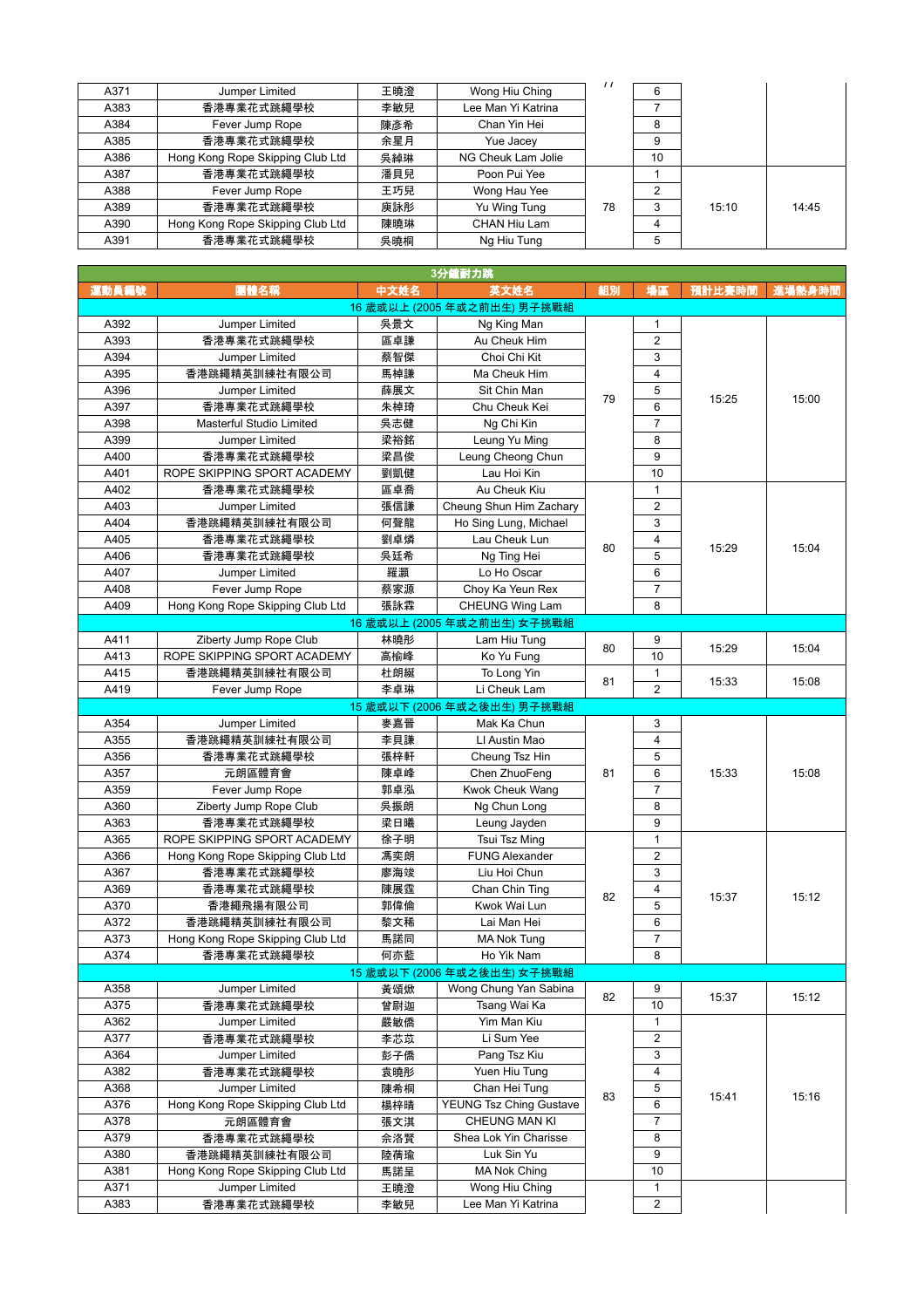| A384 | Fever Jump Rope                  | 陳彥希 | Chan Yin Hei       |    |    |       |       |
|------|----------------------------------|-----|--------------------|----|----|-------|-------|
| A385 | 香港專業花式跳繩學校                       | 余星月 | Yue Jacey          |    |    |       |       |
| A386 | Hong Kong Rope Skipping Club Ltd | 吳綽琳 | NG Cheuk Lam Jolie | 84 |    | 15:45 | 15:20 |
| A387 | 香港專業花式跳繩學校                       | 潘貝兒 | Poon Pui Yee       |    |    |       |       |
| A388 | Fever Jump Rope                  | 王巧兒 | Wong Hau Yee       |    |    |       |       |
| A389 | 香港專業花式跳繩學校                       | 庾詠彤 | Yu Wing Tung       |    |    |       |       |
| A390 | Hong Kong Rope Skipping Club Ltd | 陳曉琳 | CHAN Hiu Lam       |    |    |       |       |
| A391 | 香港專業花式跳繩學校                       | 吳曉桐 | Ng Hiu Tung        |    | 10 |       |       |

| 三重耐力跳                       |                             |      |                             |    |    |        |        |  |  |  |
|-----------------------------|-----------------------------|------|-----------------------------|----|----|--------|--------|--|--|--|
| 運動員編號                       | 團體名稱                        | 中文姓名 | 英文姓名                        | 組別 | 場區 | 預計比賽時間 | 進場熱身時間 |  |  |  |
| 16 歲或以上 (2005 年或之前出生) 男子挑戰組 |                             |      |                             |    |    |        |        |  |  |  |
| A395                        | 香港跳繩精英訓練社有限公司               | 馬棹謙  | Ma Cheuk Him                |    |    |        | 15:25  |  |  |  |
| A401                        | ROPE SKIPPING SPORT ACADEMY | 劉凱健  | Lau Hoi Kin                 | 85 | 2  | 15:50  |        |  |  |  |
| A404                        | 香港跳繩精英訓練社有限公司               | 何聲龍  | Ho Sing Lung, Michael       |    | 3  |        |        |  |  |  |
| A408                        | Fever Jump Rope             | 蔡家源  | Choy Ka Yeun Rex            |    | 4  |        |        |  |  |  |
|                             |                             |      | 16 歲或以上 (2005 年或之前出生) 女子挑戰組 |    |    |        |        |  |  |  |
| A411                        | Ziberty Jump Rope Club      | 林曉彤  | Lam Hiu Tung                |    | 5  |        |        |  |  |  |
| A413                        | ROPE SKIPPING SPORT ACADEMY | 高榆峰  | Ko Yu Fung                  | 85 | 6  | 15:50  | 15:25  |  |  |  |
| A415                        | 香港跳繩精英訓練社有限公司               | 杜朗綖  | To Long Yin                 |    |    |        |        |  |  |  |
| A419                        | Fever Jump Rope             | 李卓琳  | Li Cheuk Lam                |    | 8  |        |        |  |  |  |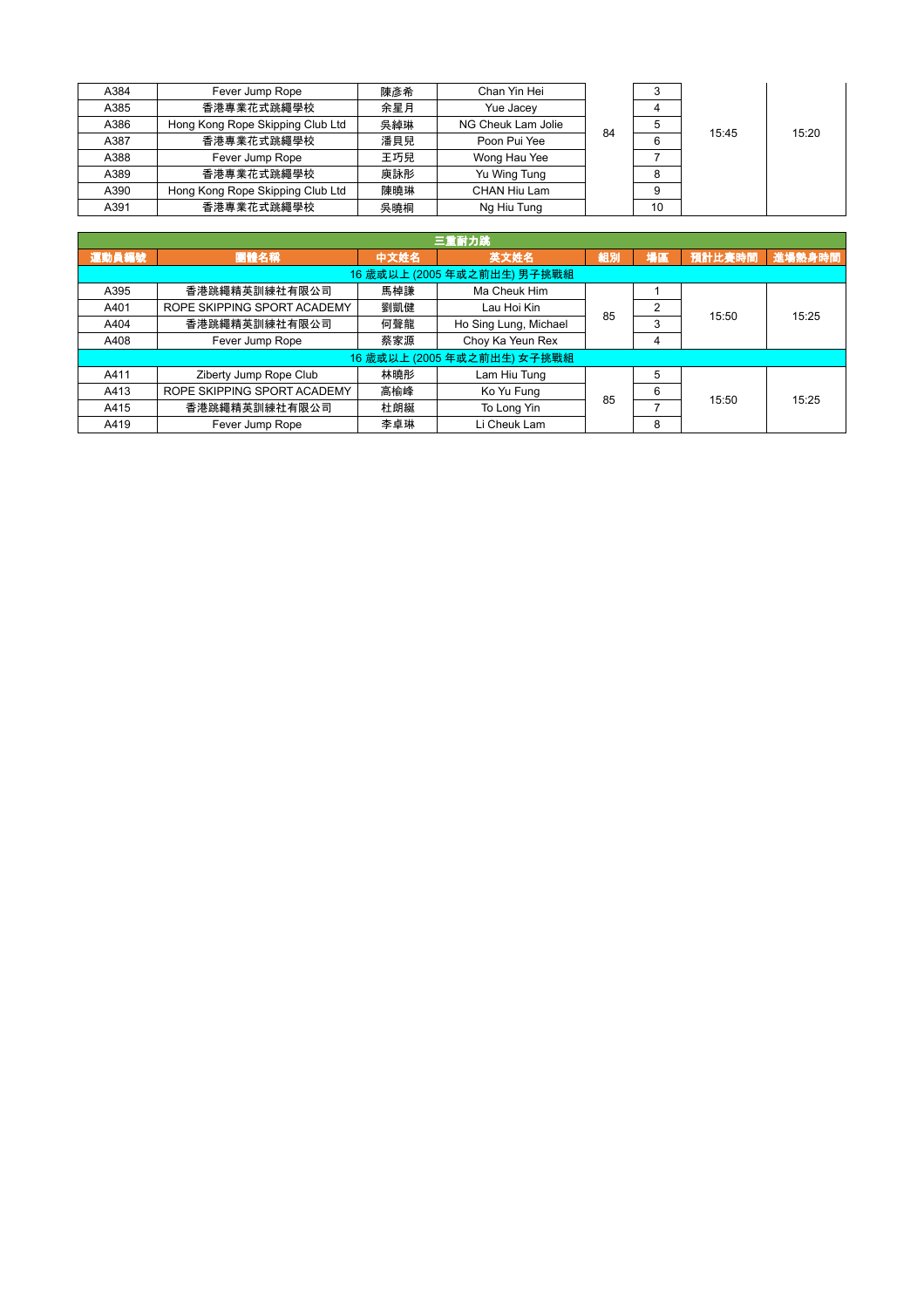

| 全港分齡跳繩比赛2021 - 團體 |                                  |                            |                |                         |        |        |  |
|-------------------|----------------------------------|----------------------------|----------------|-------------------------|--------|--------|--|
|                   |                                  | 單人繩四人速度跳接力                 |                |                         |        |        |  |
| 運動員編號             | 團體名稱                             | 隊伍名稱                       | 組別             | 場區                      | 預計比賽時間 | 進場熱身時間 |  |
|                   |                                  | 11歲或以下男子組(2010年或之後出生)      |                |                         |        |        |  |
| T001              | 香港繩飛揚有限公司                        | Vigor Sonics               |                | 1                       |        |        |  |
| T002              | TONG SIR Rope Skipping Academy   | TONG SIR Team 3            |                | $\overline{2}$          |        |        |  |
| T003              | 香港繩飛揚有限公司                        | Vigor 美少年                  |                | 3                       |        |        |  |
| T004              | Hong Kong Rope Skipping Club Ltd | Super Sandwich             | 1              | 4                       | 16:25  | 16:00  |  |
| T005              | 香港專業花式跳繩學校                       | Mini Elite Party Kids      |                | 5                       |        |        |  |
| T006              | 香港繩飛揚有限公司                        | Vigor hydrogen             |                | 6                       |        |        |  |
| T007              | 循理會美林小學                          | FMML A                     | $\overline{2}$ | $\mathbf{1}$            |        |        |  |
|                   |                                  | 11歲或以下女子組(2010年或之後出生)      |                |                         |        |        |  |
| T008              | 香港繩飛揚有限公司                        | <b>Vigor Fairies</b>       |                | $\overline{2}$          |        |        |  |
| T009              | Jumper Limited                   | Jumper - Team 9            |                | 3                       | 16:25  | 16:00  |  |
| T010              | 保良局林文燦英文小學                       | <b>LMC Girls</b>           | $\overline{2}$ | $\overline{\mathbf{4}}$ |        |        |  |
| T011              | Hong Kong Rope Skipping Club Ltd | Super Power                |                | 5                       |        |        |  |
| T012              | 香港繩飛揚有限公司                        | Vigor Ganmi                |                | 6                       |        |        |  |
| T013              | TONG SIR Rope Skipping Academy   | TONG SIR Team 2            |                | 1                       |        |        |  |
| T014              | ROPE SKIPPING SPORT ACADEMY 1    | <b>RSSA Little Girls</b>   |                | $\overline{2}$          |        |        |  |
| T015              | 香港繩飛揚有限公司                        | Vigor Chocolate            | 3              | 3                       |        |        |  |
| T016              | Hong Kong Rope Skipping Club Ltd | <b>Super Galaxy</b>        |                | 4                       |        |        |  |
|                   |                                  | 11歲或以下公開組 (2010年或之後出生)     |                |                         |        |        |  |
| T017              | 香港專業花式跳繩學校                       | Elite Mix 2                | 3              | 5                       |        |        |  |
| T018              | 香港繩飛揚有限公司                        | Vigor Aces                 |                | 6                       | 16:25  | 16:00  |  |
| T019              | 香港專業花式跳繩學校                       | Mini Elite 三裂星雲            | 4              | $\mathbf{1}$            |        |        |  |
|                   |                                  | 12-14 歲男子組(2007 - 2009年出生) |                |                         |        |        |  |
| T021              | Jumper Limited                   | Jumper - Team 8            |                | 2                       |        |        |  |
| T023              | 香港繩飛揚有限公司                        | Vigor Mavericks            | 4              | 3                       | 16:25  | 16:00  |  |
| T024              | Hong Kong Rope Skipping Club Ltd | Super Mask Duck            |                | $\overline{\mathbf{4}}$ |        |        |  |
|                   |                                  | 12-14 歲公開組(2007-2009年出生)   |                |                         |        |        |  |
| T040              | 香港花繩體育會                          | FANCY ZERO TO ONE          |                | 5                       |        |        |  |
| T041              | 香港專業花式跳繩學校                       | Elite TH                   | 4              | 6                       | 16:25  | 16:00  |  |
| T042              | Ziberty Jump Rope Club           | Ziberty 2                  |                | 1                       |        |        |  |
| T043              | Masterful Studio Limited         | MFS handsome 01            |                | 2                       |        |        |  |
| T044              | Hong Kong Rope Skipping Club Ltd | Super Cat                  | 5              | 3                       | 16:40  | 16:15  |  |
| T045              | 香港專業花式跳繩學校                       | Elite Mix 1                |                | 4                       |        |        |  |
| T046              | Ziberty Jump Rope Club           | Ziberty 1                  |                | 5                       |        |        |  |

| 單人繩二人二重跳接力 |                                  |                       |    |                |        |        |  |  |
|------------|----------------------------------|-----------------------|----|----------------|--------|--------|--|--|
| 運動員編號      | 團體名稱                             | 隊伍名稱                  | 組別 | 場區             | 預計比賽時間 | 進場熱身時間 |  |  |
|            | 11 歲或以下男子組 (2010年或之後出生)          |                       |    |                |        |        |  |  |
| T001       | 香港繩飛揚有限公司                        | <b>Vigor Sonics</b>   |    |                | 16:50  | 16:25  |  |  |
| T002       | TONG SIR Rope Skipping Academy   | TONG SIR Team 3       | 6  | 2              |        |        |  |  |
| T003       | 香港繩飛揚有限公司                        | Vigor 美少年             |    | 3              |        |        |  |  |
| T004       | Hong Kong Rope Skipping Club Ltd | Super Sandwich        |    | 4              |        |        |  |  |
| T005       | 香港專業花式跳繩學校                       | Mini Elite Party Kids |    | 5              |        |        |  |  |
| T006       | 香港繩飛揚有限公司                        | Vigor hydrogen        |    | 6              |        |        |  |  |
| T007       | 循理會美林小學                          | FMML A                |    |                |        |        |  |  |
|            | 11 歲或以下女子組 (2010年或之後出生)          |                       |    |                |        |        |  |  |
| T008       | 香港繩飛揚有限公司                        | <b>Vigor Fairies</b>  |    | $\overline{2}$ |        |        |  |  |
| T009       | Jumper Limited                   | Jumper - Team 9       |    | 3              |        |        |  |  |
| T010       | 保良局林文燦英文小學                       | <b>LMC Girls</b>      | 7  | 4              |        |        |  |  |
| T011       | Hong Kong Rope Skipping Club Ltd | <b>Super Power</b>    |    | 5              |        |        |  |  |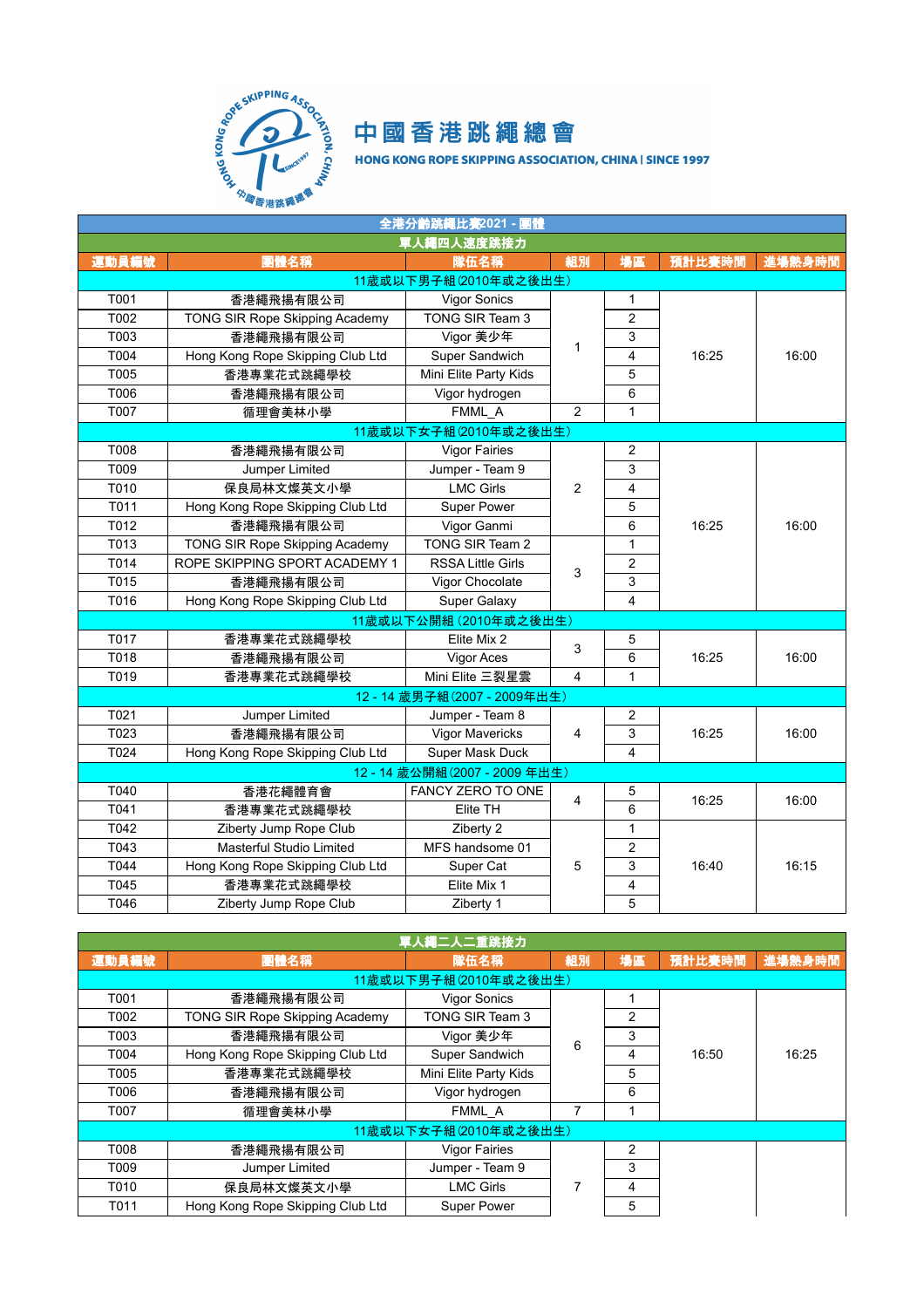| T012                       | 香港繩飛揚有限公司                        | Vigor Ganmi              |    | 6              | 16:50 | 16:25 |  |
|----------------------------|----------------------------------|--------------------------|----|----------------|-------|-------|--|
| T013                       | TONG SIR Rope Skipping Academy   | TONG SIR Team 2          |    | 1              |       |       |  |
| T014                       | ROPE SKIPPING SPORT ACADEMY 1    | <b>RSSA Little Girls</b> | 8  | 2              |       |       |  |
| T015                       | 香港繩飛揚有限公司                        | Vigor Chocolate          |    | 3              |       |       |  |
| T016                       | Hong Kong Rope Skipping Club Ltd | Super Galaxy             |    | 4              |       |       |  |
|                            |                                  | 11 歲或以下公開組 (2010年或之後出生)  |    |                |       |       |  |
| T017                       | 香港專業花式跳繩學校                       | Elite Mix 2              | 8  | 5              | 16:50 | 16:25 |  |
| T018                       | 香港繩飛揚有限公司                        | Vigor Aces               |    | 6              |       |       |  |
| T019                       | 香港專業花式跳繩學校                       | Mini Elite 三裂星雲          | 9  | 1              | 16:55 | 16:30 |  |
| 12-14 歲男子組(2007 - 2009年出生) |                                  |                          |    |                |       |       |  |
| T020                       | TONG SIR Rope Skipping Academy   | TONG SIR Team 4          |    | 2              |       |       |  |
| T021                       | Jumper Limited                   | Jumper - Team 8          |    | 3              | 16:55 | 16:30 |  |
| T023                       | 香港繩飛揚有限公司                        | <b>Vigor Mavericks</b>   | 9  | 4              |       |       |  |
| T024                       | Hong Kong Rope Skipping Club Ltd | Super Mask Duck          |    | 5              |       |       |  |
| T025                       | 循理會美林小學                          | FMML_B                   |    | 6              |       |       |  |
|                            |                                  | 12-14 歲公開組(2007-2009年出生) |    |                |       |       |  |
| T040                       | 香港花繩體育會                          | FANCY ZERO TO ONE        |    | 1              |       |       |  |
| T041                       | 香港專業花式跳繩學校                       | Elite TH                 |    | $\overline{2}$ |       |       |  |
| T042                       | Ziberty Jump Rope Club           | Ziberty 2                | 10 | 3              |       |       |  |
| T043                       | Masterful Studio Limited         | MFS handsome 01          |    | 4              | 16:55 | 16:30 |  |
| T044                       | Hong Kong Rope Skipping Club Ltd | Super Cat                |    | 5              |       |       |  |
| T045                       | 香港專業花式跳繩學校                       | Elite Mix 1              |    | 6              |       |       |  |
| T046                       | Ziberty Jump Rope Club           | Ziberty 1                | 11 | 1              |       |       |  |

| 交互繩四人速度跳接力 |                                  |                          |    |                |        |        |  |  |
|------------|----------------------------------|--------------------------|----|----------------|--------|--------|--|--|
| 運動員編號      | 團體名稱                             | 隊伍名稱                     | 組別 | 場區             | 預計比賽時間 | 進場熱身時間 |  |  |
|            |                                  | 11歲或以下男子組(2010年或之後出生)    |    |                |        |        |  |  |
| T001       | 香港繩飛揚有限公司                        | <b>Vigor Sonics</b>      |    | 1              |        | 16:50  |  |  |
| T003       | 香港繩飛揚有限公司                        | Vigor 美少年                | 12 | $\overline{2}$ | 17:15  |        |  |  |
| T004       | Hong Kong Rope Skipping Club Ltd | Super Sandwich           |    | 3              |        |        |  |  |
| T005       | 香港專業花式跳繩學校                       | Mini Elite Party Kids    |    | 4              |        |        |  |  |
|            | 11歲或以下女子組(2010年或之後出生)            |                          |    |                |        |        |  |  |
| T008       | 香港繩飛揚有限公司                        | <b>Vigor Fairies</b>     | 12 | 5              |        |        |  |  |
| T009       | Jumper Limited                   | Jumper - Team 9          |    | 6              |        |        |  |  |
| T010       | 保良局林文燦英文小學                       | <b>LMC Girls</b>         |    | 1              |        | 16:50  |  |  |
| T011       | Hong Kong Rope Skipping Club Ltd | Super Power              | 13 | $\overline{2}$ | 17:15  |        |  |  |
| T012       | 香港繩飛揚有限公司                        | Vigor Ganmi              |    | 3              |        |        |  |  |
| T014       | ROPE SKIPPING SPORT ACADEMY 1    | <b>RSSA Little Girls</b> |    | 4              |        |        |  |  |
| T015       | 香港繩飛揚有限公司                        | Vigor Chocolate          |    | 5              |        |        |  |  |
| T016       | Hong Kong Rope Skipping Club Ltd | Super Galaxy             |    | 6              |        |        |  |  |
|            |                                  | 11歲或以下公開組 (2010年或之後出生)   |    |                |        |        |  |  |
| T017       | 香港專業花式跳繩學校                       | Elite Mix 2              |    | $\mathbf{1}$   |        |        |  |  |
| T018       | 香港繩飛揚有限公司                        | Vigor Aces               | 14 | $\overline{2}$ | 17:15  | 16:50  |  |  |
| T019       | 香港專業花式跳繩學校                       | Mini Elite 三裂星雲          |    | 3              |        |        |  |  |
|            |                                  | 12-14 歲男子組(2007-2009年出生) |    |                |        |        |  |  |
| T021       | Jumper Limited                   | Jumper - Team 8          |    | 4              |        |        |  |  |
| T023       | 香港繩飛揚有限公司                        | <b>Vigor Mavericks</b>   | 14 | 5              | 17:15  | 16:50  |  |  |
| T024       | Hong Kong Rope Skipping Club Ltd | Super Mask Duck          |    | 6              |        |        |  |  |
|            |                                  | 12-14 歲公開組(2007-2009年出生) |    |                |        |        |  |  |
| T040       | 香港花繩體育會                          | FANCY ZERO TO ONE        |    | 1              |        |        |  |  |
| T041       | 香港專業花式跳繩學校                       | Elite TH                 |    | $\overline{2}$ |        |        |  |  |
| T042       | Ziberty Jump Rope Club           | Ziberty 2                | 15 | 3              | 17:15  | 16:50  |  |  |
| T043       | Masterful Studio Limited         | MFS handsome 01          |    | 4              |        |        |  |  |
| T044       | Hong Kong Rope Skipping Club Ltd | Super Cat                |    | 5              |        |        |  |  |
| T045       | 香港專業花式跳繩學校                       | Elite Mix 1              |    | 6              |        |        |  |  |
| T046       | Ziberty Jump Rope Club           | Ziberty 1                | 16 | $\mathbf{1}$   | 17:30  | 17:05  |  |  |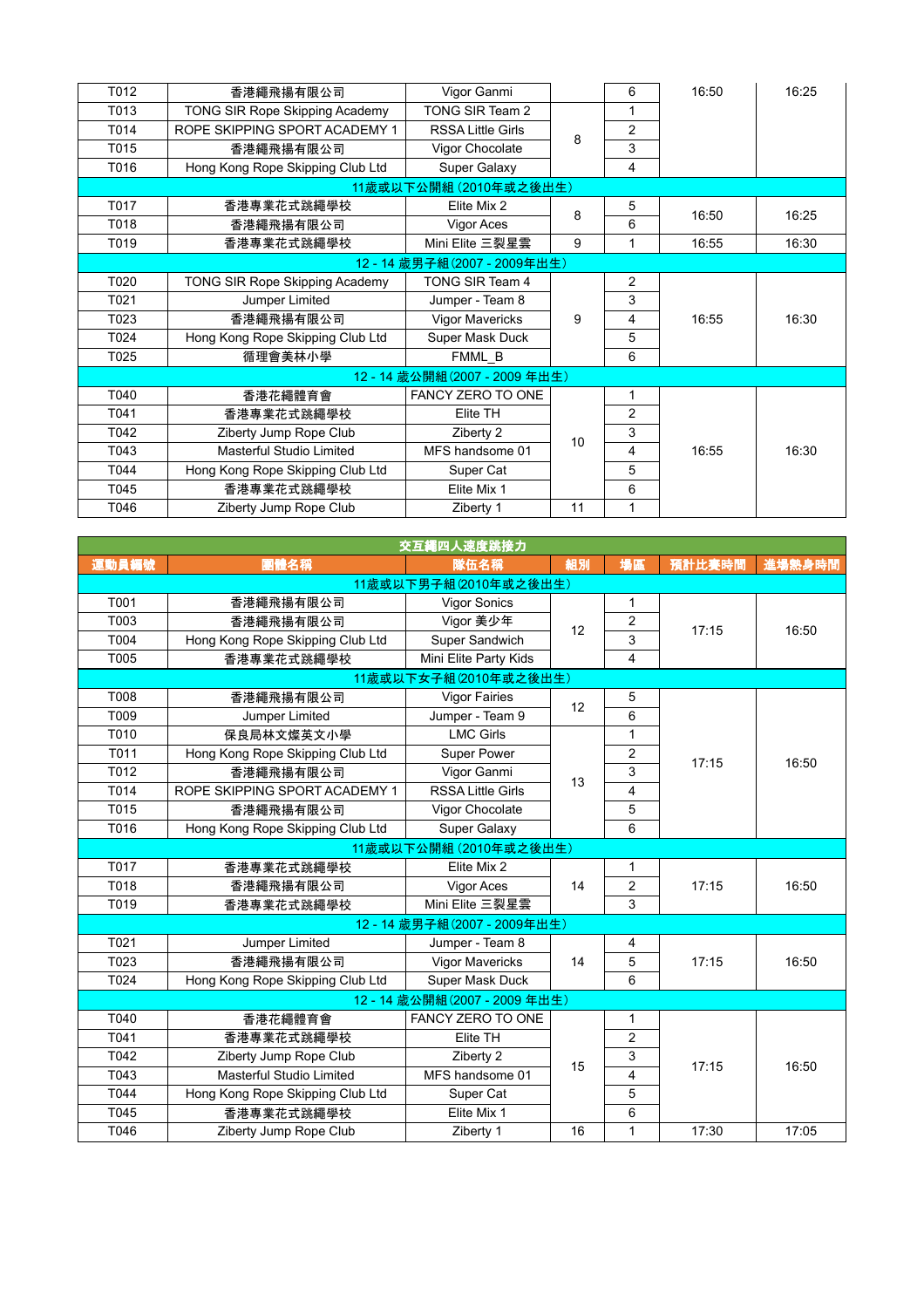

| 全港分齡跳繩比賽2021 - 團體           |                                  |                            |    |                         |        |        |  |  |
|-----------------------------|----------------------------------|----------------------------|----|-------------------------|--------|--------|--|--|
|                             |                                  | 單人繩四人速度跳接力                 |    |                         |        |        |  |  |
| 運動員編號                       | 團體名稱                             | 隊伍名稱                       | 組別 | 場區                      | 預計比賽時間 | 進場熱身時間 |  |  |
|                             |                                  | 12-14 歲女子組 (2007-2009年出生)  |    |                         |        |        |  |  |
| T026                        | Jumper Limited                   | Jumper - Team 7            |    | $\mathbf{1}$            |        |        |  |  |
| T027                        | 香港繩飛揚有限公司                        | Vigor 4ers                 |    | $\overline{2}$          |        |        |  |  |
| T028                        | 香港跳繩精英訓練社有限公司                    | Aces - Lego                | 17 | 3                       |        |        |  |  |
| T029                        | Jumper Limited                   | Jumper - Team 4            |    | $\overline{4}$          |        |        |  |  |
| T030                        | Hong Kong Rope Skipping Club Ltd | Super Dog                  |    | 5                       |        |        |  |  |
| T031                        | 香港繩飛揚有限公司                        | Vigor G-Force              |    | 6                       | 17:50  | 17:25  |  |  |
| T033                        | Jumper Limited                   | Jumper - Team 6            |    | 1                       |        |        |  |  |
| T035                        | 香港繩飛揚有限公司                        | Vigor Tiger                |    | $\overline{2}$          |        |        |  |  |
| T036                        | Jumper Limited                   | Jumper - Team 3            | 18 | $\mathsf 3$             |        |        |  |  |
| T038                        | Jumper Limited                   | Jumper - Team 5            |    | $\overline{\mathbf{4}}$ |        |        |  |  |
| T039                        | 香港繩飛揚有限公司                        | Vigor Silence              |    | $\overline{5}$          |        |        |  |  |
| 15-17 歲男子組 (2004 - 2006年出生) |                                  |                            |    |                         |        |        |  |  |
| T047                        | Jumper Limited                   | Jumper - Team 2            | 18 | 6                       |        |        |  |  |
| T048                        | Hong Kong Rope Skipping Club Ltd | Super Male                 | 19 | $\mathbf{1}$            | 17:50  | 17:25  |  |  |
| 15-17 歲女子組 (2004 - 2006年出生) |                                  |                            |    |                         |        |        |  |  |
| T049                        | TONG SIR Rope Skipping Academy   | TONG SIR Team 5            |    | $\overline{2}$          |        |        |  |  |
| T050                        | Masterful Studio Limited         | MFS happy                  |    | $\mathsf 3$             | 17:50  |        |  |  |
| T051                        | Fever Jump Rope                  | <b>Fever Female Team</b>   | 19 | 4                       |        | 17:25  |  |  |
| T052                        | 香港繩飛揚有限公司                        | Vigor Rockerts             |    | 5                       |        |        |  |  |
| T053                        | 香港專業花式跳繩學校                       | Mini Elite Lady            |    | 6                       |        |        |  |  |
|                             |                                  | 15-17 歲公開組(2004 - 2006年出生) |    |                         |        |        |  |  |
| T054                        | 香港繩飛揚有限公司                        | Vigor Bulls                | 20 | 1                       | 17:50  | 17:25  |  |  |
| T055                        | Hong Kong Rope Skipping Club Ltd | <b>Super Tired</b>         |    | $\overline{2}$          |        |        |  |  |
|                             |                                  | 18歲或以上男子組(2003年或之前出生)      |    |                         |        |        |  |  |
| T056                        | TONG SIR Rope Skipping Academy   | TONG SIR Team 99           |    | 3                       |        |        |  |  |
| T057                        | Jump To Infinity                 | JTI難天                      | 20 | $\overline{\mathbf{4}}$ | 17:50  | 17:25  |  |  |
| T058                        | ROPE SKIPPING SPORT ACADEMY      | SMASH-A                    |    | 5                       |        |        |  |  |
|                             |                                  | 18歲或以上女子組(2003年或之前出生)      |    |                         |        |        |  |  |
| T059                        | ROPE SKIPPING SPORT ACADEMY      | SMASH-B                    | 20 | 6                       | 17:50  | 17:25  |  |  |
| T060                        | Jump To Infinity                 | JTI@gmail.com              |    | $\mathbf{1}$            |        |        |  |  |
| T061                        | Jumper Limited                   | Jumper - Team 1            | 21 | $\boldsymbol{2}$        | 18:05  |        |  |  |
| T062                        | ROPE SKIPPING SPORT ACADEMY      | SMASH-頭都大埋                 |    | 3                       |        | 17:40  |  |  |
| T063                        | Hong Kong Rope Skipping Club Ltd | Super O Dry                |    | $\overline{4}$          |        |        |  |  |
|                             |                                  | 18歲或以上公開組(2003年或之前出生)      |    |                         |        |        |  |  |
| T064                        | 香港繩飛揚有限公司                        | Vigor Old Timers           | 21 | 5                       | 18:05  | 17:40  |  |  |

| 單人繩二人二重跳接力                |                                  |                 |    |    |        |        |  |  |
|---------------------------|----------------------------------|-----------------|----|----|--------|--------|--|--|
| 運動員編號                     | 團體名稱                             | 隊伍名稱            | 組別 | 場區 | 預計比賽時間 | 進場熱身時間 |  |  |
| 12-14 歲女子組 (2007-2009年出生) |                                  |                 |    |    |        |        |  |  |
| T026                      | Jumper Limited                   | Jumper - Team 7 |    |    |        |        |  |  |
| T027                      | 香港繩飛揚有限公司                        | Vigor 4ers      |    | 2  |        |        |  |  |
| T028                      | 香港跳繩精英訓練社有限公司                    | Aces - Lego     | 22 | З  |        |        |  |  |
| T029                      | Jumper Limited                   | Jumper - Team 4 |    | 4  |        |        |  |  |
| T030                      | Hong Kong Rope Skipping Club Ltd | Super Dog       |    | 5  |        |        |  |  |
| T031                      | 香港繩飛揚有限公司                        | Vigor G-Force   |    | 6  |        |        |  |  |
| T032                      | 保良局顏寶鈴書院                         | PLKNPLC3        |    |    | 18:15  | 17:50  |  |  |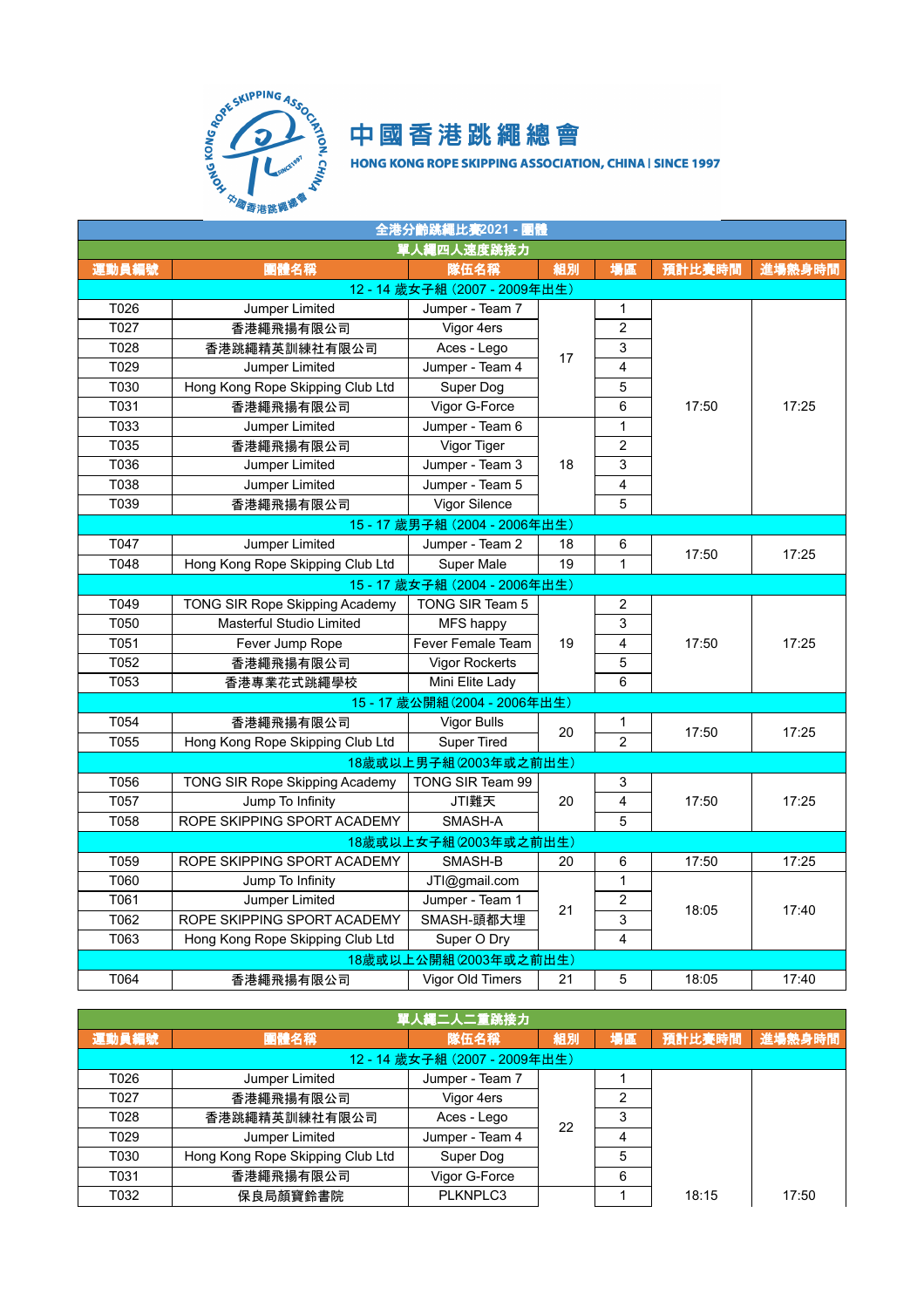| T033 | Jumper Limited                   | Jumper - Team 6             |    | $\overline{2}$ |       |       |
|------|----------------------------------|-----------------------------|----|----------------|-------|-------|
| T034 | 保良局顏寶鈴書院                         | PLKNPLC2                    | 23 | 3              |       |       |
| T035 | 香港繩飛揚有限公司                        | Vigor Tiger                 |    | 4              |       |       |
| T036 | Jumper Limited                   | Jumper - Team 3             |    | 5              |       |       |
| T038 | Jumper Limited                   | Jumper - Team 5             |    | 6              |       |       |
| T039 | 香港繩飛揚有限公司                        | Vigor Silence               | 24 | 1              |       |       |
|      |                                  | 15-17 歲男子組 (2004 - 2006年出生) |    |                |       |       |
| T047 | Jumper Limited                   | Jumper - Team 2             | 24 | $\sqrt{2}$     | 18:15 | 17:50 |
| T048 | Hong Kong Rope Skipping Club Ltd | <b>Super Male</b>           |    | 3              |       |       |
|      |                                  | 15-17 歲女子組 (2004 - 2006年出生) |    |                |       |       |
| T049 | TONG SIR Rope Skipping Academy   | TONG SIR Team 5             |    | 4              |       |       |
| T050 | Masterful Studio Limited         | MFS happy                   | 24 | 5              | 18:15 | 17:50 |
| T051 | Fever Jump Rope                  | Fever Female Team           |    | 6              |       |       |
| T052 | 香港繩飛揚有限公司                        | <b>Vigor Rockerts</b>       |    | 1              |       |       |
| T053 | 香港專業花式跳繩學校                       | Mini Elite Lady             | 25 | $\overline{2}$ | 18:20 | 17:55 |
|      |                                  | 15-17 歲公開組 (2004 - 2006年出生) |    |                |       |       |
| T054 | 香港繩飛揚有限公司                        | Vigor Bulls                 | 25 | 3              | 18:20 | 17:55 |
| T055 | Hong Kong Rope Skipping Club Ltd | <b>Super Tired</b>          |    | $\overline{4}$ |       |       |
|      |                                  | 18歲或以上男子組(2003年或之前出生)       |    |                |       |       |
| T056 | TONG SIR Rope Skipping Academy   | TONG SIR Team 99            | 25 | 5              |       |       |
| T057 | Jump To Infinity                 | JTI難天                       |    | 6              | 18:20 | 17:55 |
| T058 | ROPE SKIPPING SPORT ACADEMY      | SMASH-A                     | 26 | 1              |       |       |
|      |                                  | 18歲或以上女子組(2003年或之前出生)       |    |                |       |       |
| T059 | ROPE SKIPPING SPORT ACADEMY      | SMASH-B                     |    | $\overline{2}$ |       |       |
| T060 | Jump To Infinity                 | JTI@gmail.com               |    | 3              |       |       |
| T061 | Jumper Limited                   | Jumper - Team 1             | 26 | 4              | 18:20 | 17:55 |
| T062 | ROPE SKIPPING SPORT ACADEMY      | SMASH-頭都大埋                  |    | 5              |       |       |
| T063 | Hong Kong Rope Skipping Club Ltd | Super O Dry                 |    | 6              |       |       |
|      |                                  | 18歲或以上公開組(2003年或之前出生)       |    |                |       |       |
| T064 | 香港繩飛揚有限公司                        | Vigor Old Timers            | 27 | 1              | 18:20 | 17:55 |
|      |                                  |                             |    |                |       |       |

| 交互繩四人速度跳接力                  |                                  |                             |    |                |        |        |  |  |  |
|-----------------------------|----------------------------------|-----------------------------|----|----------------|--------|--------|--|--|--|
| 運動員編號                       | 團體名稱                             | 隊伍名稱                        | 組別 | 場區             | 預計比賽時間 | 進場熱身時間 |  |  |  |
|                             | 12-14 歲女子組 (2007-2009年出生)        |                             |    |                |        |        |  |  |  |
| T026                        | Jumper Limited                   | Jumper - Team 7             |    | 1              |        |        |  |  |  |
| T027                        | 香港繩飛揚有限公司                        | Vigor 4ers                  |    | $\overline{2}$ |        |        |  |  |  |
| T028                        | 香港跳繩精英訓練社有限公司                    | Aces - Lego                 | 28 | 3              | 18:40  |        |  |  |  |
| T029                        | Jumper Limited                   | Jumper - Team 4             |    | 4              |        |        |  |  |  |
| T030                        | Hong Kong Rope Skipping Club Ltd | Super Dog                   |    | 5              |        | 18:15  |  |  |  |
| T031                        | 香港繩飛揚有限公司                        | Vigor G-Force               |    | 6              |        |        |  |  |  |
| T033                        | Jumper Limited                   | Jumper - Team 6             |    | 1              |        |        |  |  |  |
| T035                        | 香港繩飛揚有限公司                        | Vigor Tiger                 | 29 | $\overline{2}$ |        |        |  |  |  |
| T036                        | Jumper Limited                   | Jumper - Team 3             |    | 3              |        |        |  |  |  |
| T038                        | Jumper Limited                   | Jumper - Team 5             |    | 4              |        |        |  |  |  |
| 15-17 歲男子組 (2004 - 2006年出生) |                                  |                             |    |                |        |        |  |  |  |
| T048                        | Hong Kong Rope Skipping Club Ltd | Super Male                  | 29 | 5              | 18:40  | 18:15  |  |  |  |
|                             |                                  | 15-17 歲女子組 (2004 - 2006年出生) |    |                |        |        |  |  |  |
| T050                        | Masterful Studio Limited         | MFS happy                   | 29 | 6              |        |        |  |  |  |
| T051                        | Fever Jump Rope                  | <b>Fever Female Team</b>    |    | 1              | 18:40  | 18:15  |  |  |  |
| T052                        | 香港繩飛揚有限公司                        | <b>Vigor Rockerts</b>       | 30 | $\overline{c}$ |        |        |  |  |  |
| T053                        | 香港專業花式跳繩學校                       | Mini Elite Lady             |    | 3              |        |        |  |  |  |
|                             |                                  | 15-17 歲公開組(2004 - 2006年出生)  |    |                |        |        |  |  |  |
| T054                        | 香港繩飛揚有限公司                        | Vigor Bulls                 | 30 | 4              | 18:40  | 18:15  |  |  |  |
| T055                        | Hong Kong Rope Skipping Club Ltd | <b>Super Tired</b>          |    | 5              |        |        |  |  |  |
|                             |                                  | 18歲或以上男子組(2003年或之前出生)       |    |                |        |        |  |  |  |
| T057                        | Jump To Infinity                 | JTI難天                       | 30 | 6              | 18:40  |        |  |  |  |
| T058                        | ROPE SKIPPING SPORT ACADEMY      | SMASH-A                     | 31 | 1              |        | 18:15  |  |  |  |